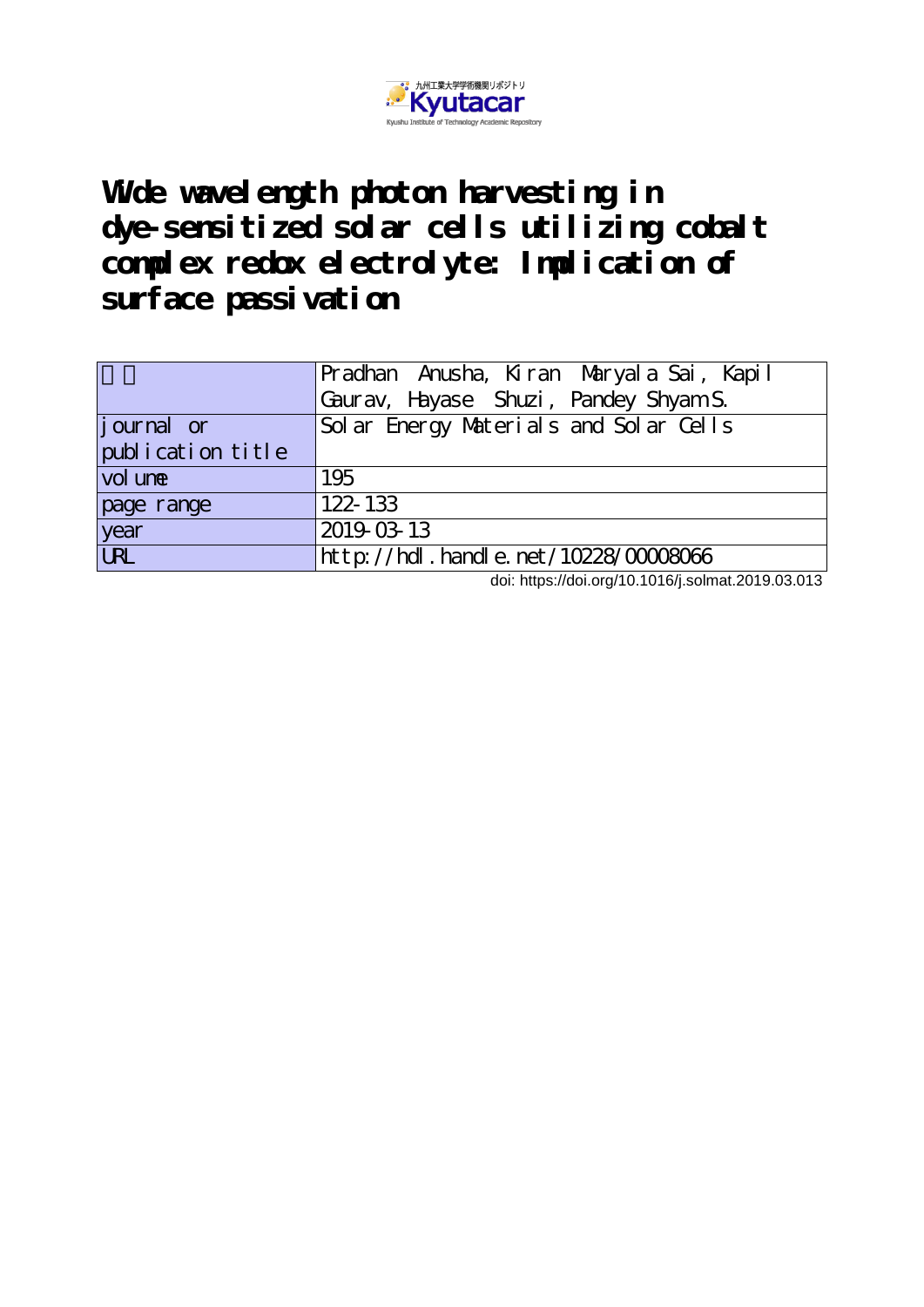# **Wide Wavelength Photon Harvesting in Dye-Sensitized Solar Cells utilizing Cobalt Complex Redox Electrolyte: Implication of Surface Passivation**

Anusha Pradhan\*, Maryala Sai Kiran, Gaurav Kapil, Shuzi Hayase, Shyam S. Pandey\*

Graduate School of Life Science and Systems Engineering, Kyushu Institute of Technology, 2-4, Hibikino, Wakamatsu, Kitakyushu 808-0196, Japan

E-mail address: [shyam@life.kyutech.ac.jp](mailto:shyam@life.kyutech.ac.jp)

#### **ABSTRACT**

A combination of near infra-red (NIR) photon harvesting and cobalt electrolytes having deeper redox energy level are needed for the fabrication of high efficiency dye-sensitized solar cells (DSSCs). A logical molecular design of unsymmetrical squaraine dye (SQ-110) as a representative of NIR dyes has been demonstrated to function well in DSSC using cobalt complex redox electrolyte. Problem of mass transport limitations due to the bulky cobalt complex ions leading to relatively enhanced charge recombination was amicably solved by single as well as multiple compact metal oxide surface passivation on both of the transparent conducting oxide substrate as well as mesoporous TiO2. Complete absence of light absorption beyond 550 nm wavelength region by D-35 and utilization of a complementary light harvesting dye SQ-110 led to efficient wide wavelength photon harvesting. DSSC fabricated using a dye cocktail of D-35 and SQ-110 in 4:1 ratio resulted in to photoconversion efficiency (PCE) of 7.2 %, which is much higher as compared to the constituent individual sensitizers D-35 (3.6 %) and SQ-110 (1.9 %). This synergistic enhancement in PCE by dye cocktail was associated with the mutual co-operation of respective dyes in terms controlling the dye aggregation and complementary photon harvesting. In this this dye cocktail system, D-35 is involved in the prevention of dye aggregation, lower wavelength photon harvesting and energy transfer induced photocurrent enhancement.

**Keywords:** Photosensitization, Dye-sensitized solar cells, Squaraine dyes, Cobalt electrolyte, Surface Passivation, Energy transfer, FRET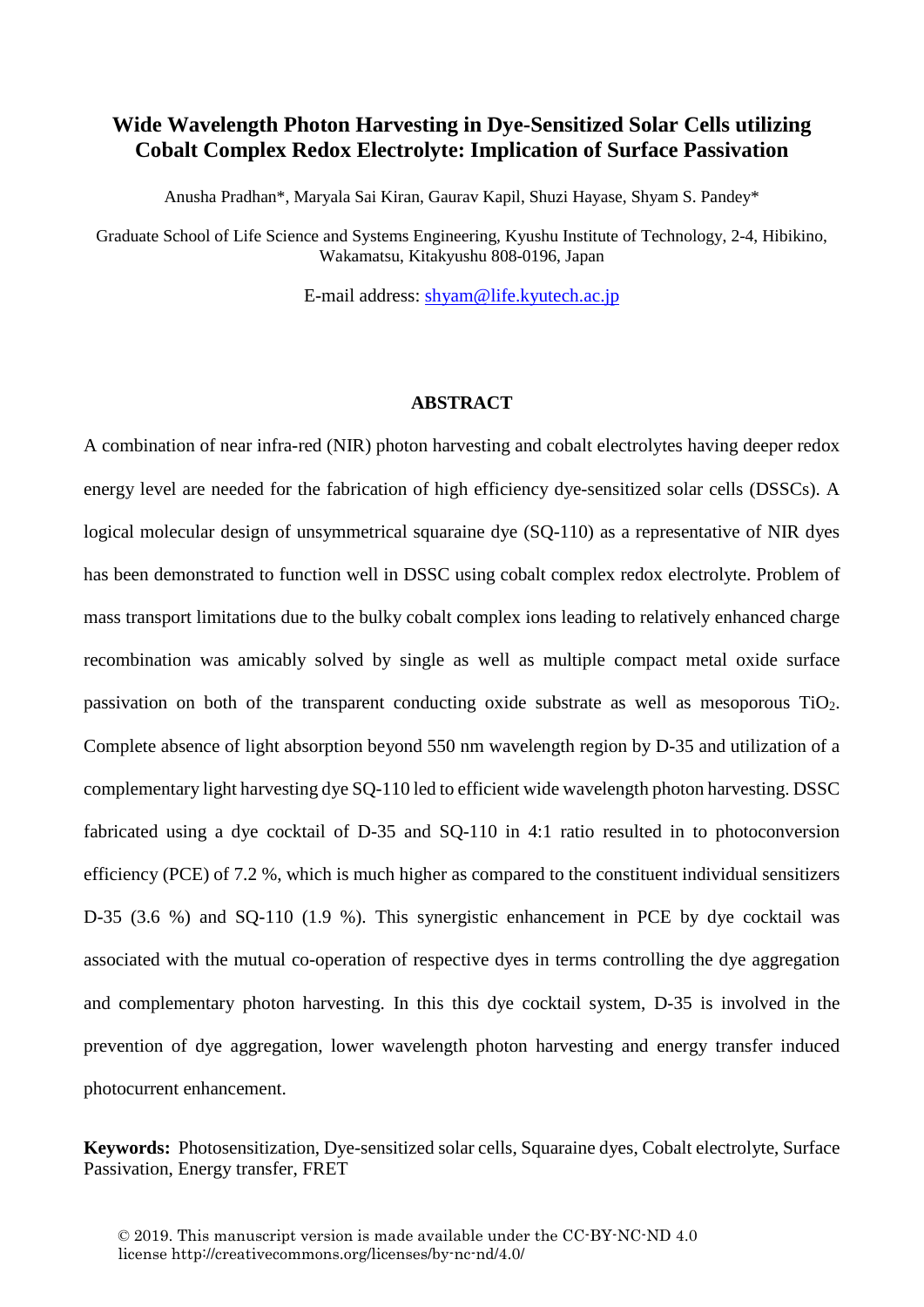# **1. Introduction**

Solar cells have attracted huge attentions towards the quest for harnessing immense solar energy since it converts solar energy directly into most conveniently usable electrical energy [1]. This led to the emergence of already commercialized solar cells based on silicon, GaAs, CIGS, CdTe etc. [2-4]. High cost of production of these solar cells is still one of bottlenecks for their large-scale implementation at common mass level. To circumvent this issue, research interest towards next generation solar cells like, thin film polymer solar cells, dye-sensitized solar cell (DSSCs) and recently entered perovskite solar cells got momentum [5]. Therefore, in the world of acute need for the renewable energy, DSSCs have emerged as one of the promising candidates owing to its environment friendly production, low raw materials cost and ease of fabrication [6]. Since the report of appreciably good photoconversion efficiency (PCE) over 7 % in 1991, past two decades have seen tremendous growth of research interests in DSSCs pertaining to the further enhancement in the PCE [7]. It is well known that the key elements for enhancing the PCE of a solar cell are the short-circuit current density (Jsc) and opencircuit voltage (Voc), where, Jsc is controlled by efficient and panchromatic photon harvesting while Voc is governed by the judicious selection of mesoporous semiconductor and redox electrolyte. Result of the amicable optimization of the DSSC components like conducting substrates, mesoporous wideband semiconductors, sensitizing dyes and counter electrode materials led to nearly quantitative photon harvesting in the visible wavelength region (400-700) with PCE over 12% [8]. Sensitizing dyes are one of crucial components of DSSC being light absorber and availability of good photon flux (>55 %) beyond visible region are needed to be harvested for enhancing the PCE further [9]. This urges for the urgent attention towards design and development of efficient near infra-red (NIR) dyes and their incorporation with efficient visible sensitizers in order to boost the PCE by wide wavelength photon harvesting and accelerate commercialization DSSCs.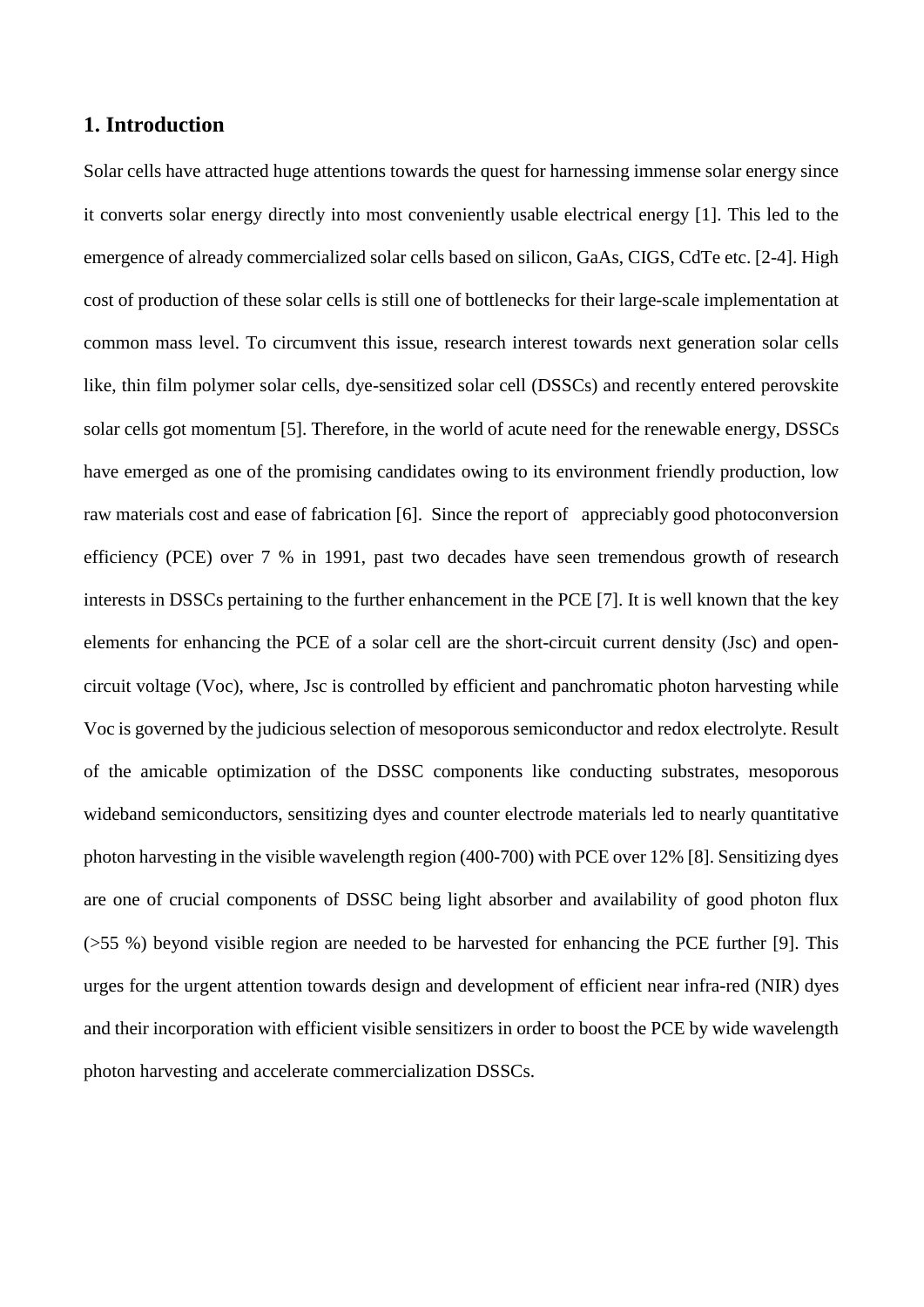In spite of the fact that Ruthenium complex based dyes have dominated their presence in terms of stability and good PCE but concerns about the cost and rarity of Ruthenium led to the emergence of metal free organic dyes [10]. Metal free organic dyes in general bear donor-π-bridge-acceptor (D $π$ -A) molecular framework allowing the smooth  $π$ -π<sup>\*</sup> electronic transition and offers the synthetic flexibility and versatility owing to a large variation of D and A moieties. To extend the optical absorption window in these dyes, electron acceptors like benzothiadiazole, benzotriazole, quinoxaline and diketopyrrolopyrrole etc. in the D-A- $\pi$ -A framework have although attempted but their very high tendency for aggregation resulted into hampered PCE [11-14]. In order to have panchromatic photosensitization, mixing two or more dyes (dye-cocktail) with complementary light absorption have been widely utilized leading to enhanced PCE [15-16]. Electrolytes in DSSC are another most important component and control the overall PCE by controlling the Voc. Voc in DSSCs is governed by energy difference between the Fermi level of the wide band gap semiconductor and energy level of the redox electrolyte. Since the inception of DSSCs, iodine based redox electrolytes have been most widely utilized, but their corrosiveness, deep color and search for electrolytes with deeper redox potential geared the investigation for alternate redox electrolytes. Amongst various electrolytes attempted for DSSCs, redox electrolytes based on cobalt complexes has emerged as strong contender owing to their relatively deeper redox potential leading enhanced PCE especially by contributing to enhance the Voc [17]. Research on DSSCs utilizing cobalt-based electrolytes has witnessed that unlike iodine based redox electrolytes, success was limited to selected sensitizes owing to their relatively bulkier size causing slow ionic diffusion and enhanced charge recombination. Iodine electrolytes bearing negative charge are being repelled by negatively charged  $TiO<sub>2</sub>$  nanoparticles. On the other hand, positively charged cobalt complex exhibit attractive interaction leading to slow ion diffusion and enhanced charge recombination [18]. Therefore,  $TiO<sub>2</sub>$  surface should be effectively passivated either by utilizing sensitizing dyes with long alkyl chains to hinder the  $Co<sup>3+/2+</sup>$  reaching to uncovered TiO2 surfaces along with post surface treatments of TiO2 before dye adsorption [19]. Keeping this in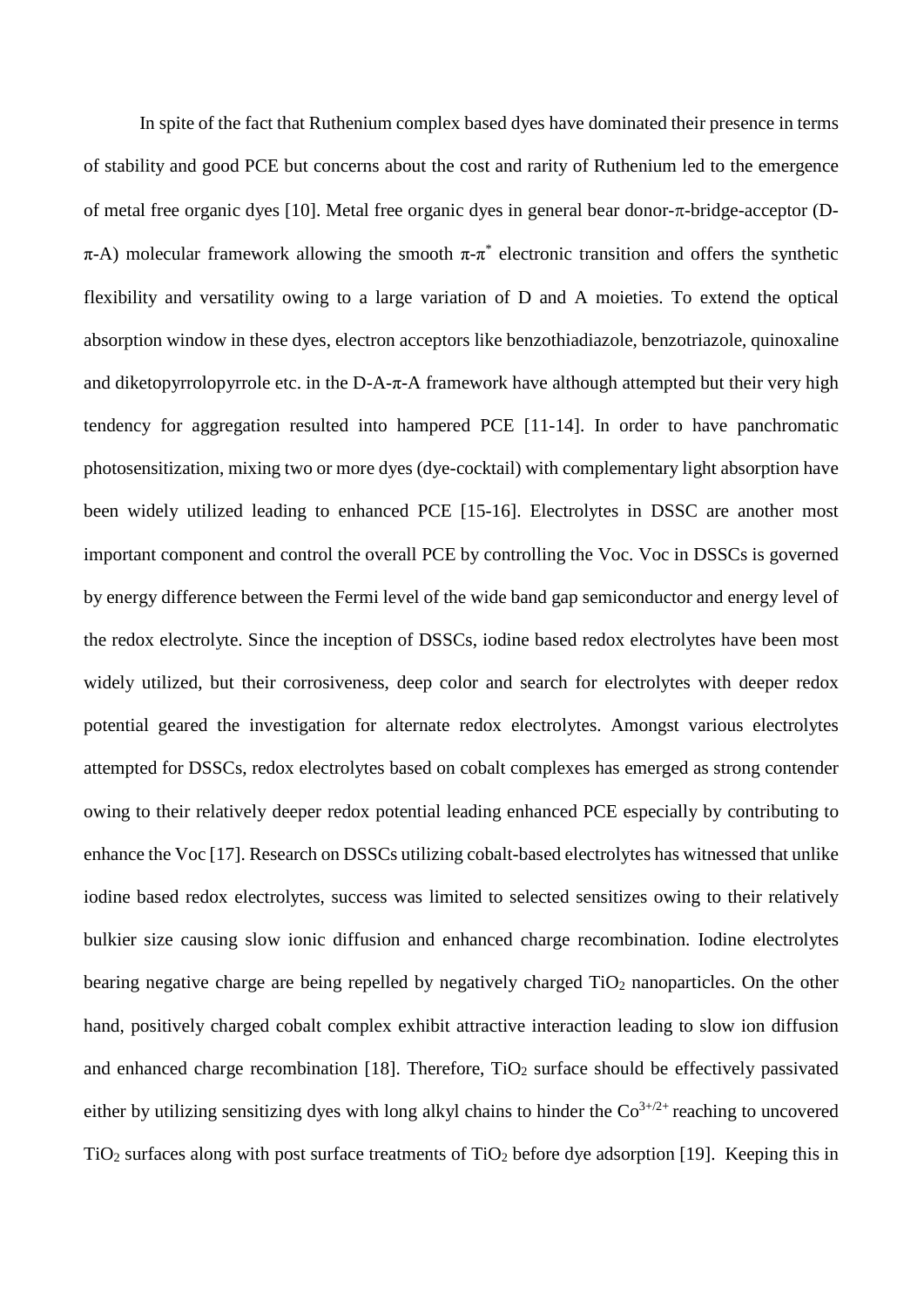mind, TiO<sub>2</sub> surface treatment based on various metal oxides such as  $Al_2O_3$ ,  $SiO_2$ ,  $ZnO$ ,  $MgO$  etc. has been used to form the compact metal oxide conformal layer in order to suppress the charge recombination due to back electron transfer [20-21].

Herein we would like to report the synthesis and characterization of a far-red sensitive Squaraine dye (SQ-110) as model of NIR dyes having intense light absorption mainly in the far-red region of the solar spectrum. Squaraine dyes exist in D-A-D Zwitter-ionic form using central squaric acid core as electron acceptor and logical utilization of various donor moieties provide the capability to tune the optical absorption window from visible the IR wavelength region [22]. In this work, SQ-110 has been designed logically with the primary requirement of introducing long alkyl chains necessary to work effectively with the bulky and positively charged  $Co^{3+/2+}$  ions [23]. Since this sensitizing dye has a sharp and intense optical absorption only in the far-red wavelength region, another dye D-35 was used to make dyecocktails in order to have photon harvesting in the wide wavelength region [24]. In an interesting report, Yan *et al* have also demonstrated the Cobalt electrolyte based DSSC employing dye cocktail of D35 and Dyenamo Blue where, there was about 16 % enhancement in the PCE for dye cocktail (8.7%) compared to Dynamo Blue (7.3 %) [25]. While in this work, there is a remarkable enhancement in the PCE from 3.6 % to 5.5 %, which was further improved to 7.2 % by surface passivation with compact metal oxide. Compact layer of different kind of metal oxides (single/multilayer) on both of the conducting substrate as well as mesoporous  $TiO<sub>2</sub>$  have also been conducted in order to investigate their implications on the suppression on charge recombination and photovoltaic performance. Squaraine dyes are prone dye aggregate formation needing auxiliary coadsorber like chenodeoxycholic acid (CDCA) to prevent dye aggregation and control the charge recombination. Interestingly, utilization of D-35 with SQ-110 in dye cocktail bypassed the use of the CDCA and serves the multiple roles of dye coadsorber, aggregation preventer and light harvester in lower wavelength region. Molecular structure of sensitizing dyes used for present investigation has been shown in the Fig. 1.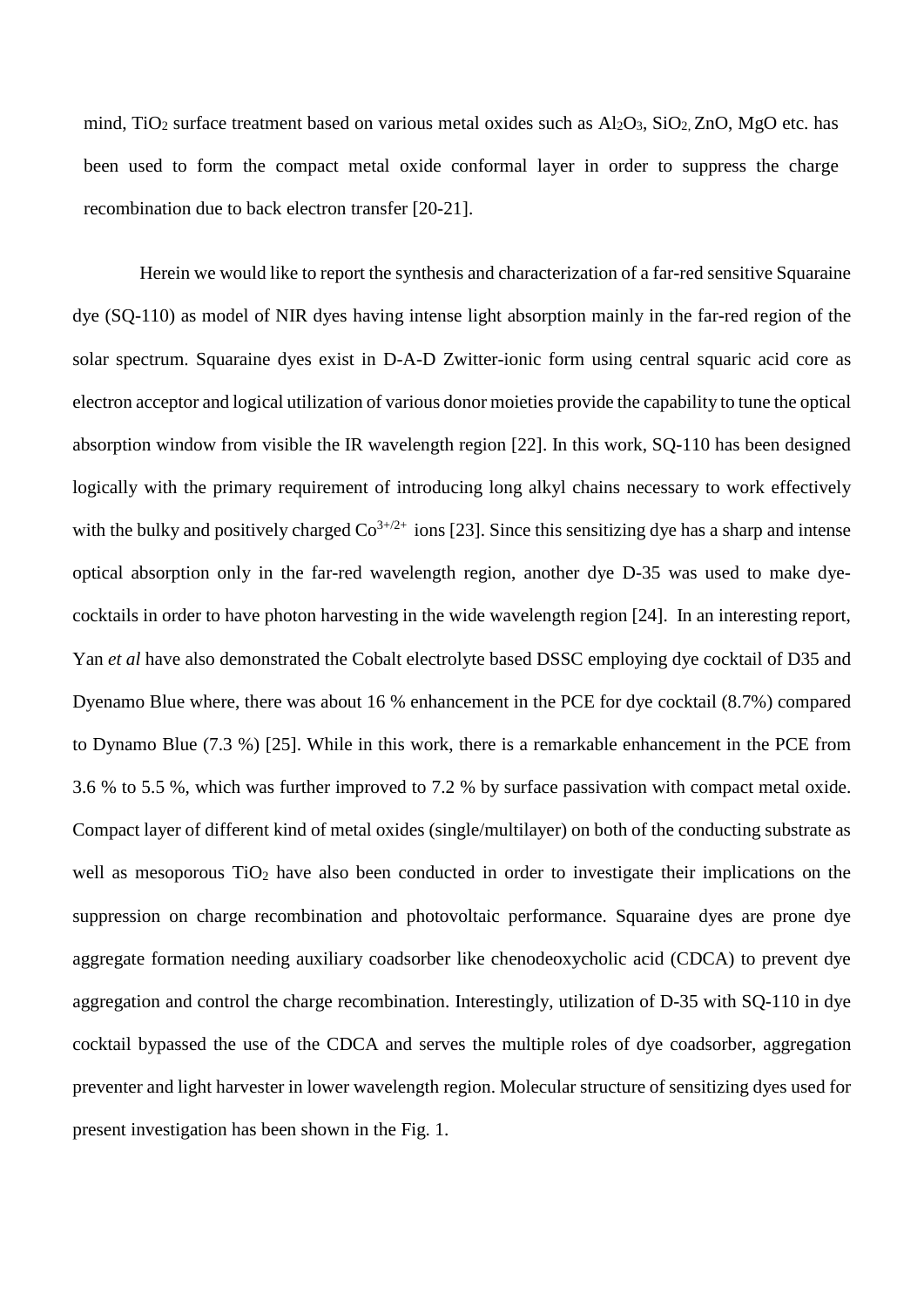# **2. Experimental**

## *2.1 Materials and methods*

All of the chemicals for synthesis or solvents are of analytical/spectroscopic grade and used as received. Sensitizing dye D-35 was purchased from Dyenamo AB Company, Sweden. Synthesis of unsymmetrical squaraine dye (SQ-110) and its intermediates were confirmed by thin layer chromatography (TLC), high performance liquid chromatography (HPLC) for purity, matrix assisted laser desorption and ionization (MALDI)-time-of-flight (TOF)-mass and fast ion bombardment (FAB)-mass spectrometry for molecular mass. Nuclear magnetic resonance (NMR) (JEOL, 500 MHz) spectroscopic verification of structure was also conducted using Tetramethylsilane (TMS) as internal standard. Electronic absorption spectra in solution as well as thin film of dyes adsorbed on mesoporous TiO2 were measured using UV–visible spectrophotometer (JASCO model V550). Fluorescence emission spectrum D-35 in ethanol solution was measured using fluorescence spectrometer (JASCO FP-6600) in order to study its spectral overlapping with the absorption spectrum of SQ-110. Fluorescence lifetimes for the dyes adsorbed on the thin film of  $ZrO<sub>2</sub>$  having thickness of about 4  $\mu$ m were measured using a fluorescence lifetime measurement system (Quantarus Tau Model C-11370, Hamamatsu Photonics, Japan). Samples were excited by laser light source at wavelength of 470 nm and fluoresecence decay was measured at 680 nm for all the cases. Highest occupied molecular orbital (HOMO) energy level was estimated by photoelectron yield spectroscopy (Bunko Keiki, model KV-205 HK, Japan) while energy of lowest unoccupied molecular orbital (LUMO) was calculated by the relation LUMO =  $HOMO + Eg$ , where, Eg is the optical band gap. Eg was estimated from the onset of the optical absorption. Electrochemical impedance spectroscopy (EIS) was also used for characterizing the DSSCs using a frequency response analyzer (Solartron Analytical, 1255B), connected to a potentiostat (Solartron Analytical, 1287). An AC perturbation of 10 mV was applied in the frequency range from 5 x  $10^{-3}$  to  $10^{5}$  Hz in similar environment condition to photovoltaic measurements.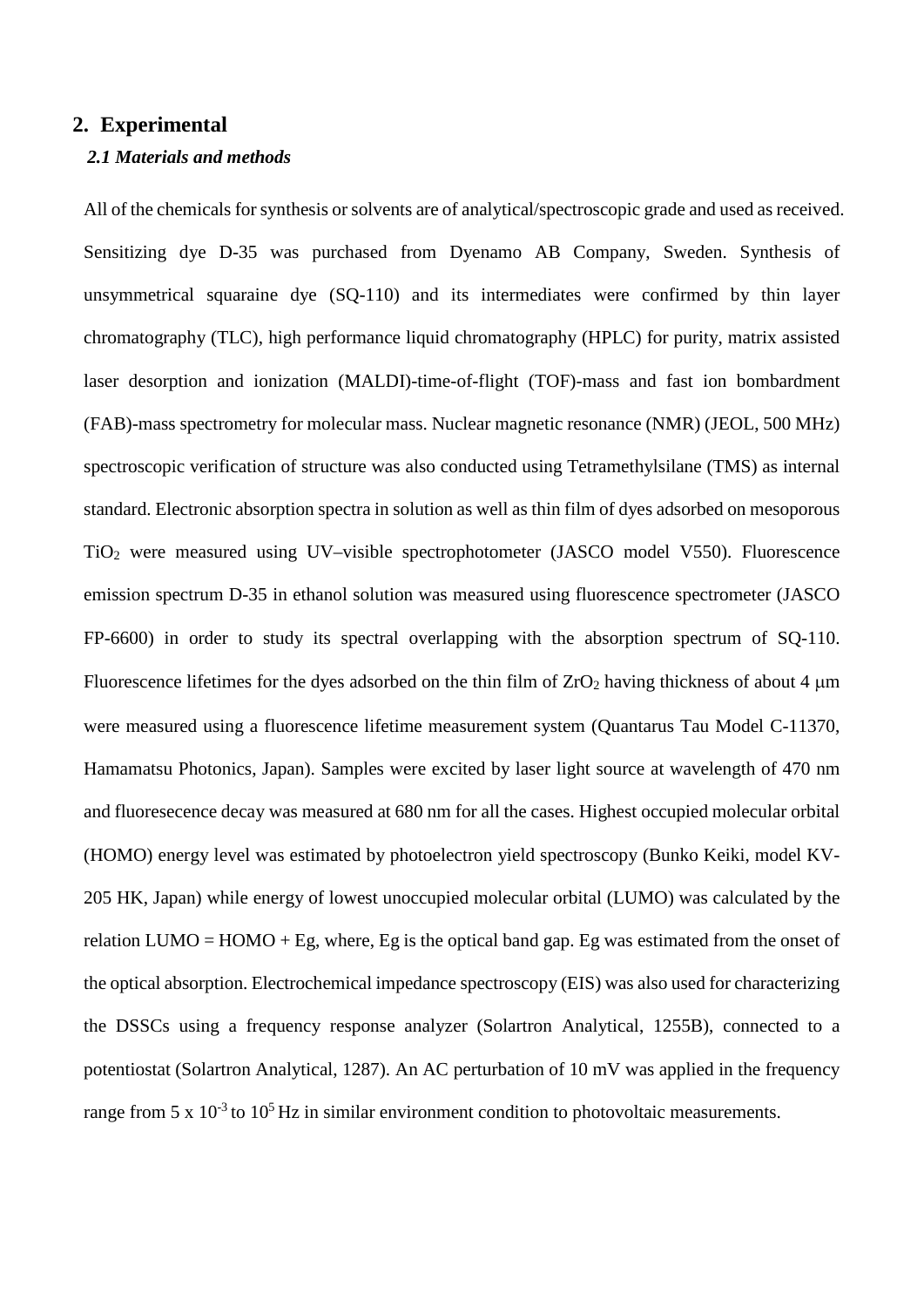# *2.1 Synthesis of SQ-110*

Unsymmetrical squaraine dye (SQ-110) along with their intermediates were synthesized as per the scheme shown in Fig. 2. Starting indole derivatives 5-Methoxy-2,3,3-Trimethyl-Indole and 5-Carboxy-2,3,3-Trimetyl-Indole were synthesized following the method by Peng et al (26) and our earlier publication (27). Cobalt complexes like  $[Co(bpy)_{3}(PF_6)_2]$  and  $[Co(bpy)_{3}(PF_6)_3]$  used for the preparation of Cobalt based redox electrolyte were synthesized as per our earlier publication [28]

# *2.1.1 Synthesis of 5-methoxy-2,3,3- trimethyl 3H-indole [1]*:

8.6 g (50 mmol) of 4-methoxy phenyl hydrazine hydrochloride, 10.9 g (125 mmol) of 3-methyl-2- Butanone and sodium acetate (4.0 g, 50 mmol) in 80 mL of Glacial acetic acid were taken in 300 ml round bottom flask and refluxed for 18 hours. Solvent was removed under reduced pressure and obtained compound was dissolved in chloroform followed by washing with water. Compound was concentrated and finally purified by flash column chromatography using Ethyl acetate and Hexane (1:1) as eluting solvent to obtain the 8.9 g of titled compound as brown viscous liquid in in 94% yield. HPLC purity ( $>98\%$ ), and MALDI-TOF mass (measured m/z: 248.0 [M+2]<sup>+</sup>; calculated m/z: 246.19) confirms the synthesis of this intermediate.

## *2.1.2 Synthesis of 5-Methoxy-2,3,3-Trimethyl-1-Dimethyl-Octyl-Indolium Iodide[2]*

In a round bottom flask, fitted with a condenser, 3.6 g (18.4 mmol) of compound (**1**) and 1.5 equivalents (7.4 gm; 27.6 mmol) of 3,7-Dimethyl-1-Octyl-Iodide were dissolved in 50 mL nitromethane and refluxed for 48 hours. After the completion of the reaction as confirmed by TLC, the solvent was evaporated completely and the compound was washed with ample diethyl ether to obtain the titled product as an orange viscous liquid in 67% yield and >98 % HPLC purity [FAB-MS Calculated, 330.28 and measured,  $331.57 (M+1)^{+}$ ].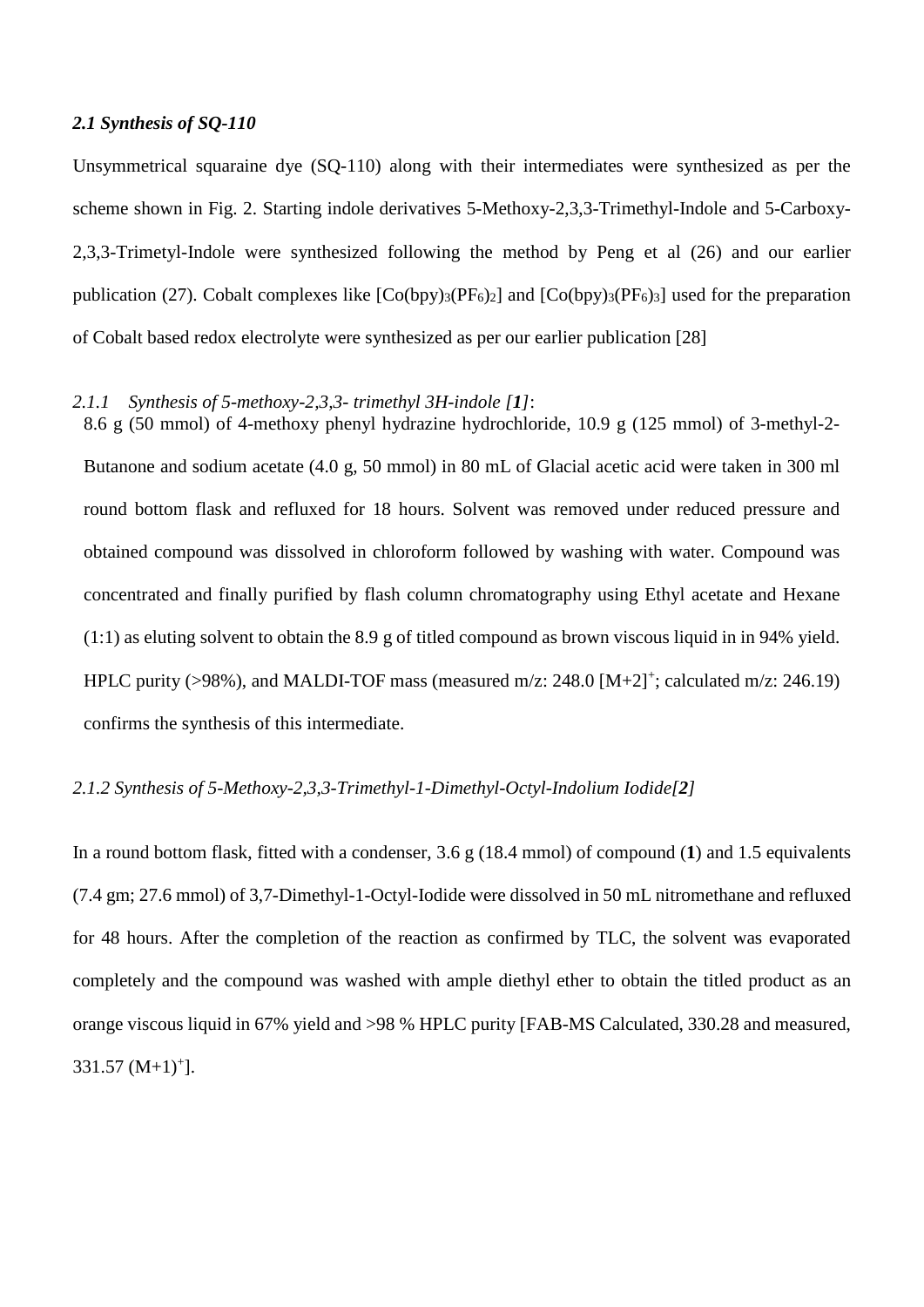*2.1.3 Synthesis of 5-Methoxy-2,3,3-Trimethyl-N-Dimethyl-octyl-Semisquaraine ethyl-ester[3]and its hydrolyzed product [4]*

4.6 g (10 mmol) of 5-Methoxy-2,3,3-Trimethyl-N-Dimethyl-Octyl-Indolium Iodide, 3mL (20 mmol) of 3,4-diethoxy-3-cyclobutene-1,2-dione, 1 mL of triethylamine (Et<sub>3</sub>N) and 50 mL of ethanol were taken in a round bottom flask, refluxed and reaction progress was monitored by TLC and HPLC. Solvent was evaporated under reduced pressure and crude product was subjected to flash column chromatography using hexane/ethyl acetate to get the desired semisquaraine dye (**3**) in the 50% yield and 99 % purity [FAB-MS (calculated: 453.29) and measured (454.74)]. This semiquaraine dye (**3**) was subjected to the ester hydrolysis using NaOH in ethanol under reflux, which was finished in 30 min. Ethanol was removed, compound was neutralized with HCl and extracted with ethyl acetate and finally solvent was evaporated to get hydrolyzed semisquaraine dye (**4**) in quantitative yield as orange-yellow solid. [FAB-MS (calculated: 425.25) and measured (426.40)].

# *2.1.4 Synthesis of 5-Carboxy-2,3,3-Trimethyl-Indole [5]*

7.5 g (49 mmol) of 4-Hydrazino benzoic acid was dissolved in 120 mL of glacial acetic acid. 6.8 g (78 mmol) of 3-Methyl-2-butanone and 8.3 g of sodium acetate were then added and reaction mixture was refluxed for 8 hours. Volume of the acetic acid was reduced to 25 % by evaporating under reduced pressure followed by addition of 9:1 water/methanol mixture. Solution was left for crystallization and finally filtered to get the product as light brown solid in 54% yield and >99 % purity as confirmed by HPLC and FAB-MS [(calculated: 203.24) and measured (204.0)].

## *2.1.5 Synthesis of 5-Carboxy-2,3,3-Trimethyl-1-Dimethyl-OctylIndolium Iodide[6]*

 In a round bottom flask fitted with a condenser, 2.0 g (9.6 mmol) of 5-Carboxy-2,3,3-trimethyl indole and 3.7 g ( 13.8 mmol) of 3,7-dimethyl-1-octyl iodide were dissolved in 40 mL acetonitrile and refluxed while monitoring the progress of the reaction by TLC. After completion of reaction in 48 hours,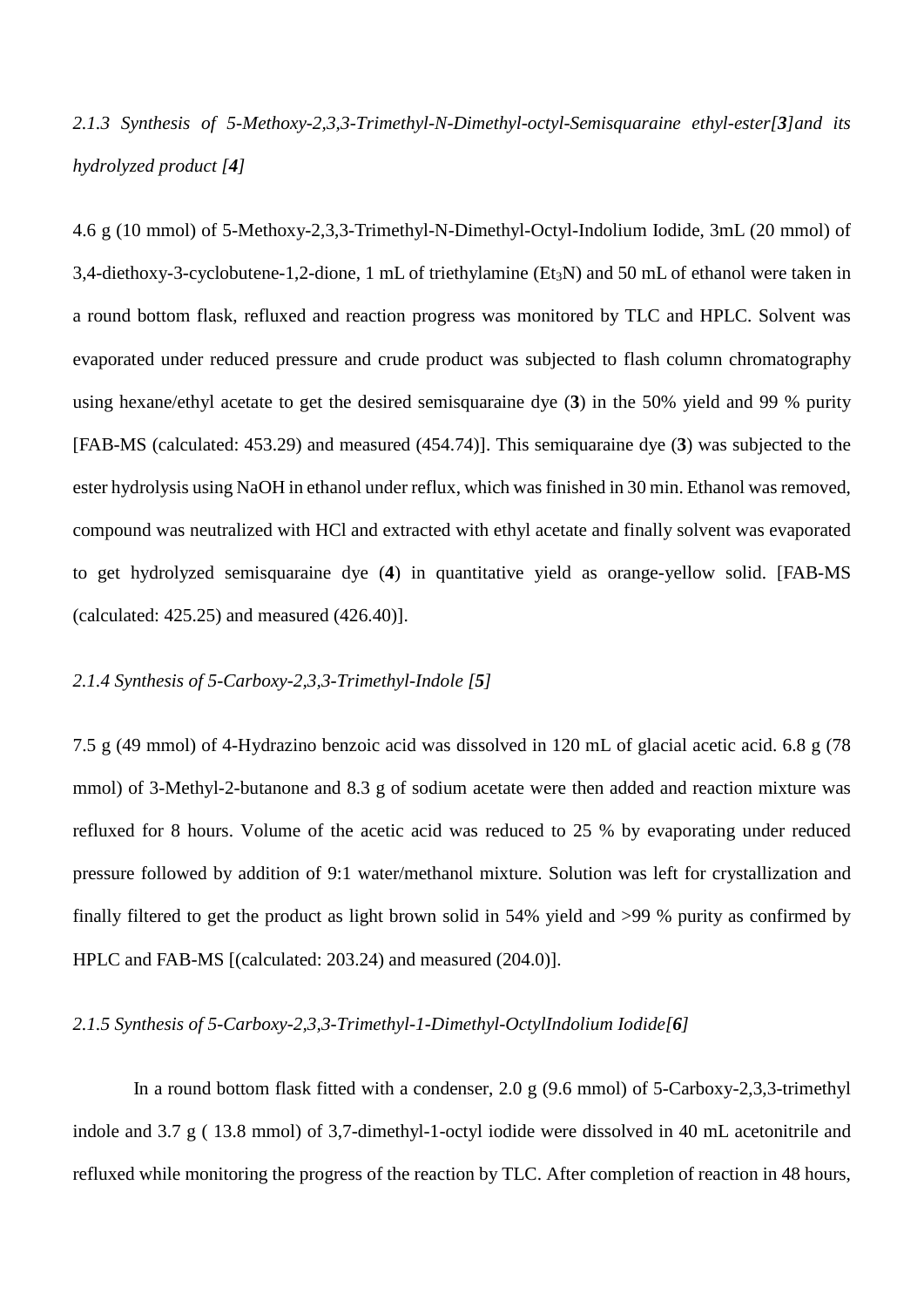solvent was removed at rotary evaporator and excess amount of ether was added for precipitation followed by filtration. Titled compound (**6**) was obtained as pinkish white solid in 60 % yield and 99 % purity. FAB-MS (calculated: 345.26) and (measured: 345.72) confirms the synthesis of intermediate.

# *2.1.6 Synthesis of squaraine dye SQ-110*

 In a round bottom flask fitted with condenser, 330 mg (0.7 mmol) of intermediate (**6**) and 300 mg (0.7 mmol) of the hydrolyzed semisquaraine dye (4) were dissolved in 50 ml of benzene-butanol (1:1) mixture, which was refluxed for 18 hours using Dean-Stark trap. After completion of the condensation, solvent was evaporated and the crude dye was purified by silica gel flash column chromatography using chloroform/methanol eluting solvent to get a dark blue solid in the 82% yield and >98 % purity as confirmed by HPLC. Finally, identity of the synthesized dye was confirmed by high resolution FAB-MS (calculated m/z: 750.4972; measured: 751.5012  $[M+1]^+$ ) and <sup>1</sup>H NMR (500 MHz, d6-DMSO): d/ppm = 7.95 (d, H-30), 7.92 (d, H-4), 7.34 (dd, H-6), 7.28 (d, H-27), 7.23 (dd, H-29), 6.95 (dd, H-7), 5.87 (s, H-10), 5.72 (s, H-23), 4.03 (t, 2H, H-13), 4.15 (t, 2H, H-35), 1.03 (s, 6H, H-11 & H-12), 1.13 (s, 6H, H-33 & H-34), 0.87 (m, 15H, H-20, H-21, H-22, H-42 & H-43).

#### *2.2 Surface passivation with metal oxides*

In this work, both of conducting fluorine-doped tin-oxide glass (FTO) as well as mesoporous  $TiO<sub>2</sub>$ were subjected to the metal oxide surface treatments. Various kind of compact metal oxide layers such as TiO<sub>2</sub>, MgO,  $Al_2O_3$  and  $Nb_2O_5$  were formed in order to passivate the substrate surfaces using solution approach. FTO glass substrates were cut and sequentially washed with detergent, distilled water, acetone and isopropanol under sonication for 15 min. TiCl<sub>4</sub> surface treatment was conducted by dipping the substrates in 40 mM aqueous TiCl4 solution at 70°C for 30 min followed by sintering at 450°C for 30 min to form very thin compact TiO<sub>2</sub> layer [29]. MgO and  $Al_2O_3$  surface treatments were conducted following the protocol by Kakiage et al [30]. For the MgO surface treatment, substrates were dipped in the 50 mM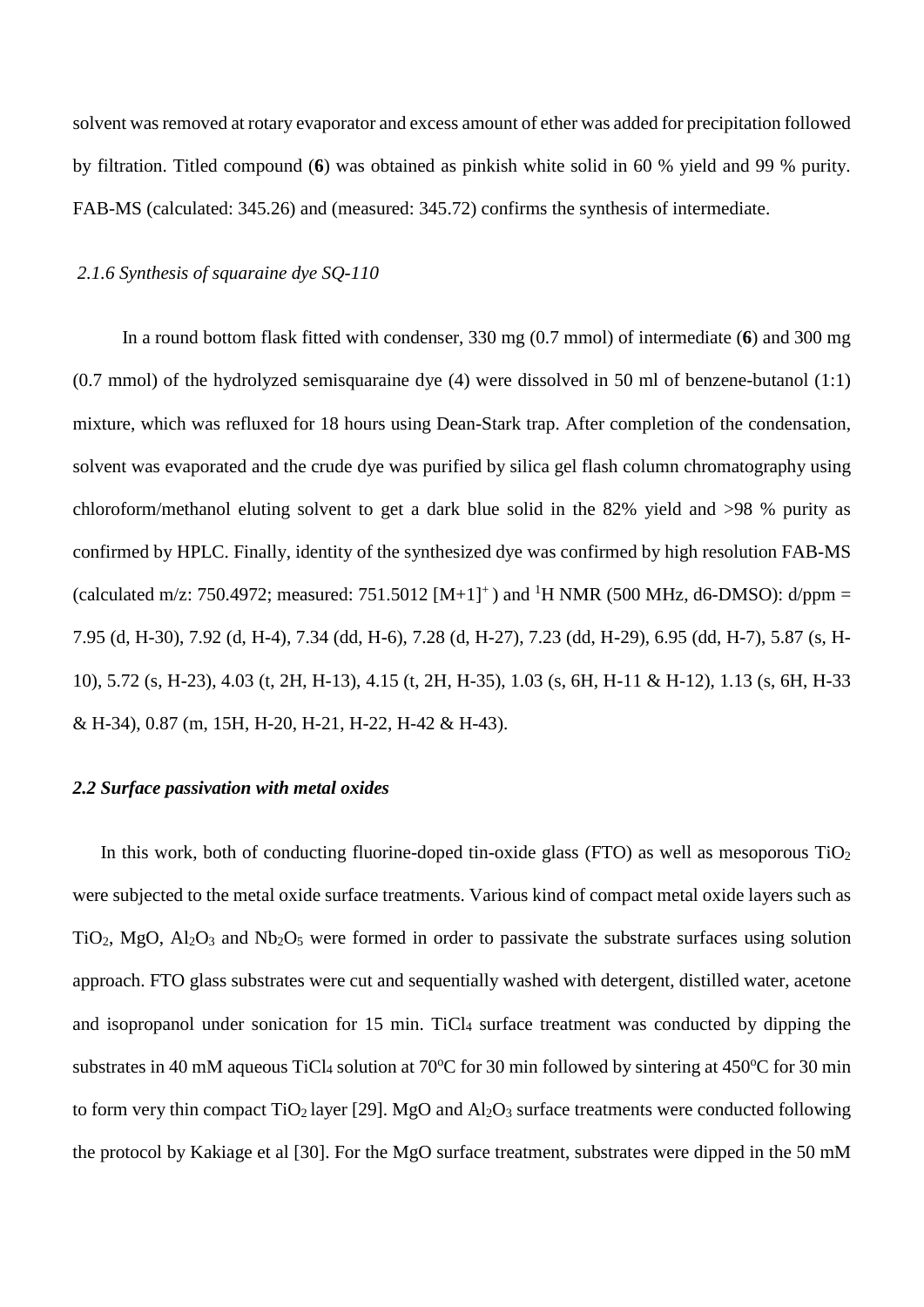solution of magnesium ethoxide in ethanol at  $25^{\circ}$ C for 1 hour while for the Al<sub>2</sub>O<sub>3</sub> surface treatment 25 mM of Aluminum isopropoxide in isopropanol at 25°C for 45 min. In both of the cases, surface treated substrates were finally baked at 500 $^{\circ}$ C for 30 min. In the similar manner, Nb<sub>2</sub>O<sub>5</sub> surface treatment was conducted using 20 mM solution Niobium-butoxide in isopropanol at 25°C for 30 min. followed by sintering of the substrates at 500°C for 30 min. Unlike compact  $TiO_2$ , MgO and  $Al_2O_3$ , which were conducted on mesoporous  $TiO<sub>2</sub>$ , FTO surface treatment was only done by compact  $TiO<sub>2</sub>$  and Nb<sub>2</sub>O<sub>5</sub> only.

# *2.3 Fabrication and characterization of dye-sensitized solar cells*

DSSCs were fabricated using Ti-Nanoxide D/SP paste (Solaronix SA), which was coated on a FTO glass plate (Nippon Sheet Glass Co., Ltd.) by a doctor blading followed by baking at  $450^{\circ}$ C for 30 min. This mesoporous  $TiO<sub>2</sub>$  layer having a thickness of about 6  $\mu$ m was coated on FTO by screen printing. Mesoporous  $TiO<sub>2</sub>$  coated FTO substrates were then dipped in 0.2 mM ethanolic solution of respective dyes D-35, SQ-110 and their dye-cocktails at room temperature. Dye adsorption was conducted for a period 5 hours for the dye cocktails while it was 4 hours and 5 hours for the dyes SQ-110 and D-35, respectively. Counter electrode was prepared by the thermopyrolysis of spin-coated solution of H<sub>2</sub>PtCl<sub>6</sub> in isopropanol on FTO. Photoanode and the counter electrodes were affixed using a 25 μm hot melt polymer film (Mitsui-DuPont Polychemicals Co., Ltd.) as spacer at 110°C. Electrolyte was injected through the small void created while placing the spacers and finally sealed with a UV curable resin. Cobalt electrolyte was comprised of  $0.22M$  [Co(bpy)<sub>3</sub>(PF<sub>6</sub>)<sub>2</sub>], 0.033 M of [Co(bpy)<sub>3</sub>(PF<sub>6</sub>)<sub>2</sub>], 0.2 M of tert.-butyl-pyridine and 0.1 M LiClO<sub>4</sub> in acetonitrile. Photovoltaic performance was measured using a solar simulator (CEP-2000 Bunko Keiki Co. Ltd, Japan) equipped with a xenon lamp (Bunko Keiki BSO-X150LC) used as a source of simulated solar irradiation at 100 mW/cm<sup>2</sup>, AM 1.5 G. Power of the light exposure was calibrated using an amorphous Si photodetector (Bunko Keiki BS-520 S/N 353). Photocurrent action spectra was also measured with a constant photon flux of  $1\times10^{16}$  photon/cm<sup>2</sup> in DC mode using the action spectrum measurement system connected to the solar simulator. The cell area was  $0.25 \text{ cm}^2$ , which was precisely defined using a black metal mask.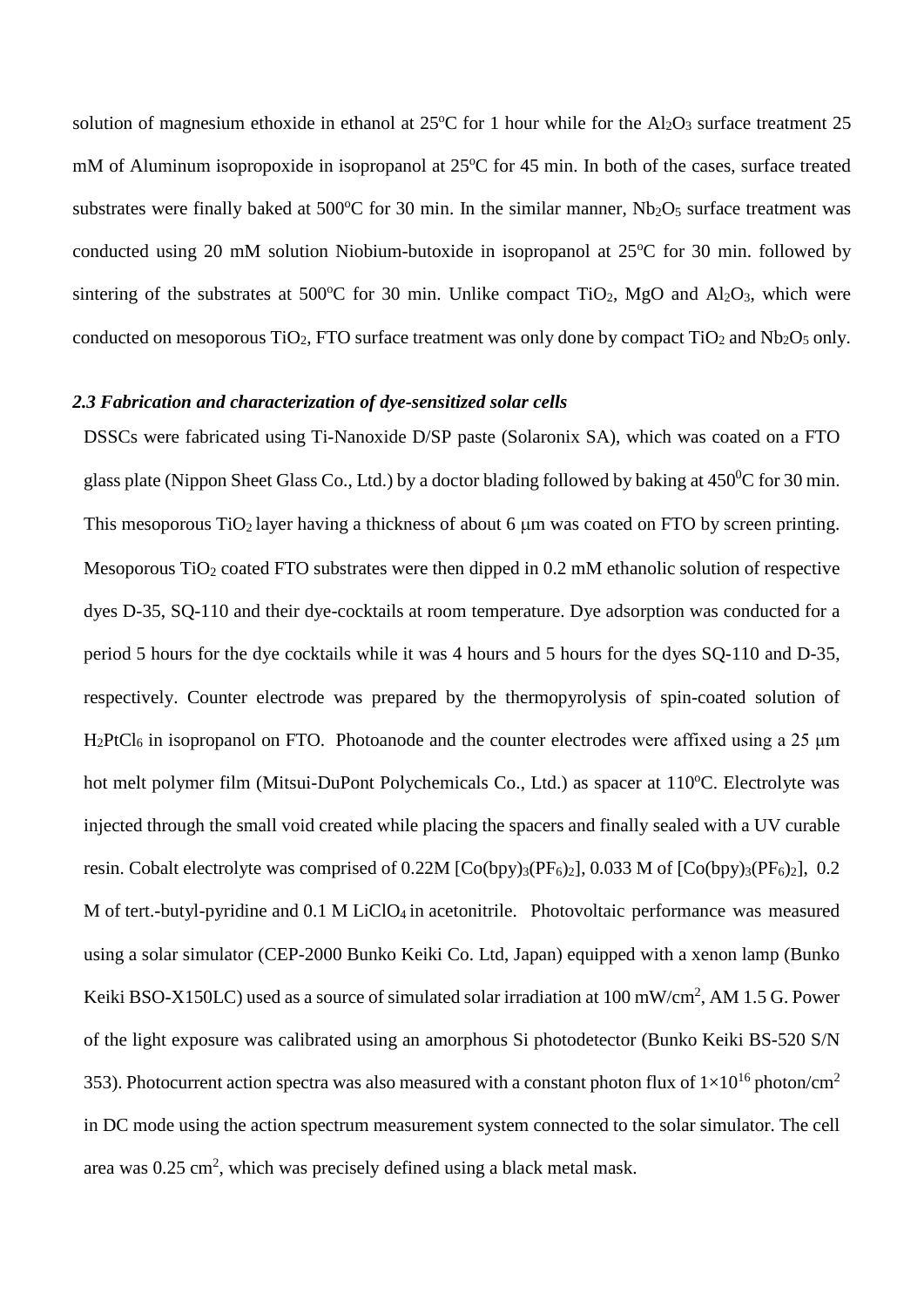# **3. Results and Discussion**

#### *3.1 Optical characterization*

Electronic absorption spectra of sensitizing dyes D-35 and SQ-110 in ethanol solution and thin films of dyes adsorbed on the mesoporous  $TiO<sub>2</sub>$  (3 µm) are depicted in the Fig. 3. It can be seen that D-35 in ethanol solution exhibits optical absorption maximum ( $\lambda_{\text{max}}$ ) at 444 nm with a molar extinction coefficient (ε) of  $2.57 \times 10^4$  dm<sup>3</sup>mol<sup>-1</sup>cm<sup>-1</sup>, which is associated with the  $\pi$ - $\pi$ <sup>\*</sup> transition from the HOMO of the dye to its LUMO. Upon adsorption to TiO<sub>2</sub> surface, there is about 28 nm red shift in  $\lambda_{\text{max}}$  and spectral broadening, which is associated with the interaction of dye molecules with  $TiO<sub>2</sub>$  surface. This spectral broadening and red shift is attributed to the formation of aggregated dye molecules in the condensed state. Using Indolene class of dye D-205, Horiuchi et al have demonstrated the formation the J-aggregates upon adsorption of this dye on the surface of the mesoporous  $TiO<sub>2</sub> [31]$ . On the other hand, SQ-110 shows intense and narrow absorption of light mainly in the far-red wavelength (550- 700) nm having  $\lambda_{\text{max}}$  at 650 nm with  $\varepsilon$  of 2.16×10<sup>5</sup> dm<sup>3</sup>mol<sup>-1</sup>cm<sup>-1</sup>, which is about one order of magnitude higher as compared to D-35. At the same time, in solution state, it also shows a vibronic shoulder around 600 nm, which is a typical characteristic of squaraine dyes. This vibronic shoulder is associated with molecular aggregation and get highly pronounced upon the molecular aggregation. Observation of such a higher ε of SQ-110 as compared to D-35 is associated with the high electron density on the cyclobutene ring of the central squaric acid core [32]. Planarity of the molecular framework due to the extended  $\pi$ -conjugation promotes the delocalized intramolecular charge transfer from the HOMO of donor moiety (indole ring) to the LUMO of the acceptor (squaric acid) resulting in to the high ε value [33].

In the solid-state, SQ-110 exhibits small bathochromically shifted  $\lambda_{\text{max}}$  at 655 nm along with spectral broadening. Planarity of the dye molecule facilitates the formation of dye aggregates leading to the pronounced enhancement of vibronic shoulder resulting in to clearly visible peak around 610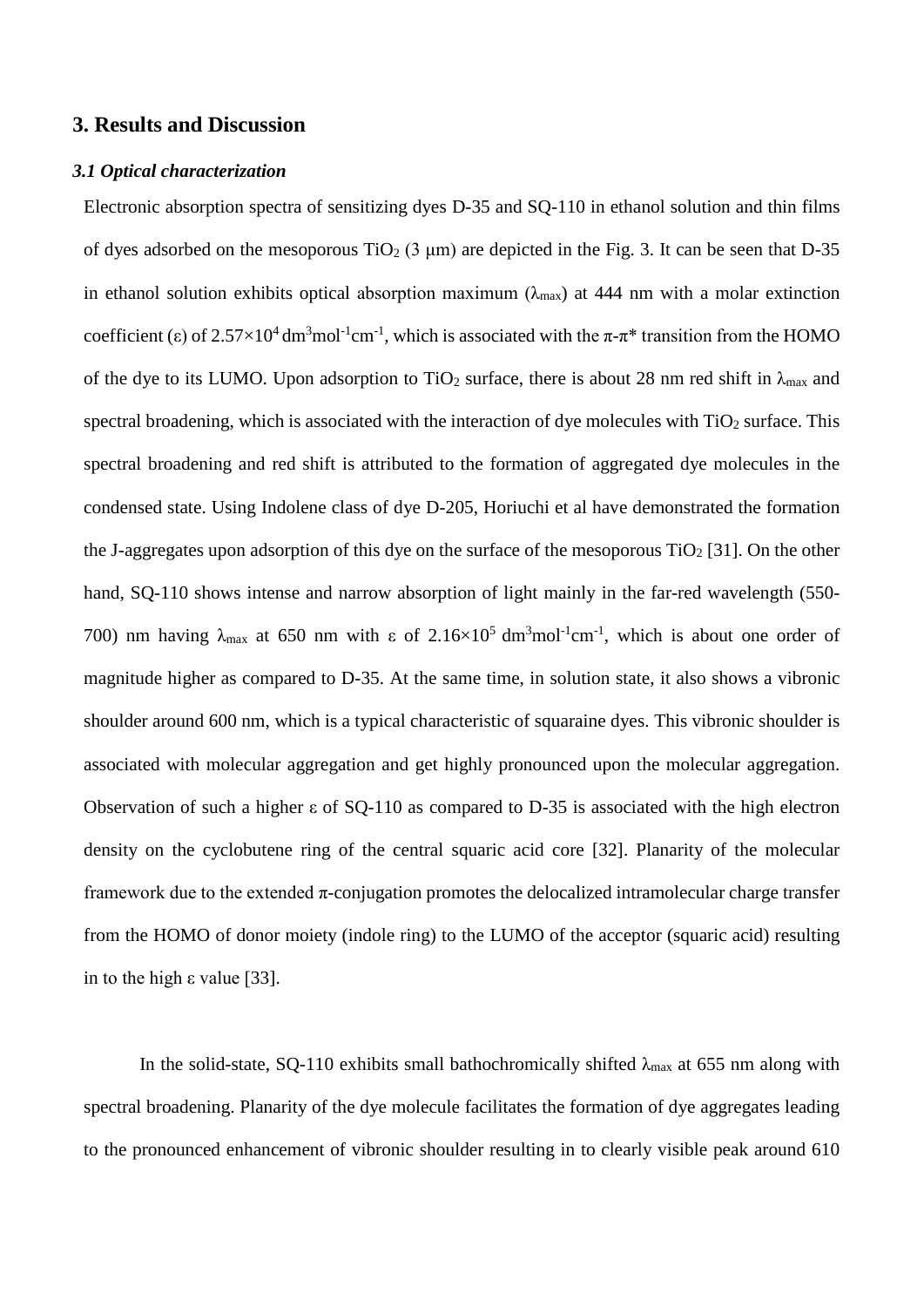nm upon adsorption of the dye on  $TiO<sub>2</sub>$  [34]. This spectral broadening in solid-state is due to the deprotonation of the acidic anchoring group ( $-COOH$ ) and its interaction with  $TiO<sub>2</sub>$  in the condensed state. Spectral broadening towards lower wavelength region than monomeric absorption peak in solution and enhancement in the intensity of vibronic shoulder has been attributed to the formation of H-aggregates in the squaraine dyes [35, 36]. Therefore, ratio between absorbance of the H-aggregate band (around 610 nm) and the monomer band in solution (650) can be used as indicator of extent of H-aggregation [37]. In his work, Yum et al, clearly demonstrated that extent of H-aggregates of squaraine dye on the mesoporous  $TiO<sub>2</sub>$  decreases as function of added fraction of bulky CDCA in dye solution as co-adsorber which prevents the dye aggregation. In the present case, SQ-110 exhibits a dye aggregation of 0.87 upon its adsorption to mesoporous  $TiO<sub>2</sub>$  as shown in the Fig. 3, which is a bit lower as compared to the report of 0.95 by Yum et al. This could be attributed to the fact that in their squaraine dye they have used one -methyl and one –octyl group as alkyl substituents while in SQ-110, there are two dimethyl-octyl branched and long alkyl chains hindering the self-aggregation of the dyes. A perusal of the absorption spectra of D-35 and SQ-110 clearly corroborates that they exhibit very good complementary electronic absorption, which becomes more pronounced in the solid-state. This suggests that dye cocktail of these two dyes are expected to provide much-improved light absorption in the entire visible wavelength region as compared to the respective single dyes.

 The electronic absorption spectra of dye cocktails of D-35 and SQ-110 in the different molar ratios in ethanol solution as well as on mesoporous TiO<sub>2</sub> film are shown in the Fig. 4. Absorption spectra in the solution exhibit absorption in the 400 nm-500 nm and 550 nm-700 nm associated with the dyes D-35 and SQ-110, respectively. As expected, increase in the ratio of D-35 leads to the corresponding decrease in the light absorption associated with SQ-110 and thus ascertains the need for higher fraction of D-35 in the dye cocktail owing to its lower ε as shown in the Fig. 3. This also suggests for the obvious need of dye cocktails of D-35 and SQ-110 in 4:1 ratio towards the appreciable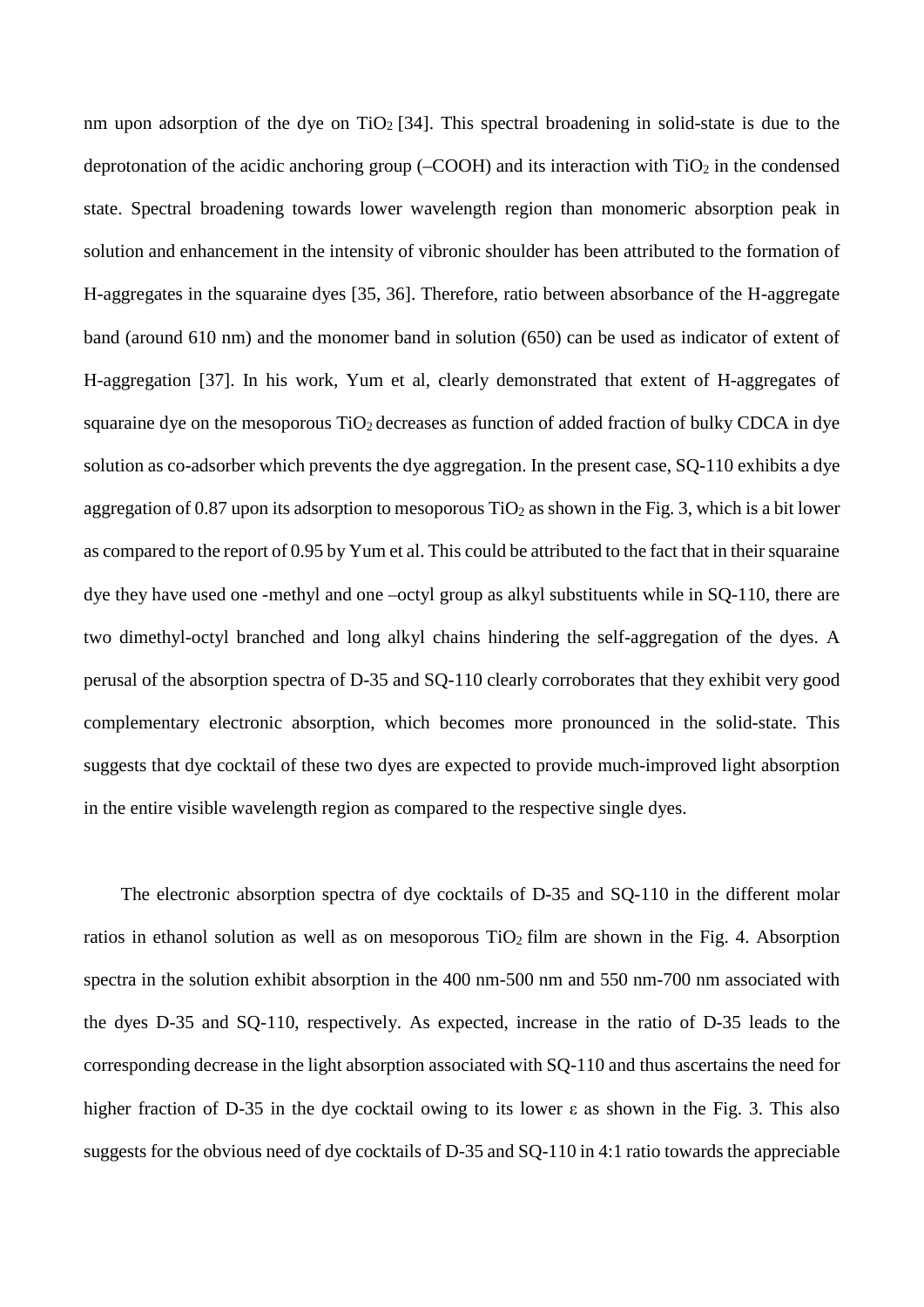wide photon-harvesting window covering the entire visible wavelength region. In the solution-state, absorption spectral feature of dye cocktail is the reflection of presence of both of the dyes and governed quantitatively by their ratio and relative ε values, which can be clearly seen in the Fig. 4. On the other hand, electronic absorption in the solid-state are more realistic representation of the situation occurring in the real DSSC. This is controlled by the nature of dyes, their interaction with the  $TiO<sub>2</sub>$  surface and diffusion rate in the mesoporous  $TiO<sub>2</sub>$  as reported by our group previously [38, 39]. Especially, it becomes more important in the case of dye cocktails of two or more entirely different dyes and clarifies the actual optimization and selection of optimum ratio of the dyes in the cocktail.

In order to probe differential spectral features and optimization of ratio of individual dyes in the dye cocktail, other parameters like concentration, temperature, thickness of the mesoporous  $TiO<sub>2</sub>$  layer and dye adsorption time were fixed to be  $0.1 \text{ mM}$ ,  $30^{\circ}\text{C}$ ,  $3 \mu\text{m}$  and  $30 \text{ min}$ , respectively. Considering the absorbance of dye cocktails at 460 nm and 650 nm corresponding to D-35 and SQ-110, respectively, on the mesoporous  $TiO<sub>2</sub>$  (shown by solid lines), we can predict the presence of respective dyes. In this context, solid-state electronic absorption spectra normalized with respect of SQ-110 indicates the relative presence of respective dyes by comparing the relative absorbance at 460 nm and 650 nm associated with the D-35 and SQ-110, respectively taking their respective ε values in to consideration. It can be clearly seen from the Fig. 4 that in spite of the presence of 20 % and 50 % molar fractions of D-35 in the (1:4) and (1:1) cocktail solutions, it is present in the 26 % and 64 %, respectively with respect to SQ-110 on the mesoporous TiO<sub>2</sub>. On the other hand, in the dye cocktail ratio  $(4:1)$ , there is appreciably good light absorption in the 400 nm-550 nm associated with D-35 due it its highly enhanced extent (90 %) on the mesoporous TiO<sub>2</sub>. About an order of magnitude lower ε of D-35 compared to that of SQ-110, justifies the utilization of this dye cocktail for facile photon harvesting by both of the dyes in the entire visible wavelength region. It is interesting and worth to mention here that extent of H-aggregation of SQ-110 was estimated to be 0.81, 0.63 and 0.54 for the dye cocktails (1:4), (1:1) and (4:1), respectively, indicating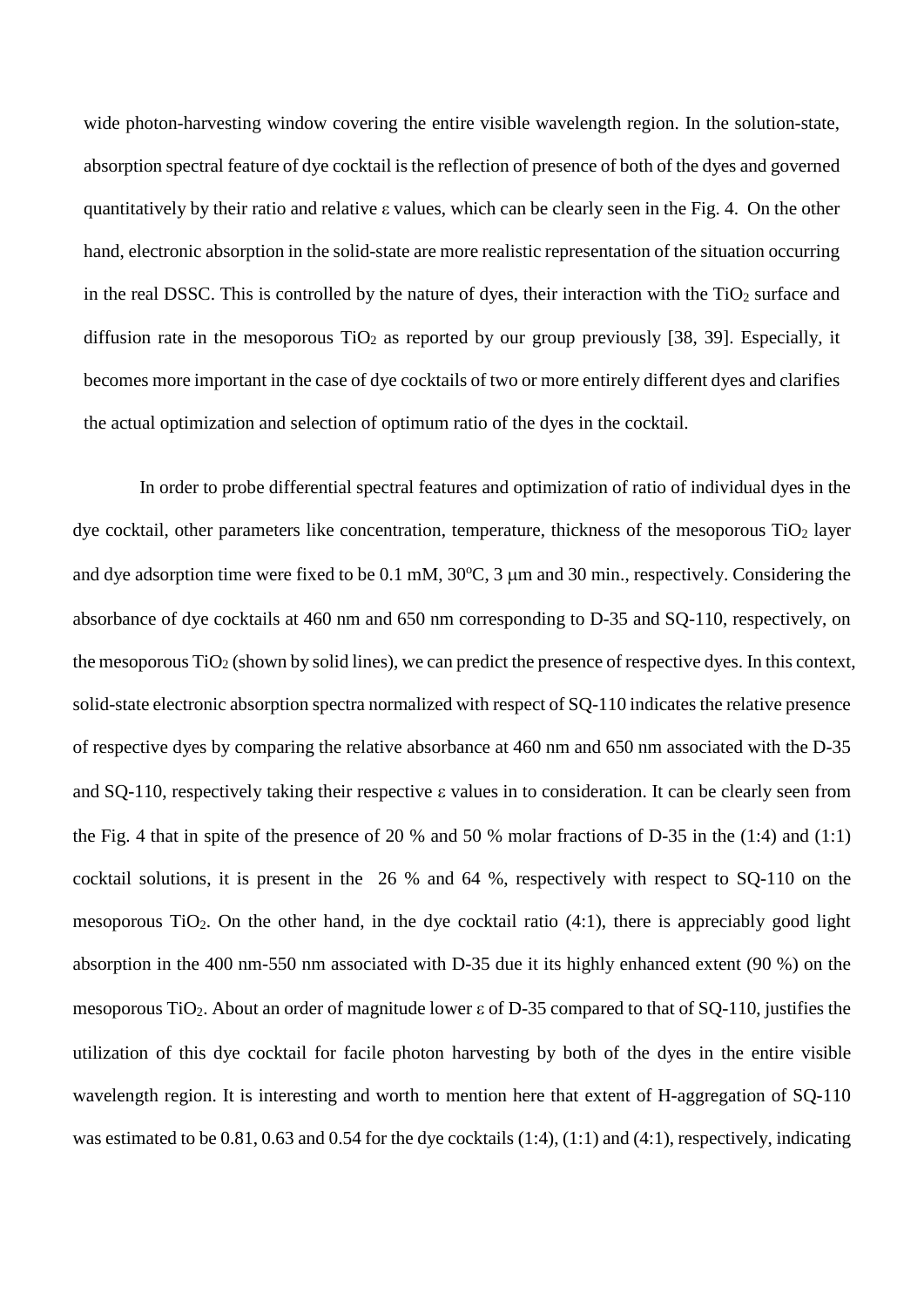a dual role of D-35 like co-adsorber and dye de-aggregating agent like CDCA in the dye cocktail utilized for present investigation.

# *3.2 Energy Band diagram*

 Sensitizing dyes are undoubtedly one of the most important components of the DSSC and their logical selection in terms of light absorption window and most importantly, energetics should be taken in to consideration for the functioning of the device. LUMO energy level of the dye with respect to the conduction band (CB) of the mesoporous wide band gap semiconductor and its HOMO energy level with respect to the redox electrolyte should be controlled carefully for the facile electron injection and dye regeneration, respectively. LUMO energy level of the dye should be sufficiently above the quasi Fermi level of TiO<sub>2</sub> in order to afford the necessary driving force for electron injection. Pandey et al have recently reported that a minimum energy barrier of 0.16 eV is necessary for the electron injection from the excited dye molecules to the CB of TiO<sub>2</sub> utilizing different squaraine dyes [40]. Energy band diagram for different components of DSSCs such as electrode, sensitizing dyes and electrolyte used for present investigation is shown in the Fig. 5. To construct this, HOMO and LUMO energy levels of sensitizing dye D-35 are taken from the report by Gabrielsson et al [41]. Redox potential of cobalt electrolyte Co(bpv)<sup>2+/3+</sup> redox couple has been reported to be 0.57 V vs. NHE, which translates in to -5.00 eV with respect to the energy from vacuum level [42]. At the same time, CB of TiO<sub>2</sub> was taken to be -4.00 eV considering the most negative quasi Fermi level corresponding to the flat band potential of  $TiO<sub>2</sub> (0.7 V)$ vs. SCE) [43].

We can see from the Fig. 5 that LUMO level of squaraine dye SQ-110 is -3.22 eV having a driving force of 0.78 eV while it was even higher at -2.99 eV for D-35 with an energy difference of 1.01 eV from CB of TiO2. Such a high driving force ensures the facile electron injection from the photoexcited dye to the CB of TiO<sub>2</sub>. At the same time, existence of energy cascade between sensitizing dyes and CB of TiO2 offers an additional pathway of electron injection from the excited state of D-35 to CB of TiO2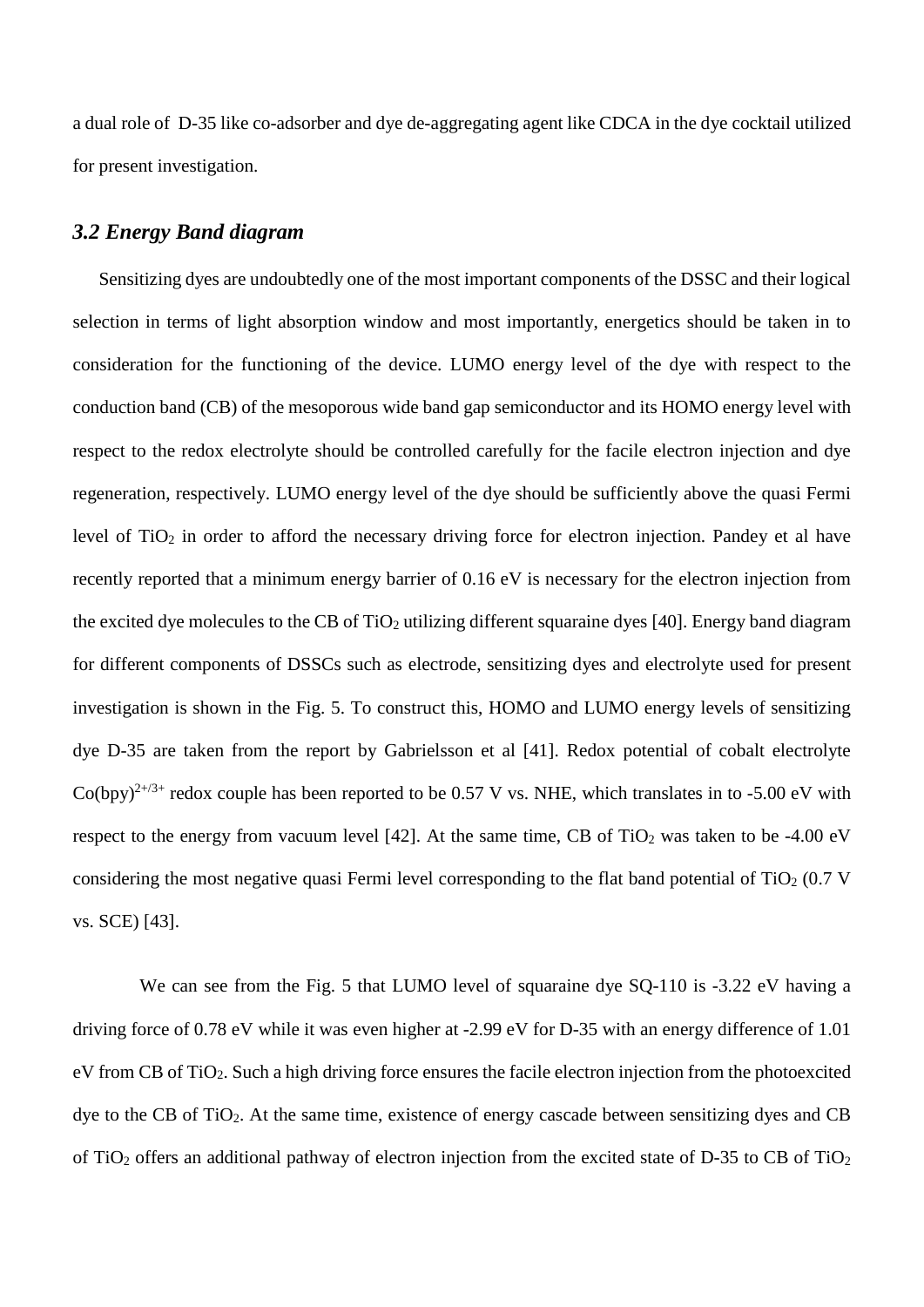via LUMO of SQ-110 promoting the facile electron injection. On the other hand, there is a good congruency between the HOMO level of the dyes and the redox potential of the cobalt complex electrolyte, which indicates the regeneration of oxidized dyes completing the electron flow cycle during functioning of the DSSC. It can be seen that SQ-110 bears an electron donating methoxy group along with the presence of two long and branched alkyl chains, which leads to upward shift of energy levels of this dye [44]. It is interesting to note that SQ-110 is being regenerated even with a very low driving force of 0.1 eV with the cobalt complex electrolyte used in this work. Dye regeneration is justified by the observation of good photovoltaic performances of DSSCs using this dye alone as well as in the dye cocktails. Figure 6 exhibits the electronic absorption and fluorescence emission spectra of sensitizers in ethanol solution.

#### **3.4 Energy Transfer and Time Resolved Fluorescence Studies**

Apart from utilization of dye-cocktails aiming towards panchromatic photon harvesting, approaches like utilization fluorescence resonance energy transfer (FRET) for realization of FRETenhanced DSSCs has also got momentum in the recent past [45, 46]. FRET has been reported to be a valuable tool to achieve a strong and wide wavelength photon harvesting leading to enhanced Jsc without having detrimental effects on the other key photovoltaic parameters like Voc and fill factor as advocated by Basham et al [47]. Significant overlap of absorption spectrum of one sensitizer (acceptor) with and emission spectrum of another sensitizer (acceptor) is one of the primary requirements of realization of the FRET. Since band gap of D-35 is higher as compared to SQ-110 as evident from the energy band diagram (Fig. 5), their might be a possibility of FRET between these two dyes, which might also be useful for FRET enhanced DSSCs especially fabricated using dye-cocktails in this work. Figure 6 (a) exhibits electronic absorption spectra of D-35 and SQ-110 and fluorescence emission spectrum of D-35 in ethanol solution. It can be seen that D-35 exhibits a broad fluorescence emission from 550 nm-750 nm having emission maximum at 630 nm. At the same time, there is very good overlap between the emission spectrum of D-35 with the absorption spectrum of SQ-110 indicating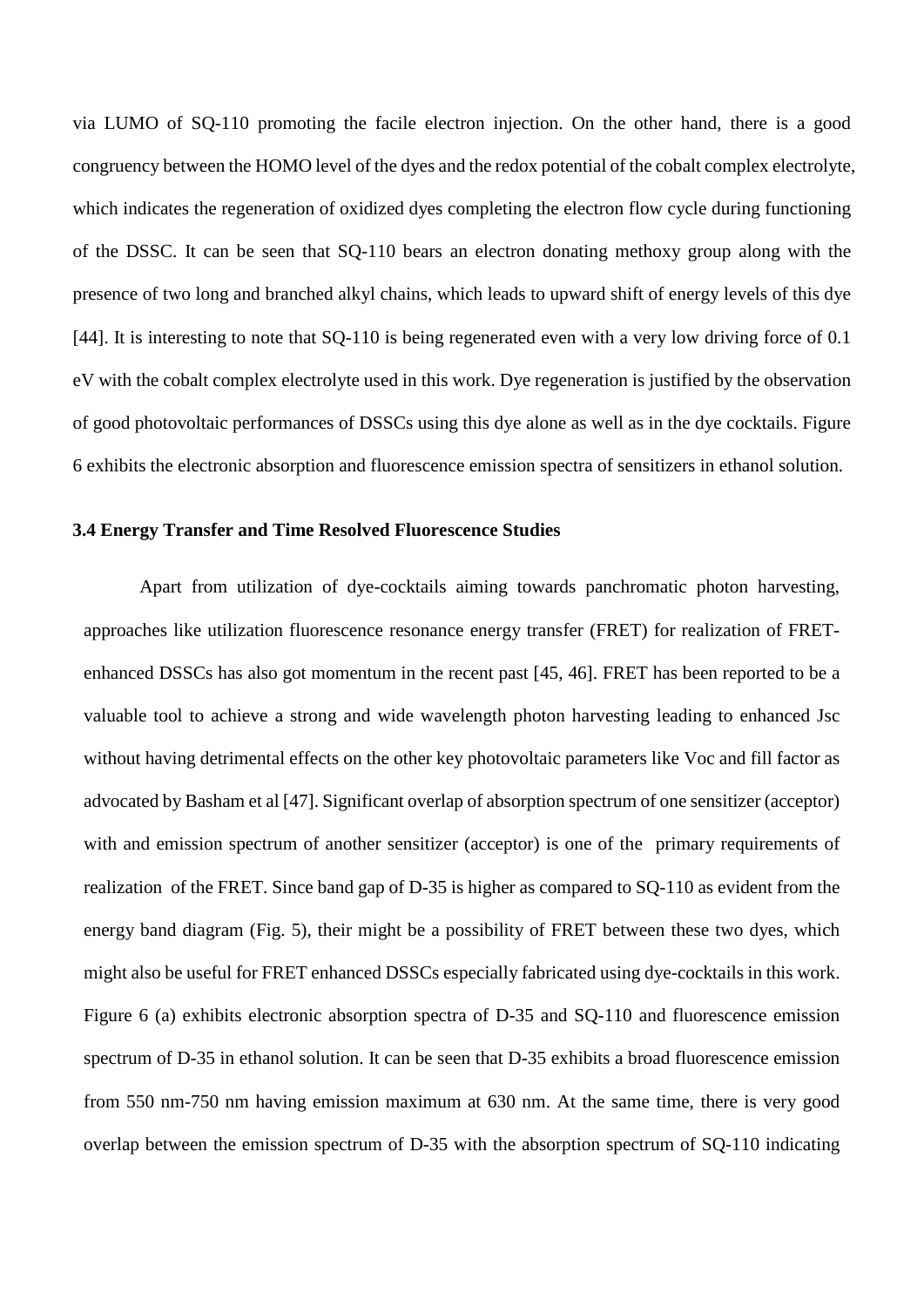the possibility of FRET between these two dyes by energy transfer from the excited state of D-35 to the SQ-110 provided that these dyes should be present in the close vicinity. In order to provide close vicinity between the sensitizers and prevent the complexity due to electron injection, we have used wide band gap  $ZrO_2$ . A very large band gap (5.0 eV) of  $ZrO_2$  prevents the electron injection and allows us to probe the time resolved fluorescence decays while keeping the adsorbed dyes in the close proximity [48]. Dyes were adsorbed on the mesoporous  $ZrO<sub>2</sub>$  (4 µm) from their respective 0.1 mM ethanolic solutions (D-35and dye cocktails) at room temperature for 1 hour in order to have sufficient dye loading. These dye adsorbed  $ZrO<sub>2</sub>$  films were subjected to the time resolved fluorescence investigation. Time resolved fluorescence decay for dye-adsorbed  $ZrO<sub>2</sub>$  films is shown in the Fig. 6(b) along with the summarization of the excited-state lifetime and its components obtained after 2<sup>nd</sup> order fitting of the decay curve in the table 1. A perusal of this figure and table 1 clearly indicates that fluoresecence decay becomes faster after the increase in the mole fraction of SQ-110. Average lifetime was found to be decreased from 1.58 ns for D-35 only to 0.58 ns for dye cocktail having D-35 and SQ-110 in 1:4 ratio. A similar type of observation of FRET in the dye cocktail system of porphyrin and squaraine dyes has also been reported by Patwari et al [49]. This could be explained considering occurrence of FRET between the higher band gap dye D-35 working as donor and relatively narrow band gap dye SQ-110 as acceptor. This lead to possibility of FRET enhanced photon to light conversion the present dye cocktail system. In the case of DSSCs fabricated using the dye cocktail of D-35 and SQ-110, there is dual possibility of electron injection from excited dye molecules to TiO2 and energy transfer from the D-35 to SQ-110.

**Table 1.** Excited-state lifetime for the D-35(donor) adsorbed on ZrO<sub>2</sub> in the absence and presence the SQ-110 (acceptor) in different ratios.

| Dye Cocktail (D-35:SQ-110) | $\langle \tau \rangle$ ( ns) | $\tau_1$ (ns) | $\tau_2$ (ns) |
|----------------------------|------------------------------|---------------|---------------|
| 100:0                      | . 58                         | 9.96          | 2.46          |
| 80:20                      |                              | 0.67          | .99           |
| 50:50                      | 0.77                         | 0.38          | .43           |
| 20:80                      | 0.58                         |               | .03           |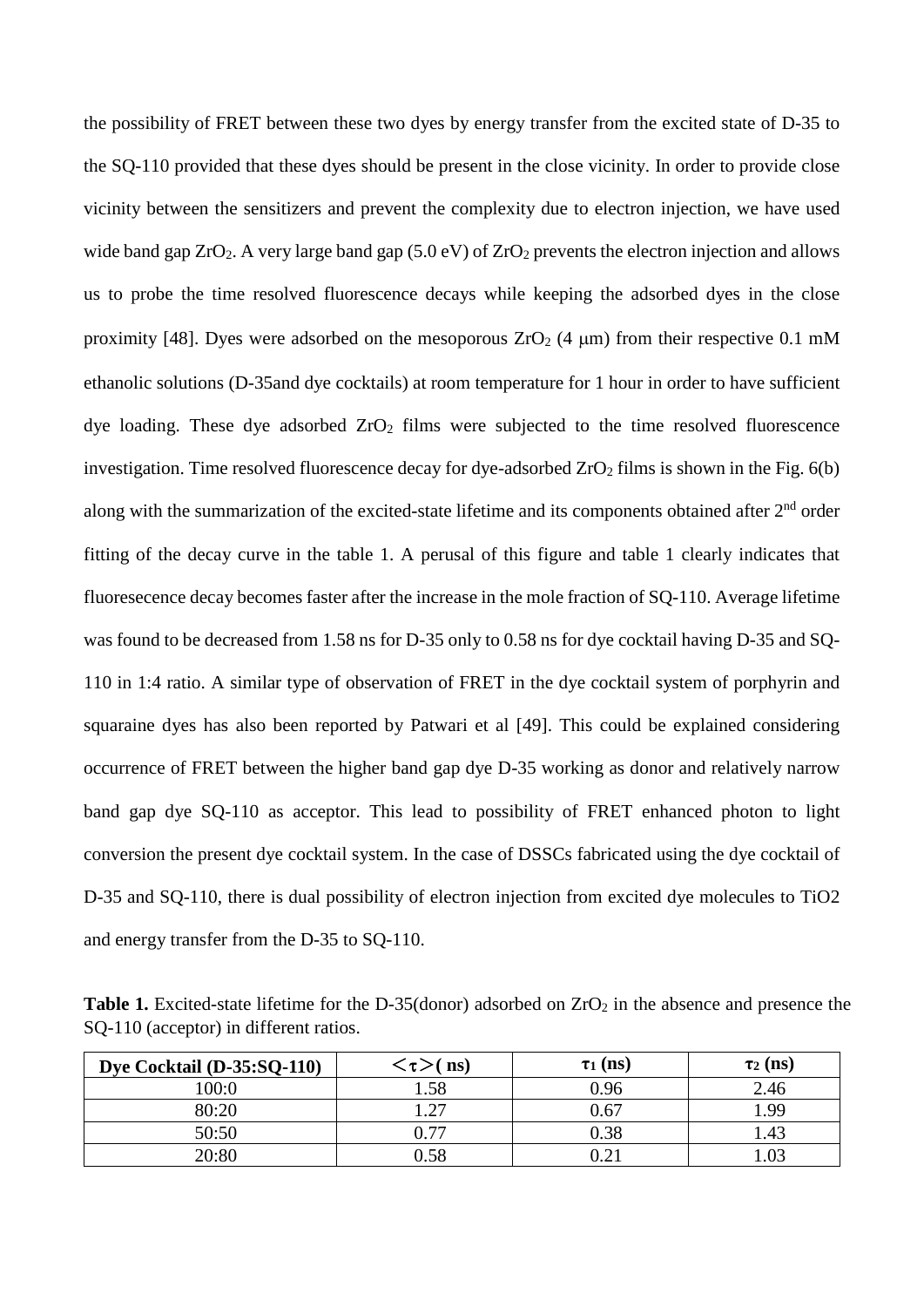#### **3.5 Photovoltaic Characterization**

It has been reported that utilization of cobalt electrolyte in DSSCs needs careful consideration about photoanode fabrication in terms of use of relatively thin mesoporous  $TiO<sub>2</sub>$  layer and surface passivation of both of conducting substrate as well as mesoporous  $TiO<sub>2</sub>$  owing to enhanced charge recombination [50]. A compact layer of wide band gap metal oxides retards the charge recombination between the injected electrons of TiO<sub>2</sub> and oxidized dyes as well as electrolytic species. It has been widely accepted and verified by our group that surface treatment on both of the FTO and mesoporous  $TiO<sub>2</sub>$  is necessary to get the optimum performance of DSSCs based on single electron transfer outer-sphere cobalt redox electrolytes [51]. In this work, three different most widely used metal oxides such as  $TiO<sub>2</sub>$ , MgO and  $Al_2O_3$  have been utilized for the surface passivation of mesoporous TiO<sub>2</sub> before dye adsorption by solution based approaches. Mesoporous  $TiO<sub>2</sub>$  surface was passivated by single as well as multilayers of compact metal oxides as schematically shown in the Fig. 7 in order to investigate the implication of surface passivation on the final device performance.

# *3.5.1 Surface passivation of mesoporous TiO2 using different metal oxides*

In order to investigate the implication of surface treatment of mesoporous TiO<sub>2</sub> with different metal oxides, DSSCs were fabricated using photoanode sensitized with a dye-cocktail of D-35 and SQ-110 (8:2) based on superior spectral sensitivity as shown in the Fig. 4. FTO surface treatment to form compact  $TiO<sub>2</sub>$ as a charge recombination blocking layer (CRBL) was done using aqueous TiCl4 and kept the same in all of the cases. Photovoltaic characteristics of DSSCs fabricated using photoanodes, where mesoporous TiO2 was passivated with compact layer of different metal oxides has been shown in the Fig. 8(a) along with photovoltaic parameters summarized in the table 2. Amongst the different metal oxides utilized, surface passivation employing TiCl<sub>4</sub> to form compact TiO<sub>2</sub> was par excellent with a power conversion efficiency (PCE) of 4.8 % under simulated solar irradiation.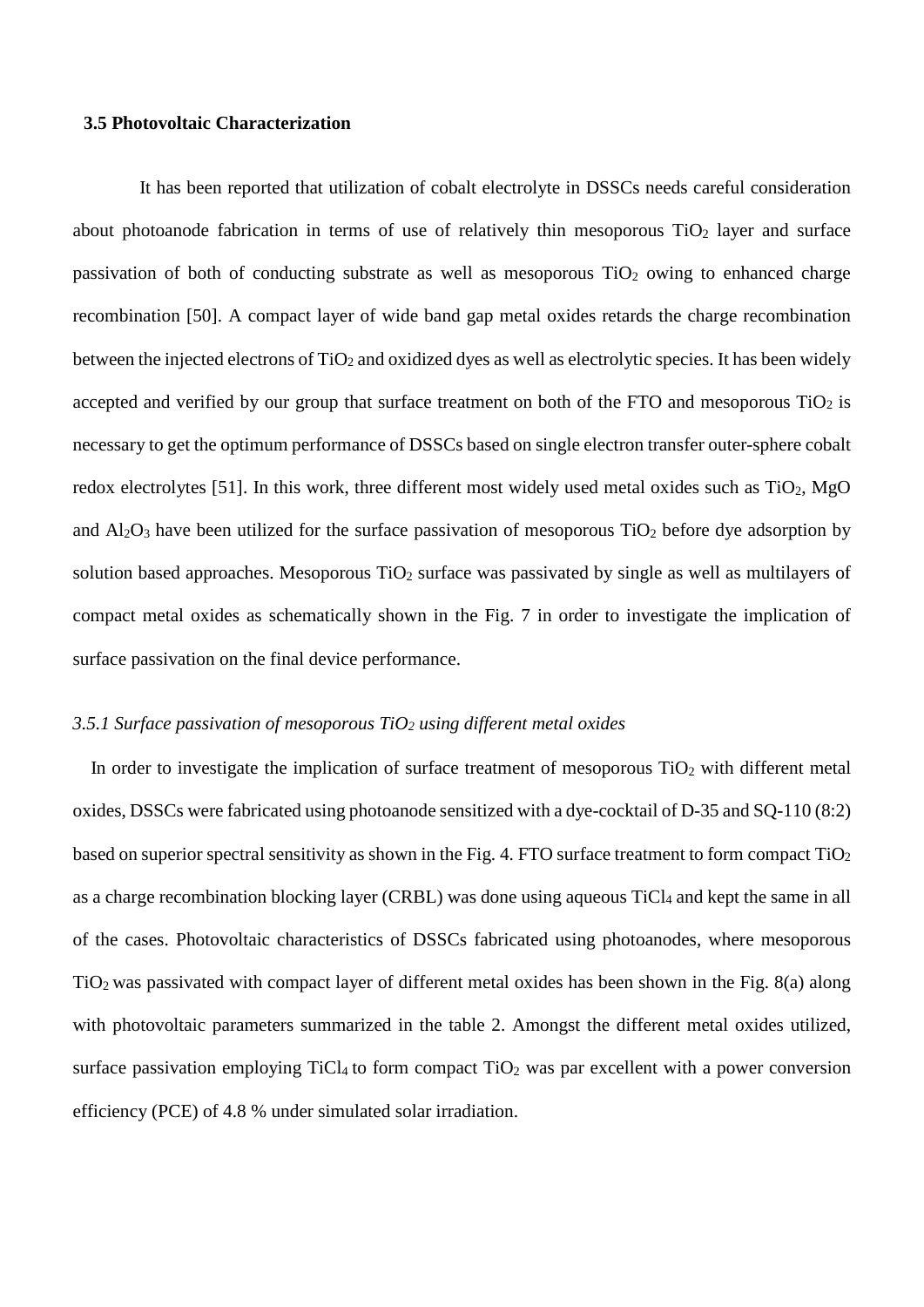**Table 2.** Photovoltaic parameters for the DSSCs utilizing photoanodes fabricated using surface passivation of mesoporous  $TiO<sub>2</sub>$  by different type of compact metal oxides. Data shown in the parentheses are average values and standard deviations in the photovoltaic parameters for four independent devices.

| Surface treatment | Jsc $(mA/cm2)$     | Voc(V)            | FF                | Efficiency $(\% )$ |
|-------------------|--------------------|-------------------|-------------------|--------------------|
|                   | 10.36              | 0.67              | 0.68              | 4.78               |
| TiCl <sub>4</sub> | $(10.49 \pm 0.35)$ | $(0.68 \pm 0.01)$ | $(0.65 \pm 0.04)$ | $(4.75 \pm 0.23)$  |
|                   | 8.90               | 0.72              | 0.68              | 4.45               |
| MgO               | $(8.24 \pm 0.70)$  | $(0.72 \pm 0.01)$ | $(0.63 \pm 0.03)$ | $(3.84 \pm 0.55)$  |
|                   | 4.65               | 0.66              | 0.49              | 1.52               |
| $Al_2O_3$         | $(4.61 \pm 0.07)$  | $(0.65 \pm 0.01)$ | $(0.47 \pm 0.02)$ | $(1.42 \pm 0.09)$  |

Surface passivation using compact MgO although functions as better CRBL as observed by enhanced open circuit voltage (Voc) but hampered short-circuit current density (Jsc) ultimately results in to decreased overall PCE to 4.4 % as shown in the table 2. Compact  $Al_2O_3$  as CRBL was not found to be good in our case owing to drastically decreased Jsc and no benefit on Voc enhancement. Therefore, as a single compact oxide CRBL,  $TiO<sub>2</sub>$  exhibits the optimum performance and this could be associated with the dual role of compact TiO2. Firstly, there is an enhancement in Jsc, which is attributed to the increased surface area for more dye to be adsorbed and secondly, the ultrathin  $TiO<sub>2</sub>$  layer functions as a CRBL towards back electron transfer [29]. Photocurrent action spectra also known as variation of incident photon to current conversion efficiency (IPCE) as a function of wavelength was also measured and shown in the Fig. 8(b). Spectral response clearly reveals the enhanced photosensitization by both of the dyes for the photoanodes passivated with compact  $TiO<sub>2</sub>$  and is in accordance with the results of improved Jsc shown in the Fig. 8(a). In order to further confirm the differential surface passivation by different metal oxide layers, EIS was performed by applying a forward bias voltage near to open-circuit voltage in each case as shown in Fig. 8 (c). The EIS pattern can be broadly divided into three regions, R1- resistance due to FTO/TiO2 interface, R2- resistance associated with the charge transfer at the counter electrode and R3 resistance to recombination at the  $TiO_2$ /dye/electrolyte interface [52, 53]. According to the result obtained, there was almost no difference in the value of R1 for each device, which is obvious because of the same photoanode in all the cases. Similarly, no significant difference was seen for R2, therefore, the major role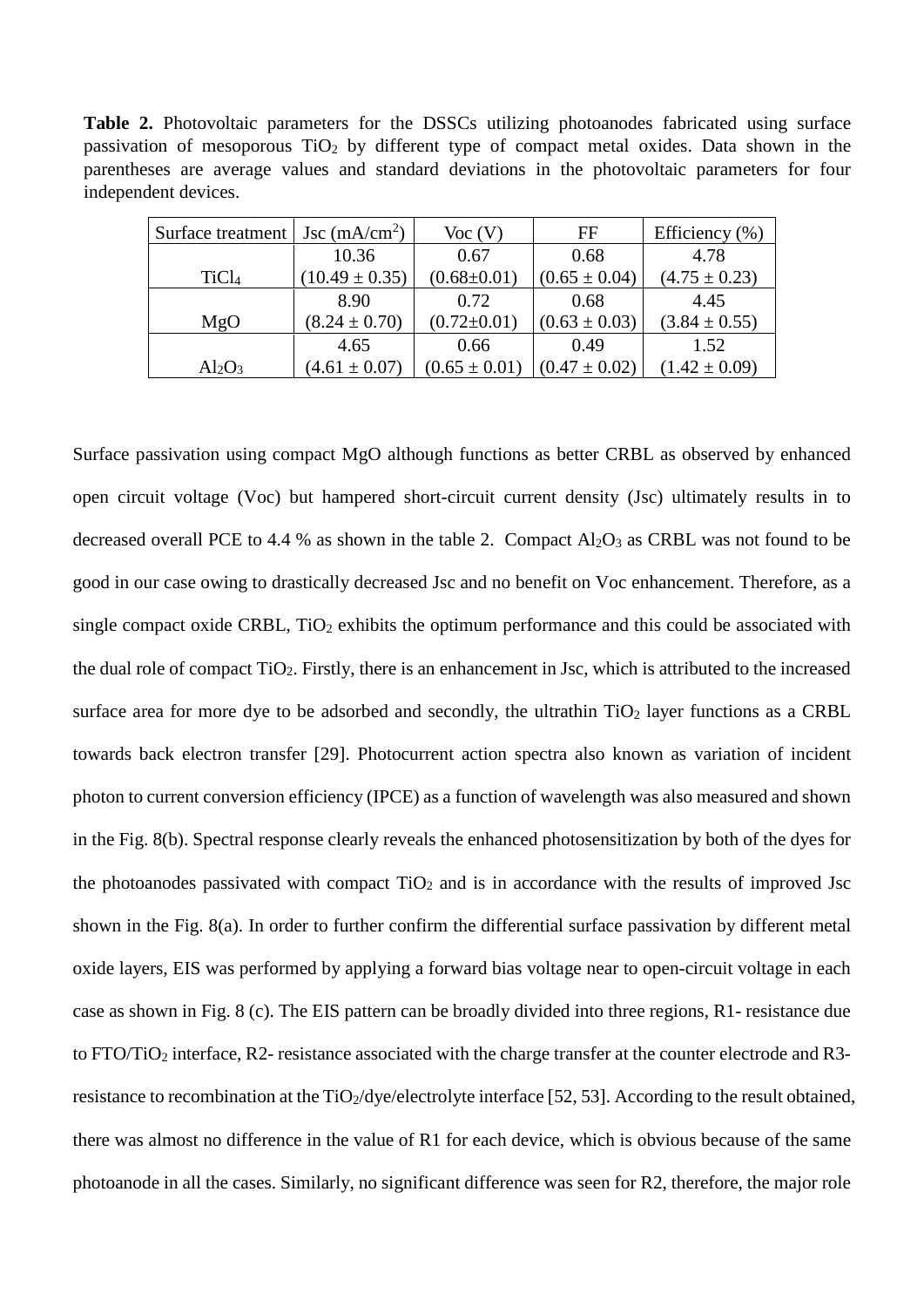was due to R3, which can be clearly answered by the difference in passivation by metal oxide layers. Therefore, TiO<sub>2</sub> and MgO clearly exhibits better passivation then  $Al_2O_3$ , which was reflected in I-V characteristics as well.

Considering the pros and cons of compact single layer surface passivation by  $TiO<sub>2</sub>$  and MgO, it raised the curiosity to probe the influence of multiple layer of compact oxide surface passivation on the photovoltaic performance of DSSCs thus fabricated. To accomplish this, first TiCl<sub>4</sub> surface treatment was conducted on both of the FTO and mesoporous  $TiO<sub>2</sub>$  followed by  $2<sup>nd</sup>$  surface passivation of the mesoporous TiO<sub>2</sub> by MgO and Al<sub>2</sub>O<sub>3</sub> to make bilayer surface treated electrode using magnesium ethoxide and Aluminum isopropoxide, respectively. One more set of photoanodes were also fabricated using tri-layer surface passivation of the mesoporous  $TiO<sub>2</sub>$  where,  $TiO<sub>2</sub>/MgO$  treated substrate was once more subjected to  $A_1Q_3$  surface treatment, which has been schematically shown in the Fig. 7. These multilayer surface treated electrodes were finally sensitized with the dye cocktail of D-35 and SQ-110 in (4:1) molar ratio for the preparation of respective photoanodes and DSSCs. Photovoltaic characteristics and photocurrent action spectra of these DSSCs were recorded after simulated solar irradiation and has been shown in the Fig. 9. At the same time, photovoltaic parameters deduced from the photovoltaic measurement are summarized in the table 3.

**Table 3.** Photovoltaic parameters for the DSSCs utilizing photoanodes fabricated by surface passivation of mesoporous  $TiO<sub>2</sub>$  using multiple layer of different type of compact metal oxides. Data shown in the parentheses are average values and standard deviations in the photovoltaic parameters for four independent devices.

| Surface treatments    | Jsc $(mA/cm2)$     | Voc(V)            | FF                | Efficiency $(\% )$ |
|-----------------------|--------------------|-------------------|-------------------|--------------------|
|                       | 12.50              | 0.68              | 0.63              | 5.40               |
| TiO <sub>2</sub> /MgO | $(11.21 \pm 0.34)$ | $(0.72 \pm 0.01)$ | $(0.68 \pm 0.02)$ | $(5.6 \pm 0.26)$   |
|                       | 11.06              | 0.65              | 0.61              | 4.48               |
| $TiO2/Al2O3$          | $(9.13 \pm 1.84)$  | $(0.64 \pm 0.01)$ | $(0.53 \pm 0.07)$ | $(3.28 \pm 1.26)$  |
|                       | 11.01              | 0.66              | 0.47              | 3.43               |
| $TiO2/MgO/Al2O3$      | $(8.97 \pm 2.04)$  | $(0.64 \pm 0.02)$ | $(0.49 \pm 0.04)$ | $(2.85 \pm 0.64)$  |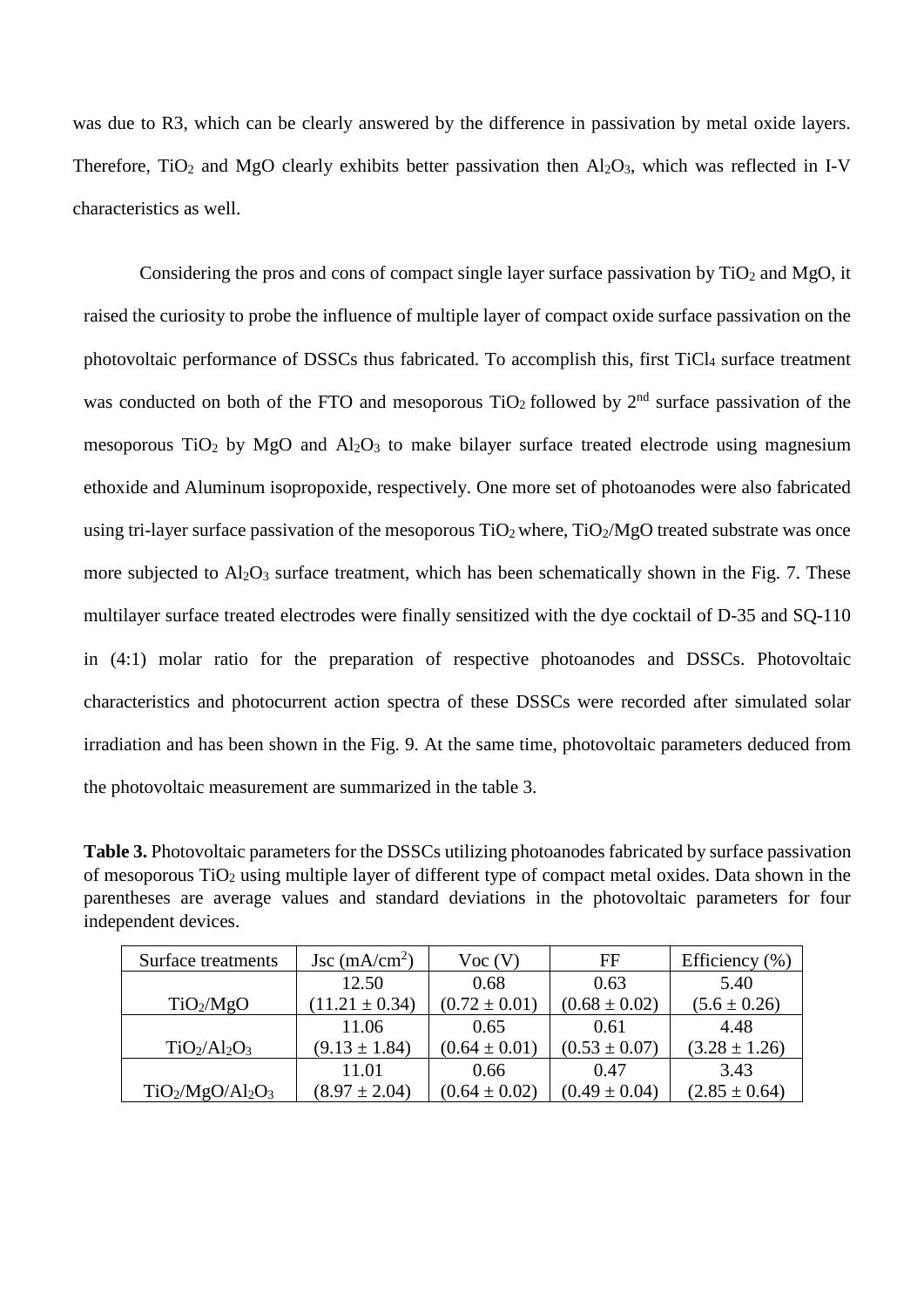Figure 9(a) and table 3 clearly depicts that a bilayer surface treatment consisting of TiO<sub>2</sub>/MgO on mesoporous TiO<sub>2</sub> outperforms as compared to both of the TiO<sub>2</sub>/Al<sub>2</sub>O<sub>3</sub> bilayer and TiO<sub>2</sub>/MgO/Al<sub>2</sub>O<sub>3</sub> tri-layer surface treatments. A pronounced enhancement in Jsc up to  $12.50$  mA/cm<sup>2</sup> in TiO<sub>2</sub>/MgO treated photoanodes was observed from 10.36 mA/cm2 and 8.90 mA/cm<sup>2</sup> for TiO<sub>2</sub> and MgO single surface treatments, respectively (Fig. 8, table 2). This increased Jsc for the  $TiO<sub>2</sub>/MgO$  bilayer surface devices was compared to other surface treatments was further supported by photocurrent action spectra shown in the Fig. 9(b), where photon-harvesting corresponding to both of the sensitizer were increased. This demonstrates the superiority of these  $TiO<sub>2</sub>/MgO$  bilayer surface treatments, which could be attributed to the facile charge injection due to electron tunneling rather than recombination [54]. On the contrary, Aluminum isopropoxide treatment to form compact  $Al_2O_3$  on the mesoporous TiO<sub>2</sub> photoanode based DSSCs did not perform well either for bilayer or tri-layer surface treatments. Poor performance of the TiO2/MgO/Al2O3 tri-layer surface passivation might be associated with the excessive thicketing of the compact layer on the mesoporous  $TiO<sub>2</sub>$  as indicated by highly suppressed fill factor (FF) of 0.47 as shown in the table 3. Herein also, to further support the role of passivation and its implication on the observed photovoltaic performances of the fabricated solar cells, EIS measurement was also conducted and results are shown in Fig. 9(c). A bilayer combination of surface treatment using  $TiO<sub>2</sub>/MgO$  was passivating more effectively than bilayer of  $TiO<sub>2</sub>/Al<sub>2</sub>O<sub>3</sub>$ . Furthermore, it was noticed that when a third layer of  $Al_2O_3$  was deposited on top of TiO<sub>2</sub>/MgO, there was drastic reduction in value of R3. This indicates alumina layer is not effective for surface passivation, rather works like an insulator opposing the forward injection process leading to poorest solar cell performance as clearly being reflected in the I-V characteristics.

## *3.5.2 Effect of FTO surface passivation*

In the previous section, surface passivation of mesoporous  $TiO<sub>2</sub>$  layer by various metal oxides was conducted keeping most widely utilized TiCl4 treated FTO as conducting substrate. Encouraged by optimized surface passivation of mesoporous  $TiO<sub>2</sub>$  using compact  $TiO<sub>2</sub>/MgO$  bilayers, surface passivation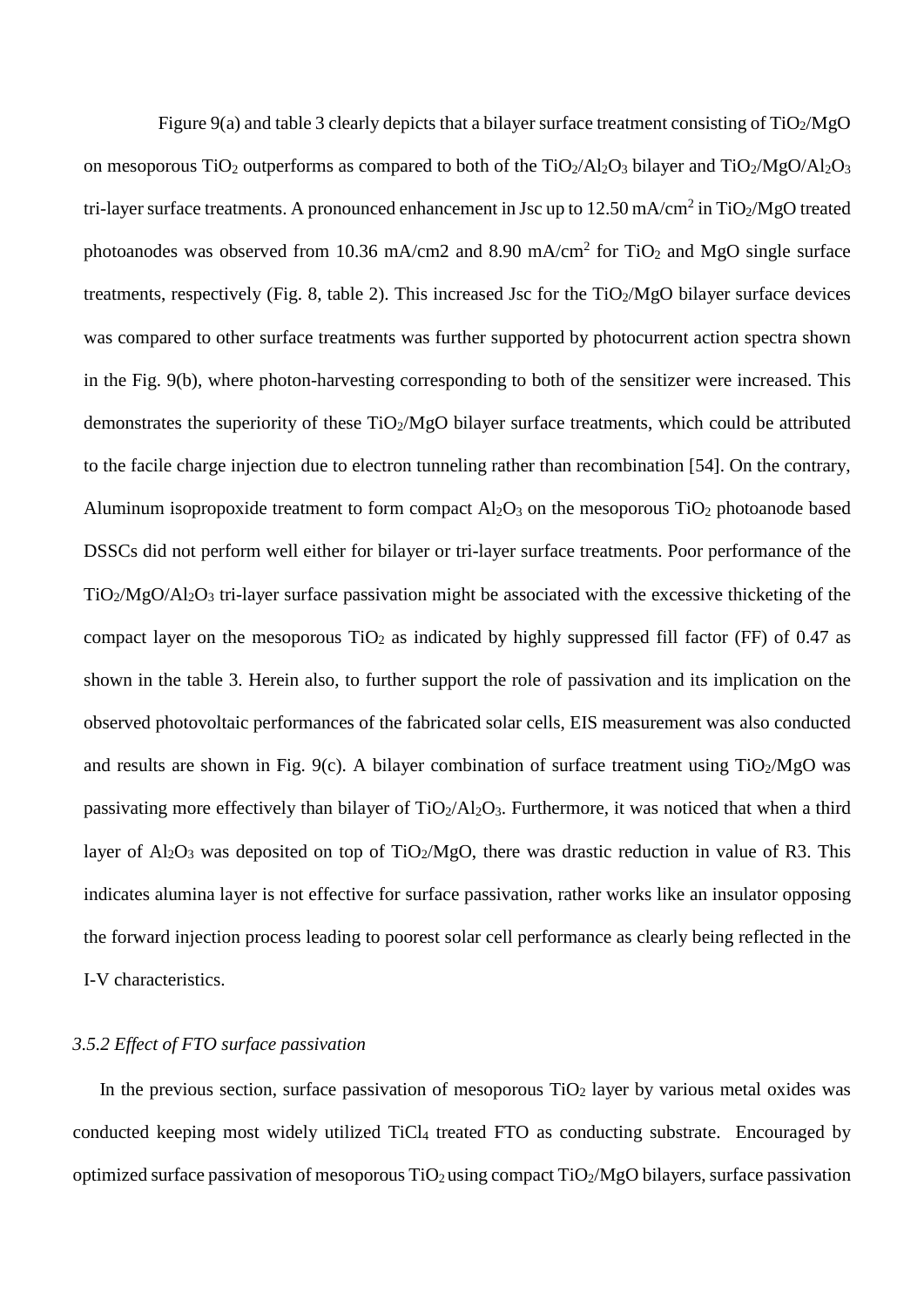of conducting FTO substrate by single and bilayer consisted of compact  $TiO<sub>2</sub>$  and  $Nb<sub>2</sub>O<sub>5</sub>$  was also attempted. To accomplish this, four variations consisted of single layer as well as bilayer surface treatment of FTO such as TiO<sub>2</sub>, Nb<sub>2</sub>O<sub>5</sub>, TiO<sub>2</sub>/Nb<sub>2</sub>O<sub>5</sub> and Nb<sub>2</sub>O<sub>5</sub>/TiO<sub>2</sub> were conducted using aqueous TiCl<sub>4</sub>, and Niobium butoxide in isopropanol. It has been reported that  $Nb<sub>2</sub>O<sub>5</sub>$  forms an insulating barrier owing to its very large band gap and functions as not only CRBL but also plays a significant role in the upward shift of TiO2 conduction band edge [55]. These surface treated FTO substrates were utilized for the photoanode fabrication by optimized TiO<sub>2</sub>/MgO bilayer surface treatment of mesoporous TiO<sub>2</sub> followed by dye adsorption using a dye cocktail of D-35 and SQ-110 in 4:1 ratio. The photovoltaic characteristics of DSSCs thus fabricated are shown in Fig. 10 along with summarized photovoltaic parameters in table 4.

**Table 4.** Photovoltaic parameters for the DSSCs utilizing photoanodes fabricated by surface passivation by surface passivation of FTO using single and bilayers of compact metal oxides. Data shown in the parentheses are average values and standard deviations in the photovoltaic parameters for four independent devices.

| Surface treatments | $\text{Jsc}(m\text{A}/\text{cm}^2)$ | Voc(V)            | $_{\rm FF}$       | Efficiency $(\% )$ |
|--------------------|-------------------------------------|-------------------|-------------------|--------------------|
|                    | 6.38                                | 0.33              | 0.38              | 0.81               |
| $Nb2O5$ only       | $(6.38 \pm 1.27)$                   | $(0.35 \pm 0.05)$ | $(0.41 \pm 0.05)$ | $(0.92 \pm 0.37)$  |
|                    | 6.90                                | 0.41              | 0.47              | 1.35               |
| $Nb2O5/TiO2$       | $(6.24 \pm 0.61)$                   | $(0.41 \pm 0.02)$ | $(0.48 \pm 0.02)$ | $(1.26 \pm 0.09)$  |
|                    | 12.50                               | 0.68              | 0.63              | 5.40               |
| $TiO2$ only        | $(11.28 \pm 1.27)$                  | $(0.63 \pm 0.05)$ | $(0.58 \pm 0.05)$ | $(5.15 \pm 0.35)$  |
|                    | 10.44                               | 0.68              | 0.60              | 4.29               |
| $TiO2/Nb2O5$       | $((9.8 \pm 0.56))$                  | $(0.64 \pm 0.05)$ | $(0.52 \pm 0.06)$ | $(3.57 \pm 0.79)$  |

A perusal of this figure and table clearly corroborates that single layer of compact  $TiO<sub>2</sub>$  on FTO provided best photovoltaic performance with a Jsc of 12.50 mA/cm<sup>2</sup>, Voc of 0.68 V, FF of 0.63 leading to PCE of 5.40 %. On the other hand, direct surface treatment of FTO forming  $Nb<sub>2</sub>O<sub>5</sub>$  performs very poor, where all of the device parameters decreased drastically. Such a poor performance of DSSCs by Nb<sub>2</sub>O<sub>5</sub> surface treatment of FTO indicates a very strong interaction of Niobium butoxide with FTO. This strong interaction between FTO and  $Nb<sub>2</sub>O<sub>5</sub>$ , probably leads to the formation of very thick insulating barrier. This was further verified by the recovery of device performance when  $Nb<sub>2</sub>O<sub>5</sub>$  layer was coated on to compact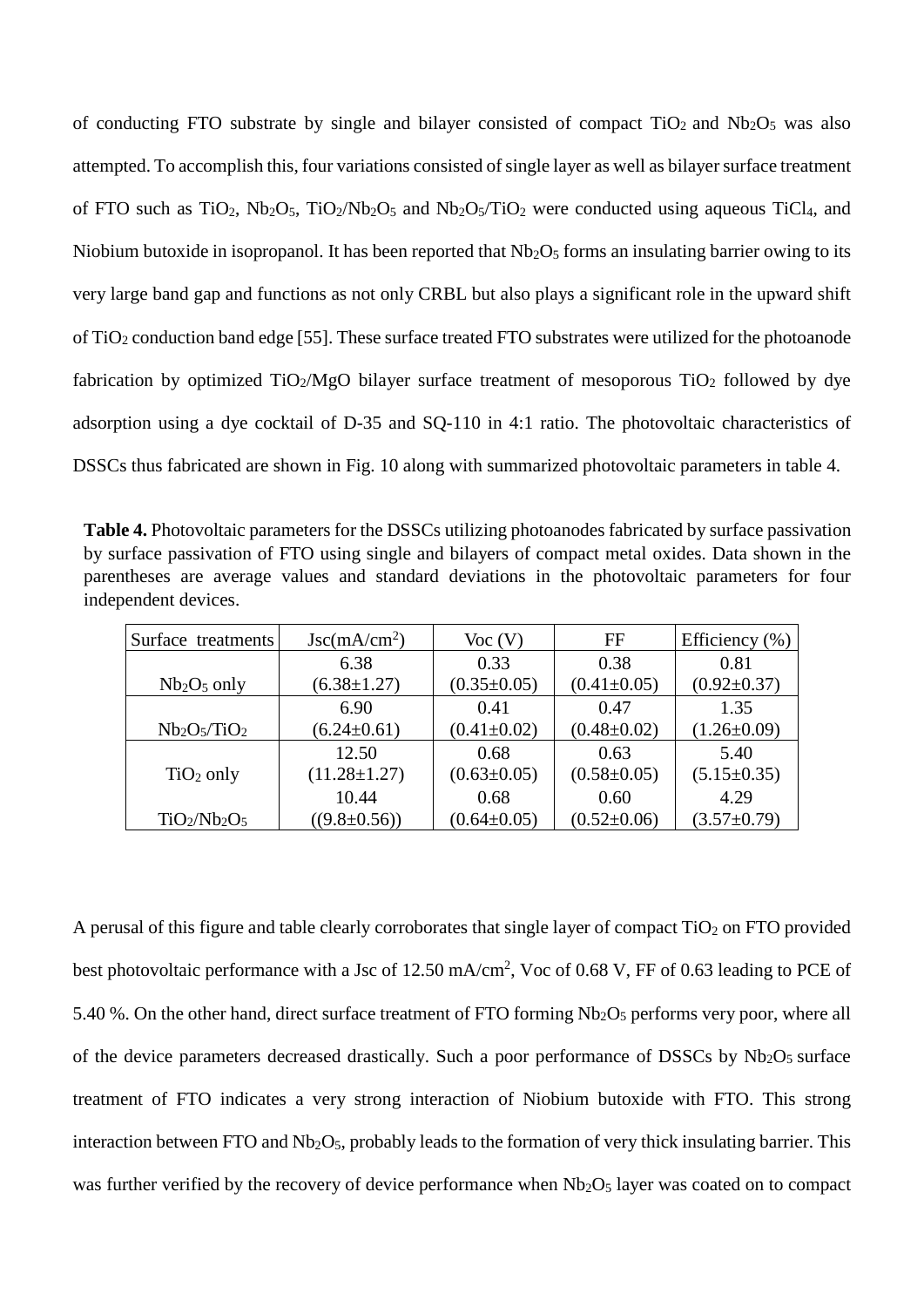TiO2 layer on FTO in the bilayer device. It seems that we had probably taken too high concentration of niobium butoxide solution (20 mM) based on protocol of MgO and  $Al_2O_3$ , which may not be similarly applicable for FTO surface treatments.

# *3.3.3 Influence of dye cocktail ratio and top scattering layer*

Results on optimization of surface passivation on FTO as well mesoporous  $TiO<sub>2</sub>$  have indicated that single layer of compact  $TiO<sub>2</sub>$  and a bilayer of  $TiO<sub>2</sub>/MgO$  surface treatments are optimum for the surface passivation of FTO and mesoporous TiO<sub>2</sub>, respectively. As a final optimization, 3  $\mu$ m scattering layer using large particle size (400 nm)  $TiO<sub>2</sub>$  (PST-400) was further applied on  $TiO<sub>2</sub>/MgO$  surface passivated mesoporous  $TiO<sub>2</sub>$  for the photoanode fabrication. DSSCs were then fabricated by sensitizing the mesoporous TiO<sub>2</sub> with dyes D-35, SQ-110 and their dye cocktails in different molar ratios such as (1:4), (1:1) and (4:1) along with  $Co(bpy)^{2+\beta+}$  redox electrolyte. Photovoltaic characteristics DSSCs thus prepared after simulated solar irradiation are shown in the Fig. 11 along with the photovoltaic parameters summarized in the table 5.

| <b>Table 5.</b> Photovoltaic parameters for the for the DSSCs fabricated utilizing optimized surface passivated |
|-----------------------------------------------------------------------------------------------------------------|
| photoanodes sensitized with D-35, SQ-110 and their dye cocktails in different molar ratios. Data shown          |
| in the parentheses are average values and standard deviations in the photovoltaic parameters for four           |
| independent devices.                                                                                            |

| <b>Sensitizing Dyes</b> | Jsc $(mA/cm2)$     | Voc(V)            | FF                | Efficiency $(\%)$ |
|-------------------------|--------------------|-------------------|-------------------|-------------------|
| SQ-110                  | 7.13               | 0.50              | 0.54              | 1.92              |
|                         | $(6.68 \pm 0.47)$  | $(0.51 \pm 0.03)$ | $(0.51 \pm 0.03)$ | $(1.88 \pm 0.08)$ |
| $D-35$                  | 7.39               | 0.84              | 0.58              | 3.63              |
|                         | $(7.14 \pm 0.22)$  | $(0.86 \pm 0.01)$ | $(0.57 \pm 0.01)$ | $3.50 \pm 0.10$   |
| $D-35:SQ-110(1:4)$      | 7.63               | 0.65              | 0.51              | 2.53              |
|                         | $(6.85 \pm 0.73)$  | $(0.63 \pm 0.01)$ | $(0.47 \pm 0.04)$ | $2.09 \pm 0.37$   |
| $D-35:SQ-110(1:1)$      | 12.07              | 0.68              | 0.68              | 5.70              |
|                         | $(11.66 \pm 0.41)$ | $(0.66 \pm 0.02)$ | $(0.63 \pm 0.05)$ | $4.94 \pm 0.52$   |
| $D-35:SQ-110(4:1)$      | 14.61              | 0.72              | 0.68              | 7.23              |
|                         | $(13.77 \pm 0.72)$ | $(0.73 \pm 0.01)$ | $(0.65 \pm 0.03)$ | $6.69 \pm 0.46$   |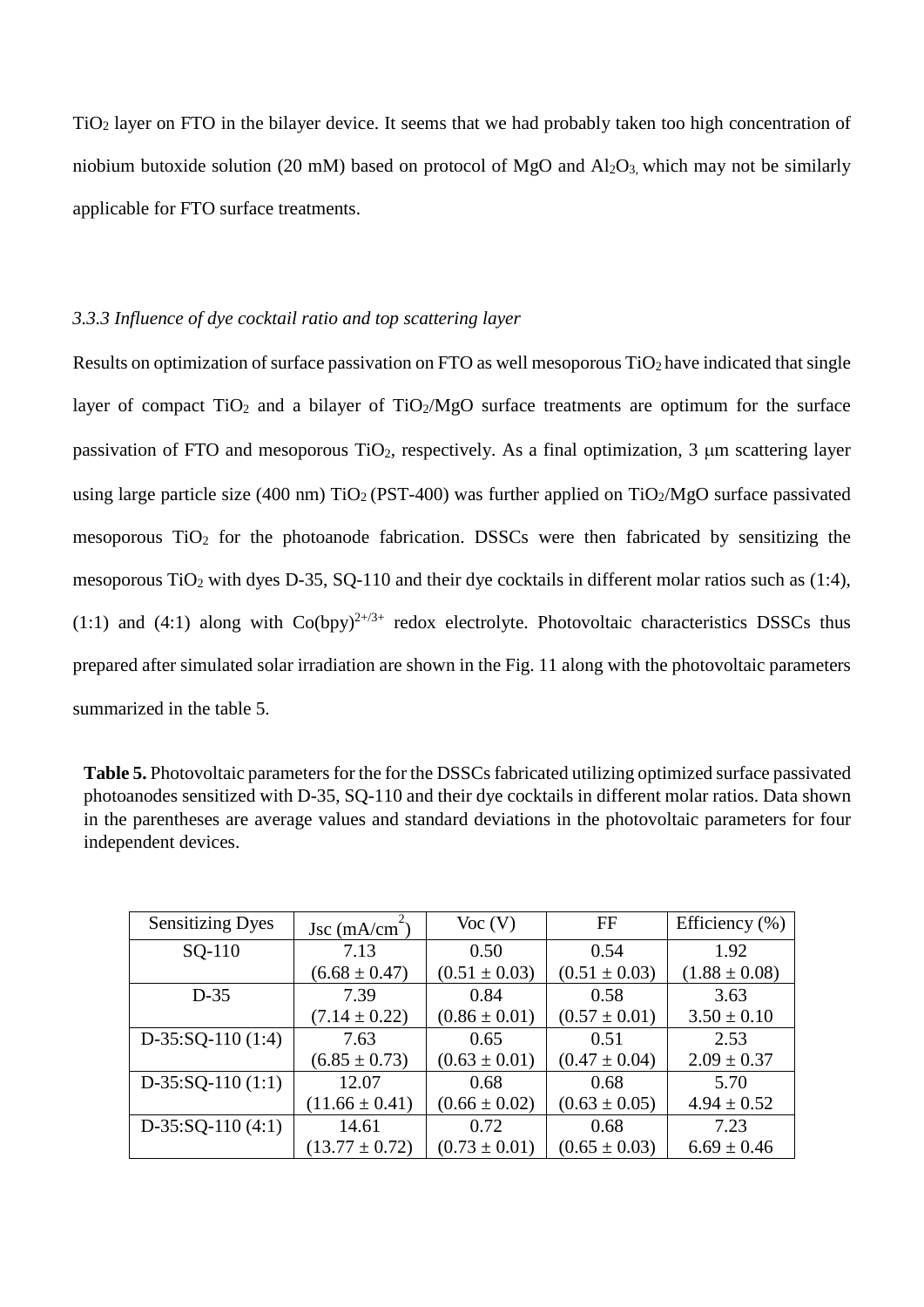A perusal of photon harvesting by individual dyes D-35 and SQ-110 as shown in the Fig. 11(b) clearly corroborates that they complement each other and their dye cocktail leads to wide wavelength photon harvesting in the entire visible wavelength region, which is in agreement with solid-state electronic absorption spectra shown in the Fig. 4. D-35 has been widely reported as well as observed in this present work that it is a good sensitizer working very well with cobalt complex electrolytes (Fig. 11b, table 5) but its narrow photon harvesting window needs its association with another far-red to NIR photon harvesting dye in order to have photon harvesting in the wide wavelength region. In spite of a good deal of research works on visible light harvesting dyes in combination with cobalt redox shuttle as electrolyte, there are very few reports on DSSCs based on NIR dyes in combination with cobalt complex electrolyte [56]. In fact, previously, we have also challenged this issue using model squaraine dyes in combination with cobalt electrolyte but very poor efficiency  $(<0.2 %$ ) indicated the need for strict surface passivation along with suitable molecular design of the sensitizers [57]. It can be seen from the Fig. 11(a) and table 5 that our newly designed SQ-110 functions well with cobalt electrolyte having PCE of 1.92 % along with photon harvesting mainly in the far-red region. This could be credited to the effective surface passivation of both of the FTO and TiO2 along with the introduction of two branched long alkyl chain to assist the additional  $TiO<sub>2</sub>$  surface passivation thus prohibiting the charge recombination between electrons injected in  $TiO<sub>2</sub>$  and oxidized electrolyte [58].

It is interesting to see from Fig. 11(a, b) and table 5 that in the dye cocktail sensitized photoanodes, individual dyes complement each other where, lower Voc of SQ-110 is enhanced in the presence of D-35. At the same time, photon harvesting in the far-red region which was absent in D-35 is remarkably improved due to presence of SQ-110. Huge differences in the molar extinction co-efficient of constituent dyes D-35 and SQ-110 as shown in the figures (3, 4) clearly indicates the need for their optimum ratio in the dye cocktail in order to harness their utmost benefits. A dye cocktail solution of D-35 and SQ-110 in (1:4) molar ratio although exhibit photon harvesting in both of the visible (due to D-35) and far-red (due to SQ-110) wavelength region but overall PCE was only 2.53 %, which is although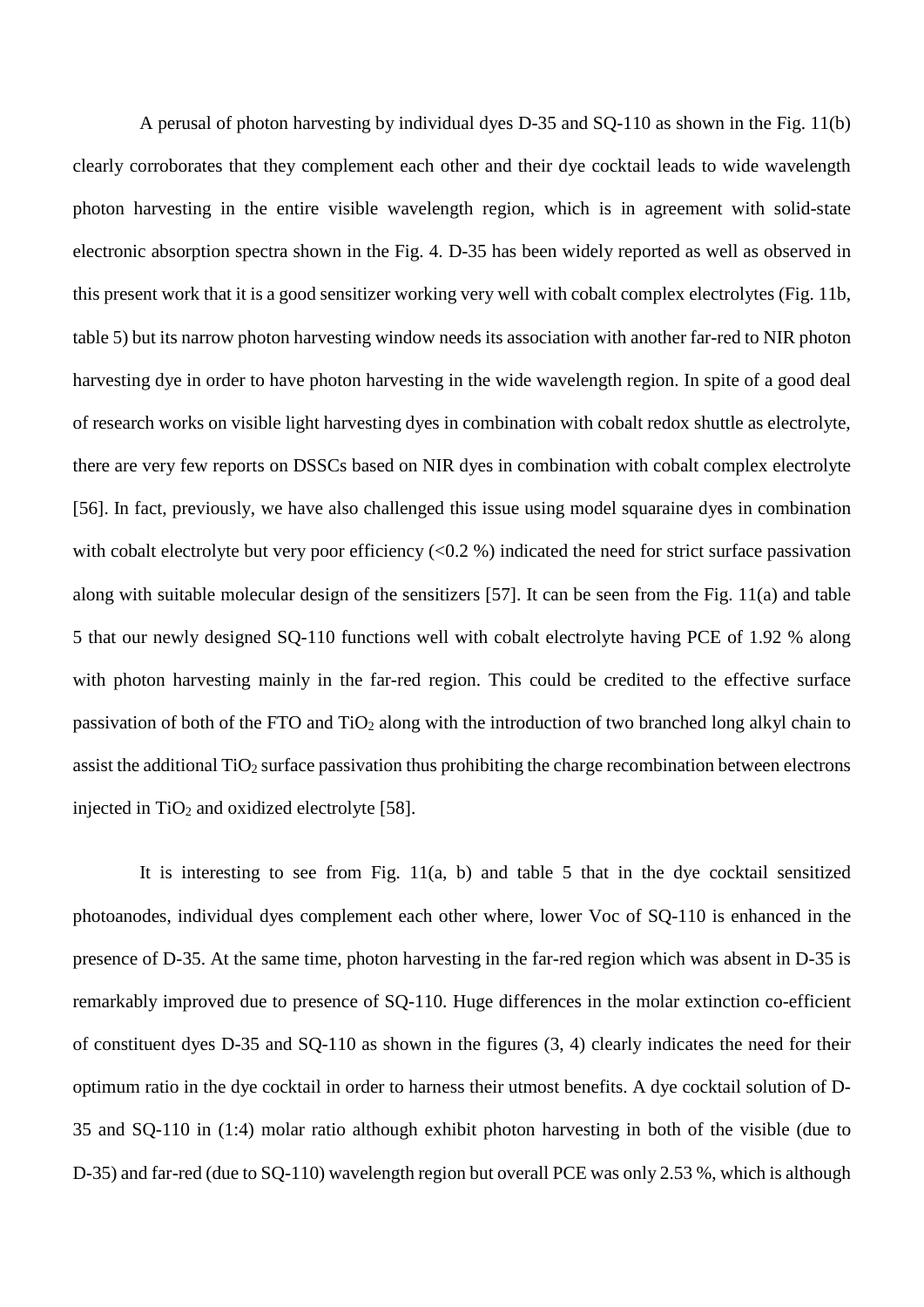higher than SQ-110 (1.92 %) but lower than D-35 (3.63 %). This could be attributed to the presence relatively smaller extent (26 %) of D-35 molecules hampering the photon harvesting in lower wavelength region, which is clear from the solid-state electronic absorption spectra shown in the Fig. 4 also. In the section 3.1 it has been discussed that increasing the mole fraction of D-35 in the dye cocktails in the ratio (1:1) and (4:1) led to an appreciable enhancement in its fraction up to 64 % and 90 % on the mesoporous TiO2, respectively. At the same time, increasing the extent of D-35 not only leads to facile photon harvesting in the 300 nm – 550 nm by D-35 but also leading to pronounced suppression of H-aggregation of SQ-110 from 0.81 for the dye cocktail (4:1) to 0.54 for the dye cocktail (1:4). This pronounced suppression of dye aggregation of SQ-110 by D-35 along with its presence in higher extent (90 %) in the dye cocktail led to the best photovoltaic performance of 7.23 % under simulated solar irradiation. This enhanced performance of DSSC using the (4:1) dye cocktail of D-35 and SQ-110 is associated with both of the improved Jsc as well as Voc (table 5) and photon harvesting in entire visible wavelength region associated with both of the respective dyes (Fig. 11b).

One can argue here that why in the dye cocktails especially with the ratio (1:1) and (4:1) photon harvesting is higher than respective individual dyes D-35 and SQ-110 as depicted by photocurrent action spectra shown in the Fig. 11(b). This could be attributed to suppression of dye aggregation of SQ-110 by D-35 and promotion of J-aggregation in D-35 by SQ-110 on the mesoporous  $TiO<sub>2</sub>$ . Although there is still debate about the aggregation behavior of  $D-35$  on the TiO<sub>2</sub> surface but based on experimental as well as theoretical quantum chemical calculations, it has been demonstrated that there is J-aggregate formation by D-35 and small butoxy substituent is not enough to prevent the dye aggregation even using D-35 and CDCA in 1:50 ratio [59, 60]. Formation of J-aggregates are expected to broaden the spectral response and could be responsible for the enhanced Jsc. In the present case dye cocktails, SQ-110 seems to functions as J-aggregate promoter like CDCA resulting in to enhanced photon harvesting associated with D-35. On the other hand, D-35 has a dual role of complementary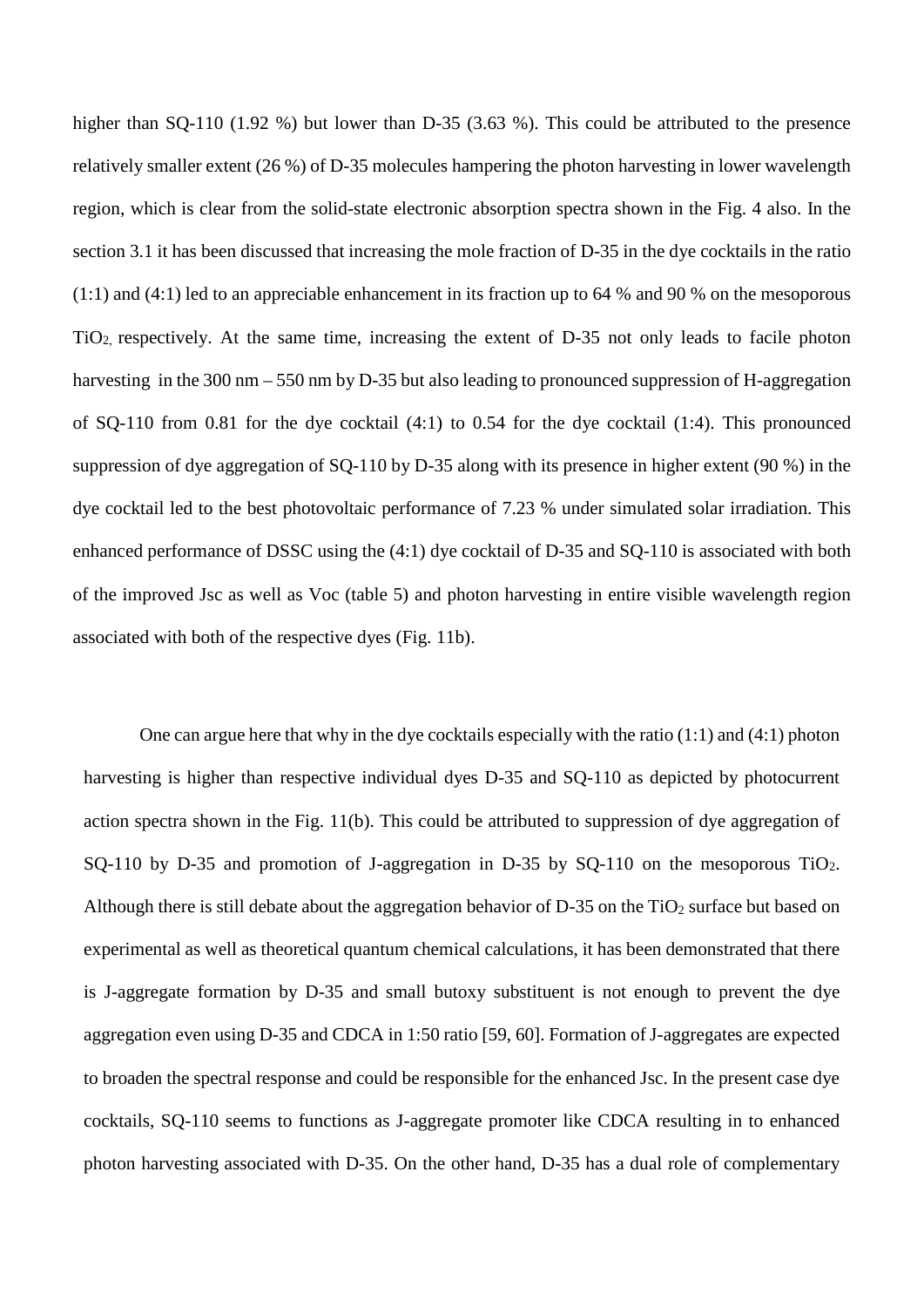light harvesting co-sensitizer as well as dye H-aggregate preventer of SQ-110 leading to enhanced photon harvesting in the far-red region as compared to the single dye. Another reason could be associated with the fluorescence enhanced energy transfer from D-35 to SQ-110 as discussed in the section 3.4 previously. Apart from increase in the light harvesting window, presence of both of dyes favours the occurrence of FRET from D-35 to SQ-110 leading significant increase in photocurrent. In fact, Patwari et al has also reported enhancement mainly in Jsc for the DSSCs fabricated using dye cocktails of porphyrin and squaraine dyes without affecting the Voc and explained taking FRET promoted enhanced photon harvesting in to consideration [49]. Pronounced photon harvesting by dye cocktails as compared to their respective individual dye counterparts have been reported by Ogura et al and Lin et al [61, 62] also.

# **4. Conclusion**

A novel far-red sensitive unsymmetrical squaraine dye (SQ-110) bearing direct-carboxy functionalized indole ring and branched long alkyl substituent has been successfully, synthesized, characterized and used as sensitizer towards application in the DSSC using cobalt complex redox electrolyte. A commercial dye D-35 having complementary light absorption with SQ-110 has been utilized to sensitize the mesoporous  $TiO<sub>2</sub>$  with the dye-cocktails in different molar ratios leading to not only improved photon harvesting as compared to individual constituent dyes but also improved widewavelength photon harvesting from visible to far-red region of the spectrum. Considering the importance of surface passivation towards suppression of charge recombination especially in the DSSCs based on cobalt electrolytes, surface passivation of both of the FTO as well as mesoporous TiO2 has been systematically conducted and their implication on the photovoltaic performance was investigated in detail. It has been demonstrated that a compact  $TiO<sub>2</sub>$  on FTO and a bilayer  $TiO<sub>2</sub>/MgO$ surface passivation was necessary for getting the optimum DSSC performance. A DSSC fabricated with dye cocktail of D-35 and SQ-110 in (4:1) ratio as sensitizer in combination  $Co(bpy)^{2+/3+}$  redox electrolyte exhibited a Jsc of 14.61 mA/cm<sup>2</sup>, Voc of 0.72 V and FF of 0.68 leading to PCE of 7.23 %,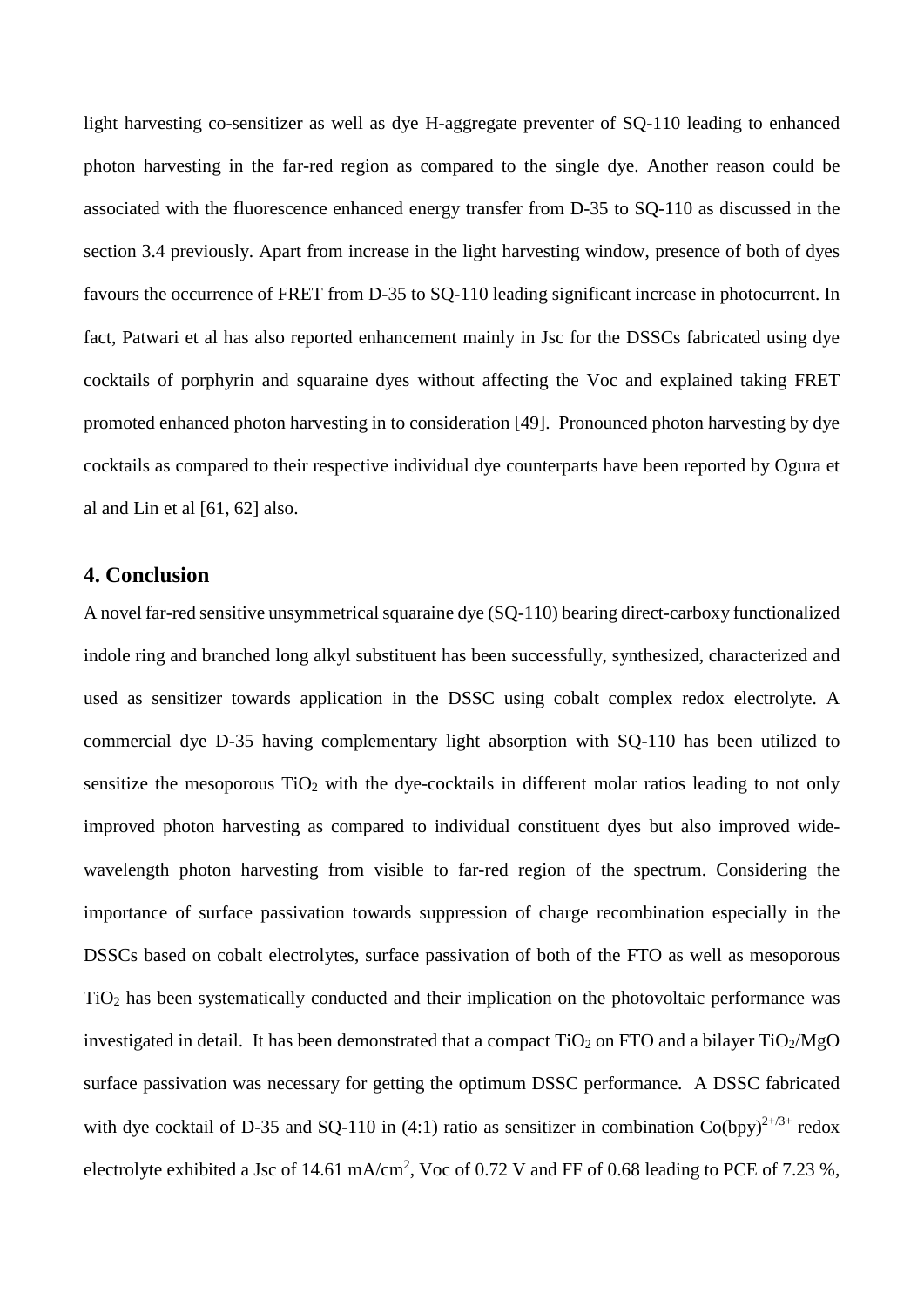which is much higher than the individual constituent dyes. In the present dye-cocktail DSSCs, mutual control of dye aggregation, complementary photon harvesting and FRET between two dyes are found to be responsible synergistically enhanced photon harvesting in the wide wavelength region. Interestingly, successful dye regeneration of SQ-110 even with a very small driving force of 0.10 eV indicates the possibility of further molecular design of novel sensitizers having the capability of photon harvesting in the NIR wavelength region.

# **References**

[1] A. Demirbas, Potential applications of renewable energy sources, biomass combustion problems in boiler power systems and combustion related environmental issues, Progress in energy and combustion science, 31 (2005) 171-192.

[2] C. Strümpel, M. McCann, G. Beaucarne, V. Arkhipov, A. Slaoui, V. Švrček, C. Del Cañizo, I. Tobias, Modifying the solar spectrum to enhance silicon solar cell efficiency—An overview of available materials, Solar energy materials and solar cells, 91 (2007) 238-249.

[3] R.W. Miles, G. Zoppi, I. Forbes, Inorganic photovoltaic cells, Materials today, 10 (2007) 20-27.

[4] J. Britt, C. Ferekides, Thin-film CdS/CdTe solar cell with 15.8% efficiency, Applied Physics Letters, 62 (1993) 2851-2852.

[5] S.H. Park, A. Roy, S. Beaupré, S. Cho, N. Coates, J.S. Moon, D. Moses, M. Leclerc, K. Lee, A.J. Heeger, Bulk heterojunction solar cells with internal quantum efficiency approaching 100%, Nature photonics, 3 (2009) 297-302.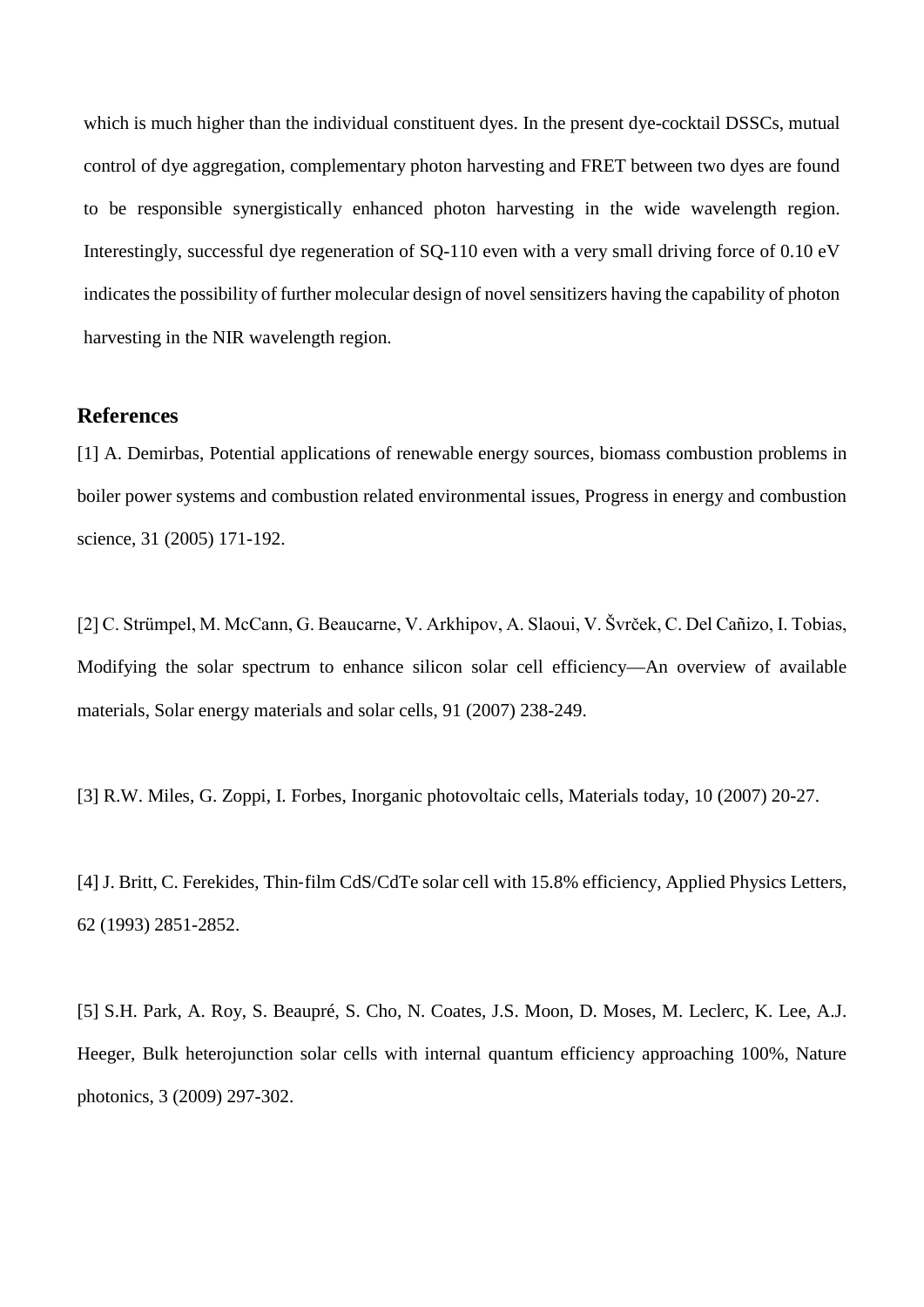[6] I. McConnell, G. Li, G.W. Brudvig, Energy conversion in natural and artificial photosynthesis, Chemistry & biology, 17 (2010) 434-447.

[7] B. O'regan, M. Grätzel, A low-cost, high-efficiency solar cell based on dye-sensitized colloidal TiO2 films, nature, 353 (1991) 737-740.

[8] B. Zhang, H. Yuan, X. Zhang, D. Huang, S. Li, M. Wang, Y. Shen, Investigation of regeneration kinetics in quantum-dots-sensitized solar cells with scanning electrochemical microscopy, ACS applied materials & interfaces, 6 (2014) 20913-20918.

[9] Y. Wang, E.L. Runnerstrom, D.J. Milliron, Switchable materials for smart windows, Annual review of chemical and biomolecular engineering, 7 (2016) 283-304.

[10] M. Pastore, F. De Angelis, Intermolecular interactions in dye-sensitized solar cells: a computational modeling perspective, The journal of physical chemistry letters, 4 (2013) 956-974.

[11] Y. Cui, Y. Wu, X. Lu, X. Zhang, G. Zhou, F.B. Miapeh, W. Zhu, Z.-S. Wang, Incorporating benzotriazole moiety to construct D–A– $\pi$ –A organic sensitizers for solar cells: significant enhancement of open-circuit photovoltage with long alkyl group, Chemistry of Materials, 23 (2011) 4394-4401.

[12] Y. Wu, W. Zhu, Organic sensitizers from D–π–A to D–A–π–A: effect of the internal electronwithdrawing units on molecular absorption, energy levels and photovoltaic performances, Chemical Society Reviews, 42 (2013) 2039-2058.

[13] D.W. Chang, H.J. Lee, J.H. Kim, S.Y. Park, S.-M. Park, L. Dai, J.-B. Baek, Novel quinoxalinebased organic sensitizers for dye-sensitized solar cells, Organic letters, 13 (2011) 3880-3883.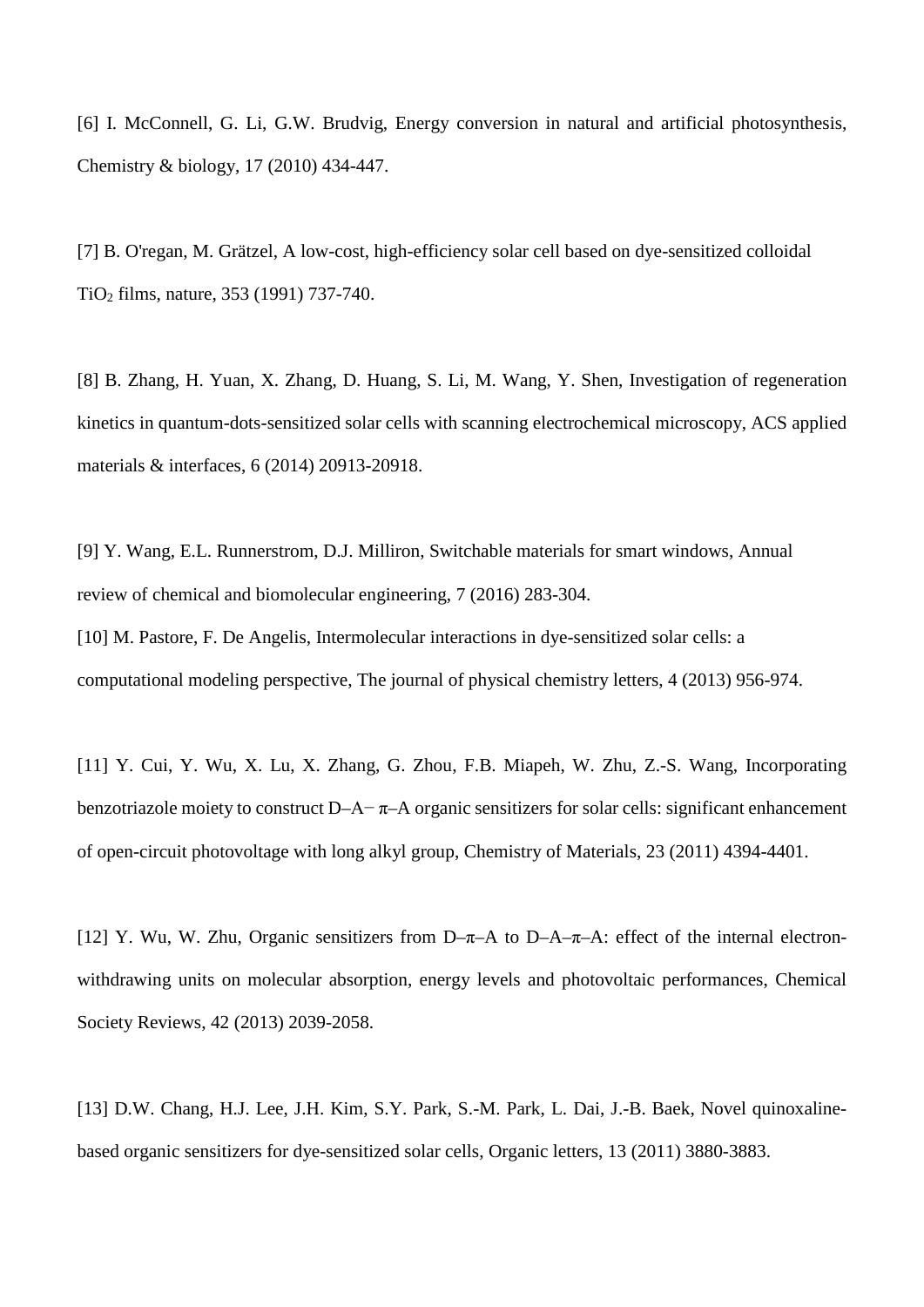[14] M. Jørgensen, K. Norrman, S.A. Gevorgyan, T. Tromholt, B. Andreasen, F.C. Krebs, Stability of polymer solar cells, Advanced materials, 24 (2012) 580-612.

[15] M. Kimura, H. Nomoto, N. Masaki, S. Mori, Dye Molecules for Simple Co‐Sensitization Process: Fabrication of Mixed‐Dye‐Sensitized Solar Cells, Angewandte Chemie International Edition, 51 (2012) 4371-4374.

[16] J.J. Cid, J.H. Yum, S.R. Jang, M.K. Nazeeruddin, E. Martínez‐Ferrero, E. Palomares, J. Ko, M. Grätzel, T. Torres, Molecular Cosensitization for Efficient Panchromatic Dye‐Sensitized Solar Cells, Angewandte Chemie, 119 (2007) 8510-8514.

[17] D. Zhou, Q. Yu, N. Cai, Y. Bai, Y. Wang, P. Wang, Efficient organic dye-sensitized thin-film solar cells based on the tris (1, 10-phenanthroline) cobalt (II/III) redox shuttle, Energy & Environmental Science, 4 (2011) 2030-2034.

[18] J.J. Nelson, T.J. Amick, C.M. Elliott, Mass transport of polypyridyl cobalt complexes in dyesensitized solar cells with mesoporous TiO2 photoanodes, The Journal of Physical Chemistry C, 112 (2008) 18255-18263.

[19] S. Carli, L. Casarin, S. Caramori, R. Boaretto, E. Busatto, R. Argazzi, C.A. Bignozzi, A viable surface passivation approach to improve efficiency in cobalt based dye sensitized solar cells, Polyhedron, 82 (2014) 173-180.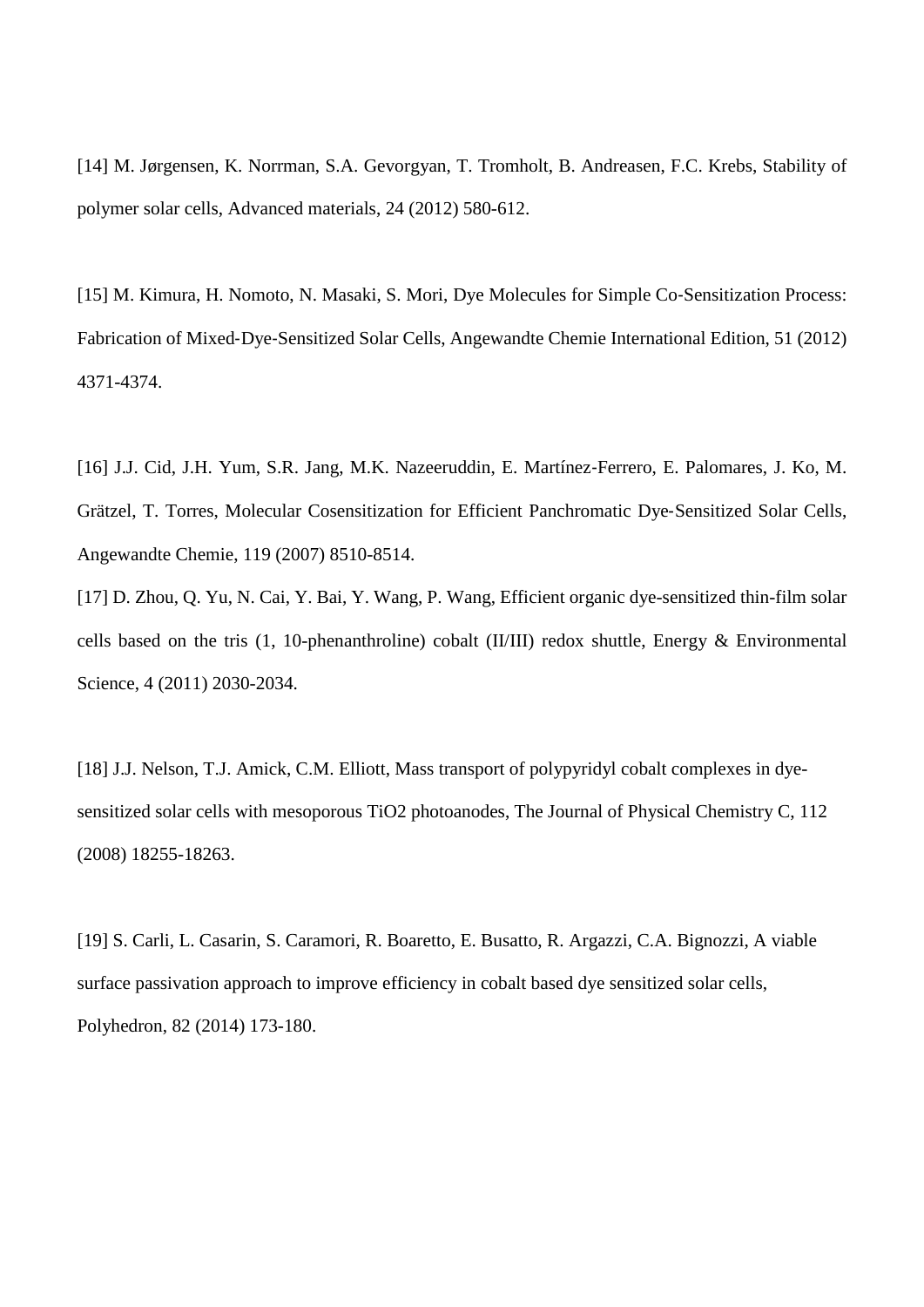[20] E. Palomares, J.N. Clifford, S.A. Haque, T. Lutz, J.R. Durrant, Control of charge recombination dynamics in dye sensitized solar cells by the use of conformally deposited metal oxide blocking layers, Journal of the American Chemical Society, 125 (2003) 475-482.

[21] A. Merazga, F. Al-Subai, A.M. Albaradi, A. Badawi, A.Y. Jaber, A.A.B. Alghamdi, Effect of sol– gel MgO spin-coating on the performance of TiO 2-based dye-sensitized solar cells, Materials Science in Semiconductor Processing, 41 (2016) 114-120.

[22] G. de Miguel, M. Ziółek, M. Zitnan, J. Organero, S. Pandey, S. Hayase, A. Douhal, Photophysics of H-and J-aggregates of indole-based squaraines in solid state, The Journal of Physical Chemistry C, 116 (2012) 9379-9389.

[23] K.-L. Wu, A.J. Huckaba, J.N. Clifford, Y.-W. Yang, A. Yella, E. Palomares, M. Grätzel, Y. Chi, M.K. Nazeeruddin, Molecularly engineered Ru (II) sensitizers compatible with cobalt (II/III) redox mediators for dye-sensitized solar cells, Inorganic chemistry, 55 (2016) 7388-7395.

[24] S.M. Feldt, E.A. Gibson, E. Gabrielsson, L. Sun, G. Boschloo, A. Hagfeldt, Design of organic dyes and cobalt polypyridine redox mediators for high-efficiency dye-sensitized solar cells, Journal of the American Chemical Society, 132 (2010) 16714-16724.

[25] Y. Hao, Y. Saygili, J. Cong, A. Eriksson, W. Yang, J. Zhang, E. Polanski, K. Nonomura, S.M. Zakeeruddin, M. Gratzel, Novel blue organic dye for dye-sensitized solar cells achieving high efficiency in cobalt-based electrolytes and by co-sensitization, ACS applied materials & interfaces, 8 (2016) 32797- 32804.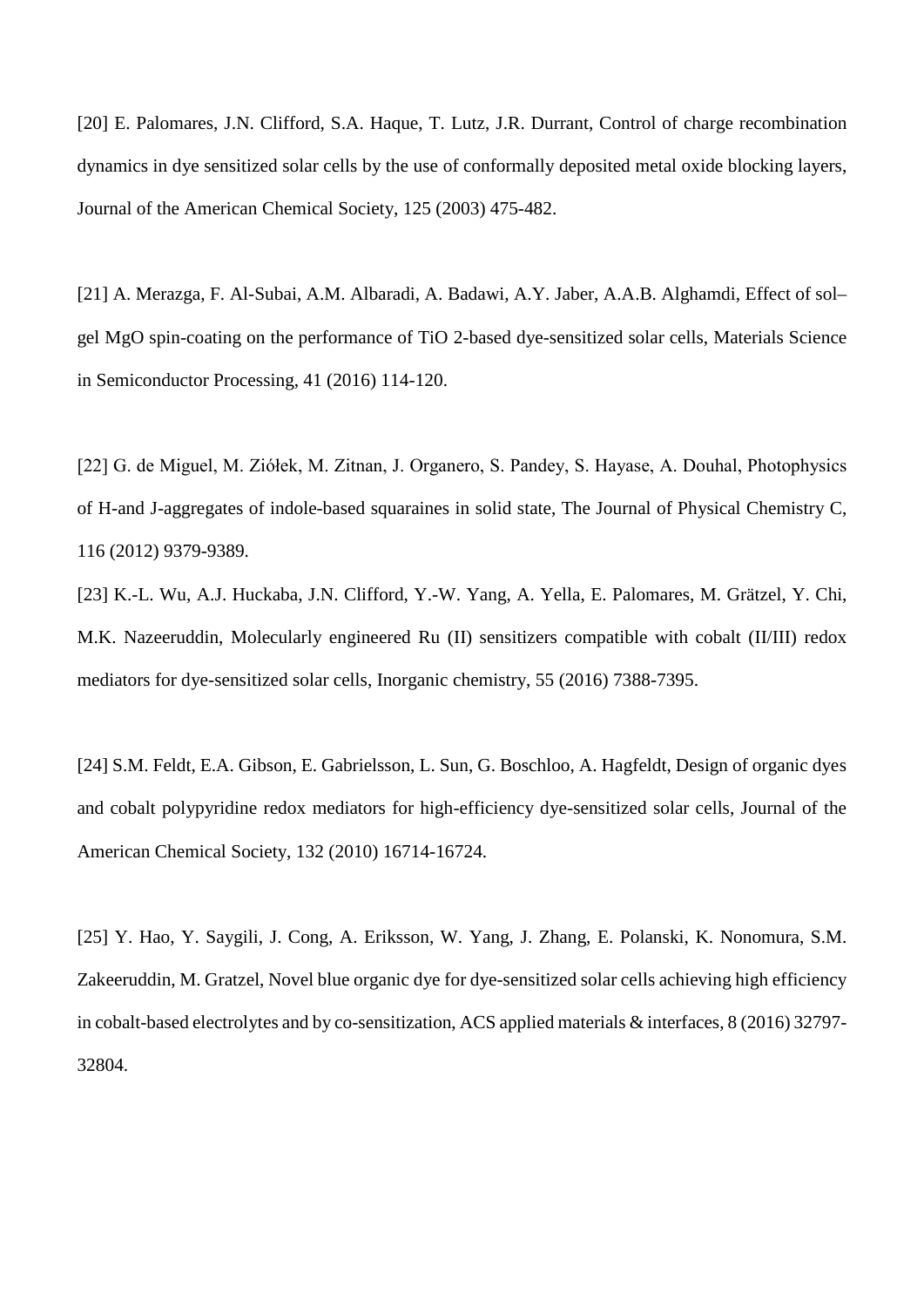[26] H. Li, M. Pang, B. Wu, J. Meng, Synthesis, crystal structure and photochromism of a novel spiro [indoline–naphthaline] oxazine derivative, Journal of Molecular Structure, 1087 (2015) 73-79.

[27] T. Inoue, S.S. Pandey, N. Fujikawa, Y. Yamaguchi, S. Hayase, Synthesis and characterization of squaric acid based NIR dyes for their application towards dye-sensitized solar cells, Journal of Photochemistry and Photobiology A: Chemistry, 213 (2010) 23-29.

[28] M.J. Marchena, G. de Miguel, B. Cohen, J.A. Organero, S. Pandey, S. Hayase, A. Douhal, Realtime photodynamics of squaraine-based dye-sensitized solar cells with iodide and cobalt electrolytes, The Journal of Physical Chemistry C, 117 (2013) 11906-11919.

[29] P. Sommeling, B. O'regan, R. Haswell, H. Smit, N. Bakker, J. Smits, J. Kroon, J. Van Roosmalen, Influence of a TiCl4 post-treatment on nanocrystalline TiO2 films in dye-sensitized solar cells, The Journal of Physical Chemistry B, 110 (2006) 19191-19197.

[30] K. Kakiage, H. Osada, Y. Aoyama, T. Yano, K. Oya, S. Iwamoto, J.-i. Fujisawa, M. Hanaya, Achievement of over 1.4 V photovoltage in a dye-sensitized solar cell by the application of a silylanchor coumarin dye, Scientific reports, 6 (2016) 35888.

[31] T. Horiuchi, H. Miura, K. Sumioka, S. Uchida, High efficiency of dye-sensitized solar cells based on metal-free indoline dyes, Journal of the American Chemical Society, 126 (2004) 12218-12219.

[32] G. Chen, H. Sasabe, T. Igarashi, Z. Hong, J. Kido, Squaraine dyes for organic photovoltaic cells, Journal of Materials Chemistry A, 3 (2015) 14517-14534.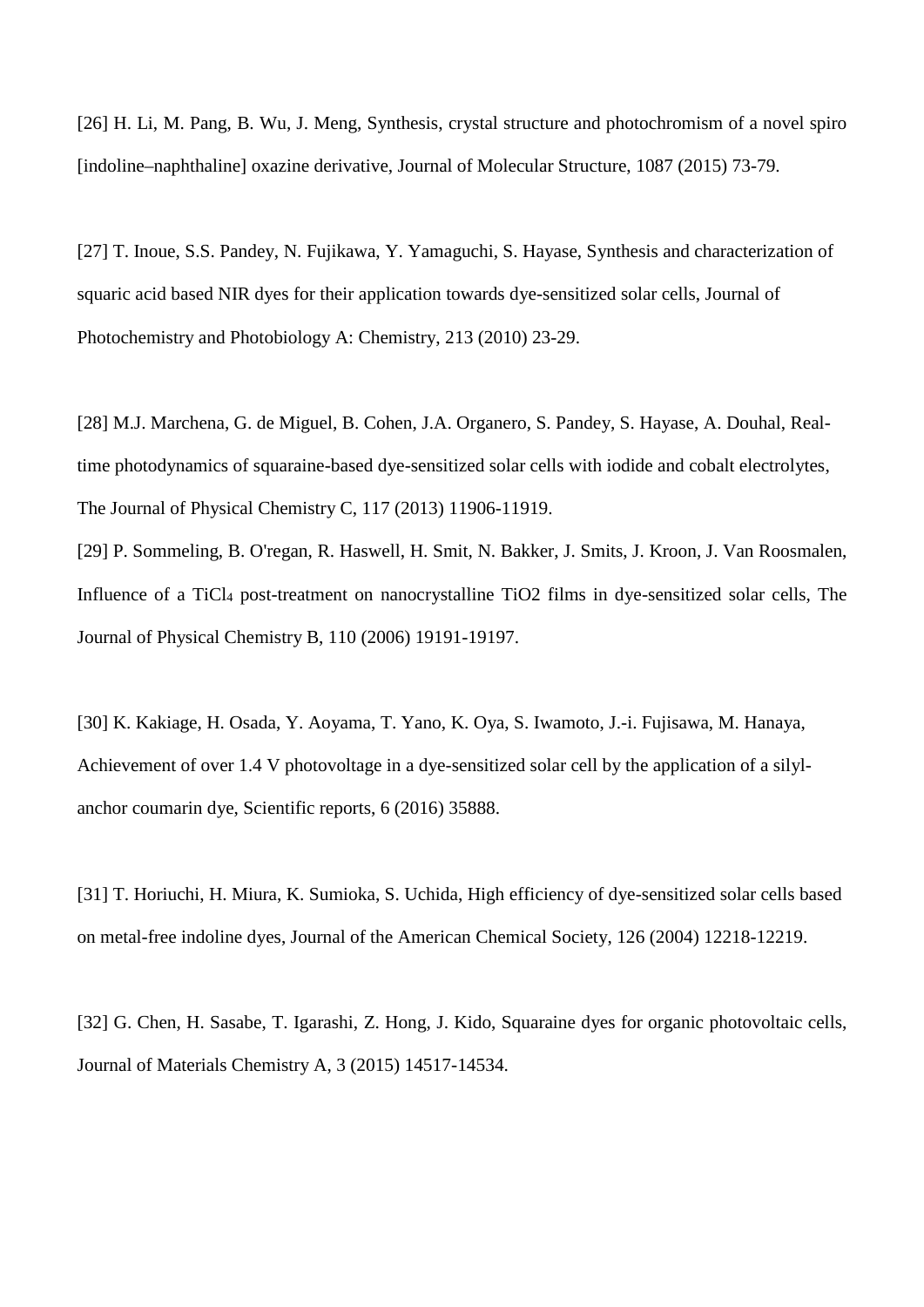[33] A. Ajayaghosh, Chemistry of squaraine-derived materials: near-IR dyes, low band gap systems, and cation sensors, Accounts of Chemical Research, 38 (2005) 449-459.

[34] A. Eisfeld, J. Briggs, The J-and H-bands of organic dye aggregates, Chemical Physics, 324 (2006) 376-384.

[35] J.-H. Yum, P. Walter, S. Huber, D. Rentsch, T. Geiger, F. Nüesch, F. De Angelis, M. Grätzel, M.K. Nazeeruddin, Efficient far red sensitization of nanocrystalline TiO2 films by an unsymmetrical squaraine dye, Journal of the American Chemical Society, 129 (2007) 10320-10321.

[36] E.L. Unger, A. Morandeira, M. Persson, B. Zietz, E. Ripaud, P. Leriche, J. Roncali, A. Hagfeldt, G. Boschloo, Contribution from a hole-conducting dye to the photocurrent in solid-state dye-sensitized solar cells, Physical Chemistry Chemical Physics, 13 (2011) 20172-20177.

[37] J. Yum, S. Moon, R. Humphry-Baker, P. Walter, T. Geiger, F. Nüesch, M. Grätzel, M. d K Nazeeruddin, Effect of coadsorbent on the photovoltaic performance of squaraine sensitized nanocrystalline solar cells, Nanotechnology, 19 (2008) 424005.

[38] M. Kawano, T. Nishiyama, Y. Ogomi, S.S. Pandey, T. Ma, S. Hayase, Relationship between diffusion of Co 3+/Co 2+ redox species in nanopores of porous titania stained with dye molecules, dye molecular structures, and photovoltaic performances, RSC Advances, 5 (2015) 83725-83731.

[39] Y. Ogomi, S.S. Pandey, S. Kimura, S. Hayase, Probing mechanism of dye double layer formation from dye-cocktail solution for dye-sensitized solar cells, Thin Solid Films, 519 (2010) 1087-1092.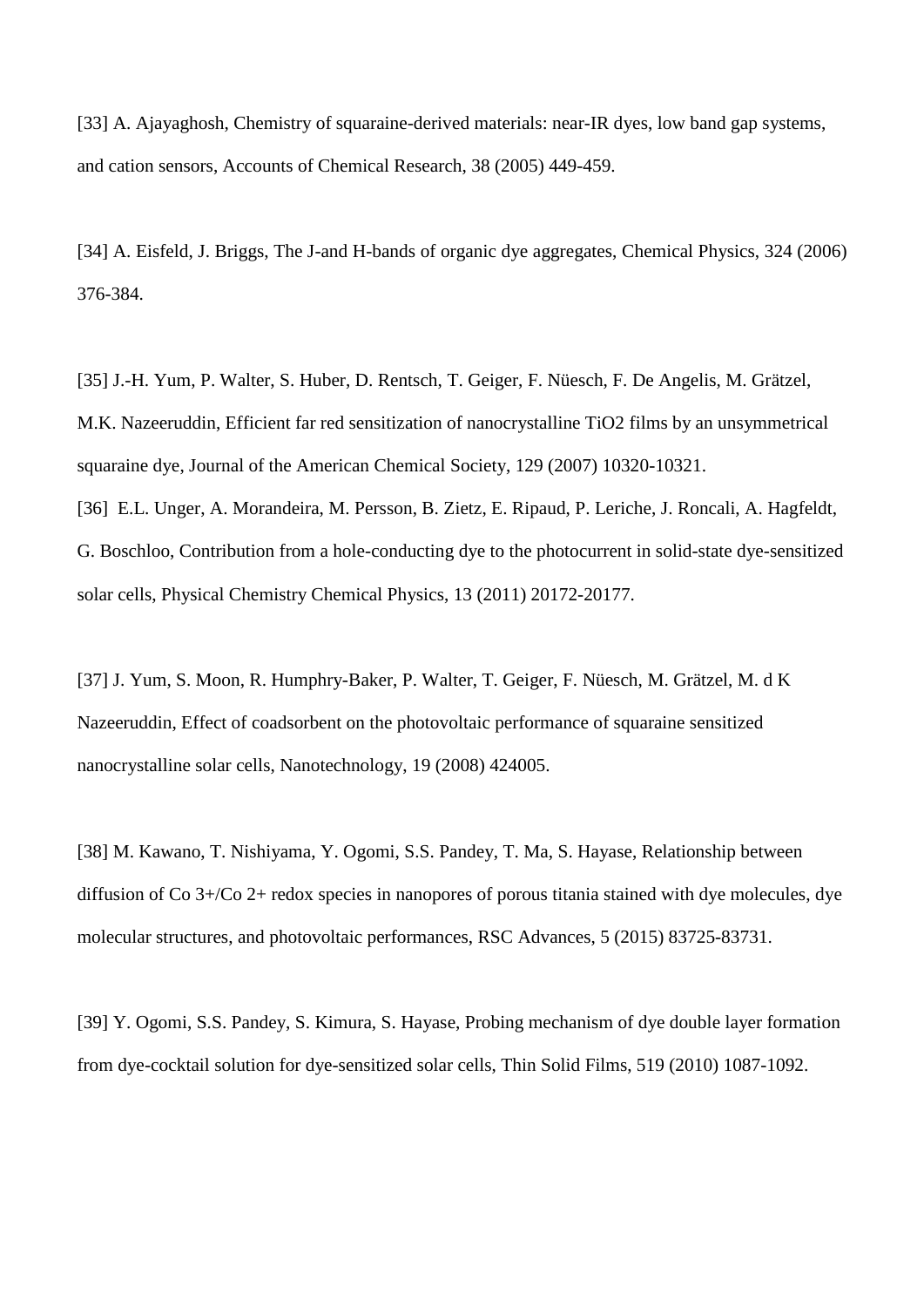[40] S.S. Pandey, T. Morimoto, N. Fujikawa, S. Hayase, Combined theoretical and experimental approaches for development of squaraine dyes with small energy barrier for electron injection, Solar Energy Materials and Solar Cells, 159 (2017) 625-632.

[41] E. Gabrielsson, H. Ellis, S. Feldt, H. Tian, G. Boschloo, A. Hagfeldt, L. Sun, Convergent/Divergent Synthesis of a Linker‐Varied Series of Dyes for Dye‐Sensitized Solar Cells Based on the D35 Donor, Advanced Energy Materials, 3 (2013) 1647-1656.

[42] M. Wang, C. Grätzel, S.M. Zakeeruddin, M. Grätzel, Recent developments in redox electrolytes for dye-sensitized solar cells, Energy & Environmental Science, 5 (2012) 9394-9405. [43] Y. Ogomi, T. Kato, S. Hayase, Dye sensitized solar cells consisting of ionic liquid and solidification, Journal of Photopolymer Science and Technology, 19 (2006) 403-408.

[44] S.S. Pandey, T. Inoue, N. Fujikawa, Y. Yamaguchi, S. Hayase, Substituent effect in direct ring functionalized squaraine dyes on near infra-red sensitization of nanocrystalline TiO2 for molecular photovoltaics, Journal of Photochemistry and Photobiology A: Chemistry, 214 (2010) 269-275.

[45] L. Han, A. Islam, H Chen, C. Malapaka, B. Chiranjeevi, S. Zhang, X. Yang, M. Yanagida, Highefficiency dye-sensitized solar cell with a novel co-adsorbent, Energy and Environmental Science, 5 (2012) 6057–6060**.**

[46] J.W Shiu, Y.C Chang, C.Y. Chan, H.P .Wu, H.Y Hsu, C.L. Wang, C.Y Lin, E.W.G Diau, Panchromatic co-sensitization of porphyrin-sensitized solar cells to harvest near-infrared light beyond 900 nm, Journal of Material Chemistry A, 3 (2015) 1417–1420.

[47] J. Basham, I. G. K. Mor, C. A. Grimes, Förster Resonance Energy Transfer in Dye-Sensitized Solar Cells, American Chemical Society 4 (2010), 1253–1258.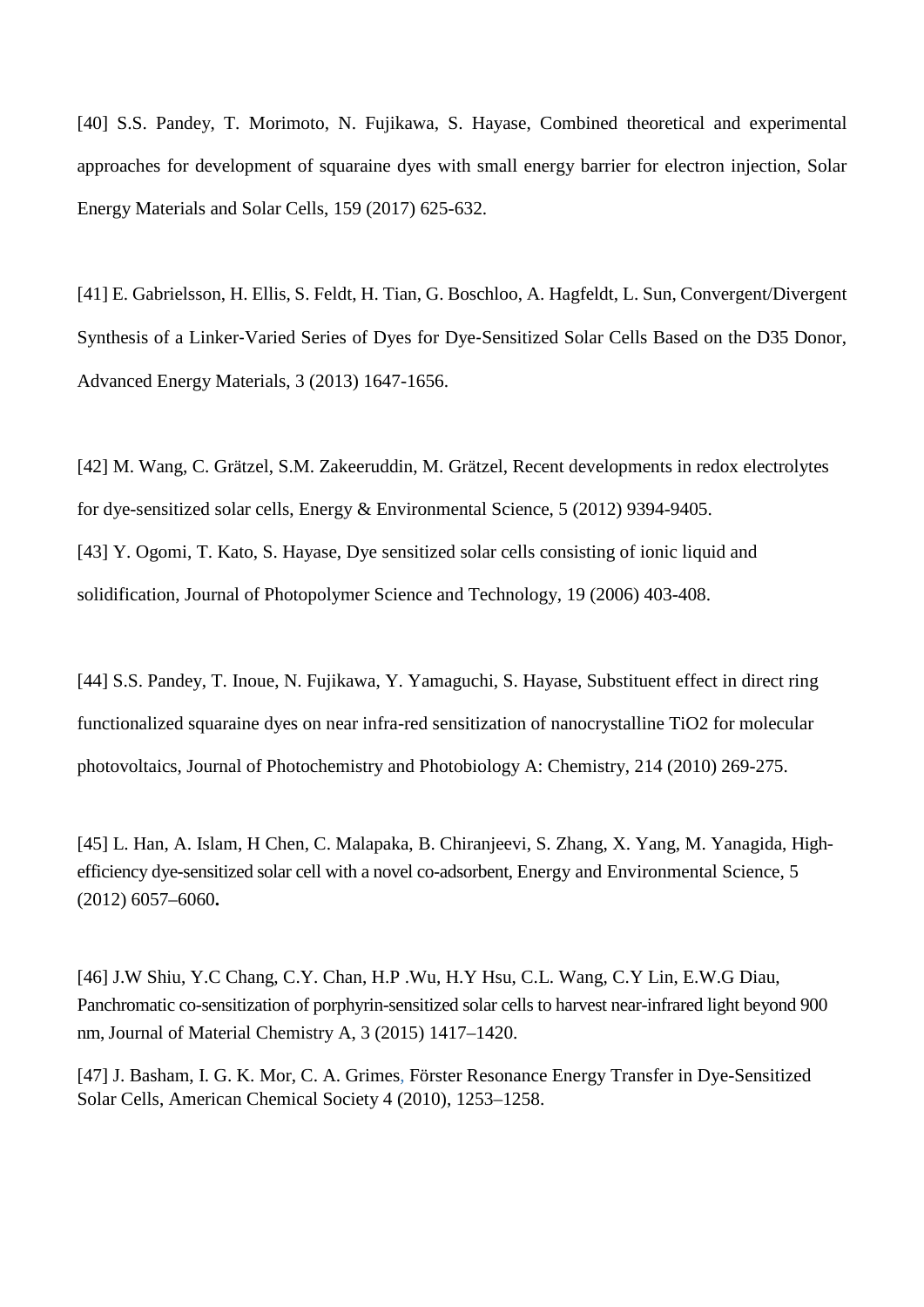[48] A.V. Emeline, G.N Kuzmin, D. Purevdorj, V.K Ryabchuk, N. Serpone, Spectral dependencies of the quantum yield of photochemical processes on the surface of wide band gap solids. 3. Gas/solid systems, Journal of Physical Chemistry B, 14 (2000) 2989–99.

[49] J. Patwari, S. Sardar1, B. Liu, P. Lemmens, and S. K Pal, Three-in-one approach towards efficient organic dye-sensitized solar cells: aggregation suppression, panchromatic absorption and resonance energy transfer, Beilstein Journal of Nanotechnology, 8 (2017) 1705–1713.

[50] M. Wang, C. Grätzel, S.M. Zakeeruddin, M. Grätzel, Recent developments in redox electrolytes for dye-sensitized solar cells, Energy & Environmental Science, 5 (2012) 9394-9405.

[51] A. Pradhan, M. Saikiran, G. Kapil, S. S. Pandey, S. Hayase, Dye-Sensitized Solar Cells utilizing Far-red Sensitive Dyes in Combination with Cobalt Complex based Redox Electrolyte, J. Phys. Conf. Ser., 2017 (In Press).

[52] T. Hoshikawa, M. Yamada, R. Kikuchi, K. Eguchi, Impedance analysis of internal resistance affecting the photoelectrochemical performance of dye-sensitized solar cells. Journal of Electrochemical Society, 152 (2005) E68-E73.

[53] G. Kapil, J. Ohara, Y. Ogomi, S.S. Pandey, T. Ma, S. Hayase, Fabrication and characterization of transparent conducting oxide-less cylindrical dye-sensitized solar cells. Royal Society of Chemistry: Advances, 4 (2014) 22959-22963.

[54] S.E. Koops, B.C. O'Regan, P.R. Barnes, J.R. Durrant, Parameters influencing the efficiency of electron injection in dye-sensitized solar cells, Journal of the American Chemical Society, 131 (2009) 4808-4818.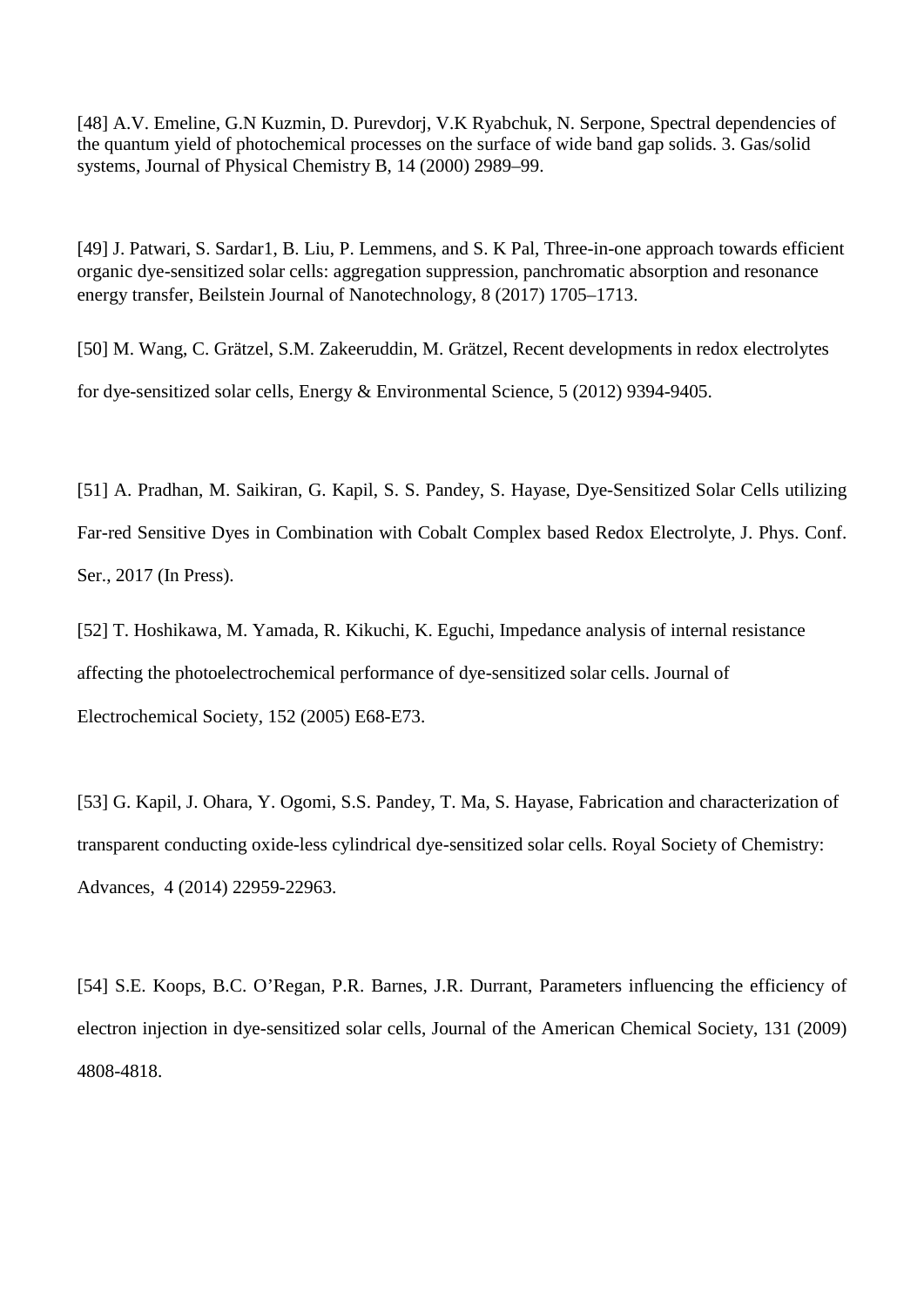[55] E.M. Barea Berzosa, X. Xu, V. González Pedro, T. Ripollés Sanchis, F. Fabregat Santiago, J. Bisquert, Origin of efficiency enhancement in Nb2O5 coated titanium dioxide nanorod based dye sensitized solar cells, (2011).

[56] J.-H. Yum, T.W. Holcombe, Y. Kim, K. Rakstys, T. Moehl, J. Teuscher, J.H. Delcamp, M.K. Nazeeruddin, M. Grätzel, Blue-coloured highly efficient dye-sensitized solar cells by implementing the diketopyrrolopyrrole chromophore, Scientific reports, 3 (2013).

[57] M.J. Marchena, G. de Miguel, B. Cohen, J.A. Organero, S. Pandey, S. Hayase, A. Douhal, Realtime photodynamics of squaraine-based dye-sensitized solar cells with iodide and cobalt electrolytes, The Journal of Physical Chemistry C, 117 (2013) 11906-11919.

[58] J.E. Kroeze, N. Hirata, S. Koops, M.K. Nazeeruddin, L. Schmidt-Mende, M. Grätzel, J.R. Durrant, Alkyl chain barriers for kinetic optimization in dye-sensitized solar cells, Journal of the American Chemical Society, 128 (2006) 16376-16383.

[59] V. Dryza, E.J. Bieske, Does the triphenylamine-based D35 dye sensitizer form aggregates on metal-oxide surfaces?, Journal of Photochemistry and Photobiology A: Chemistry, 302 (2015) 35-41.

[60] V. Dryza, E.J. Bieske, Suppressing Förster Resonance Energy Transfer between Organic Dyes on a co-sensitized Metal Oxide Surface, The Journal of Physical Chemistry C, 118 (2014) 19646-19654.

[61] R.Y. Ogura, S. Nakane, M. Morooka, M. Orihashi, Y. Suzuki, K. Noda, High-performance dyesensitized solar cell with a multiple dye system, Applied Physics Letters, 94 (2009) 54. [62] R.Y.-Y. Lin, Y.-S. Yen, Y.-T. Cheng, C.-P. Lee, Y.-C. Hsu, H.-H. Chou, C.-Y. Hsu, Y.-C. Chen, J.T. Lin, K.-C. Ho, Dihydrophenanthrene-based metal-free dyes for highly efficient cosensitized solar cells, Organic letters, 14 (2012) 3612-3615.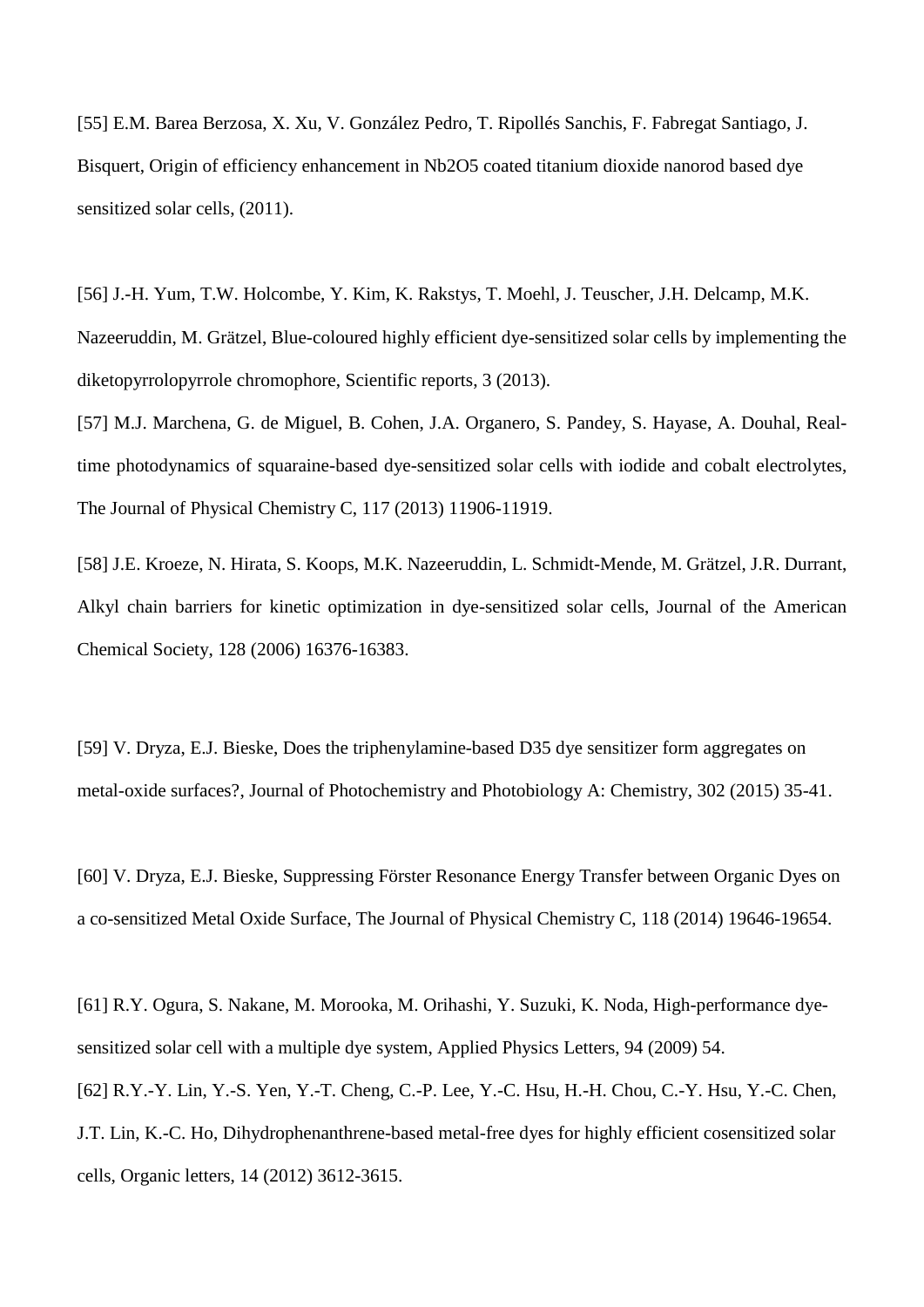# **Figure Captions**

**Figure 1.** Chemical structures of newly synthesized far-red sensitizing unsymmetrical squaraine dye (SQ-110) (a) and commercial dye D-35 (b).

**Figure 2**. Synthesis scheme for the synthesis of SQ-110 and intermediates

Figure 3. Electronic absorption of sensitizing dyes D-35 and SQ-110 in ethanol solution and mesoporous TiO<sub>2</sub>. Dotted lines represent absorption spectra in the solution while solid lines are respective spectra in solid-state for dyes adsorbed in thin mesoporous  $TiO<sub>2</sub>$ . Absorption spectra on  $TiO<sub>2</sub>$  are normalized with respect to absorption maximum of the respective dyes in solution.

**Figure 4.** Electronic absorption of dye cocktails of D-35 and SQ-110 in different molar ratios. Dotted lines represent corresponding absorption spectra in the solution while solid lines are respective spectra for the dyes adsorbed on thin film of mesoporous  $TiO<sub>2</sub>$ . Absorption spectra on  $TiO<sub>2</sub>$  are normalized with respect to  $\lambda_{\text{max}}$  of the respective dyes in solution.

**Figure 5.** Energy band diagram for sensitizing dyes SQ-110 and D-35 along with TiO<sub>2</sub> and cobalt complex redox electrolyte.

Figure 6. Electronic absorption and fluorescence emission spectra of sensitizers in ethanol solution exhibiting spectral overlap (a) and time-resolved fluorescence decay for dyes adsorbed on mesoporous  $ZrO<sub>2</sub>$  (b).

**Figure 7.** Schematic representation of surface passivation of mesoporous TiO<sub>2</sub> using compact layer of different metal oxides.

**Figure 8.** Photovoltaic characteristics (a), photocurrent action spectra (b) and EIS Nyquist plot (c) for the DSSCs utilizing photoanodes fabricated using surface passivation of mesoporous  $TiO<sub>2</sub>$  by different type of compact metal oxides.

**Figure 9.** Photovoltaic characteristics (a), photocurrent action spectra (b) and EIS Nyquist plot (c) for the DSSCs utilizing photoanodes fabricated by surface passivation of mesoporous  $TiO<sub>2</sub>$  using multiple layer of different type of compact metal oxides.

**Figure 10.** Photovoltaic characteristics (a) and photocurrent action spectra (b) for the DSSCs utilizing photoanodes fabricated by surface passivation of FTO using single and bilayers of compact metal oxides.

**Figure 11.** Photovoltaic characteristics (a) and photocurrent action spectra (b) for the DSSCs fabricated utilizing optimized surface passivated photoanodes sensitized with D-35, SQ-110 and their dye cocktails in different molar ratios.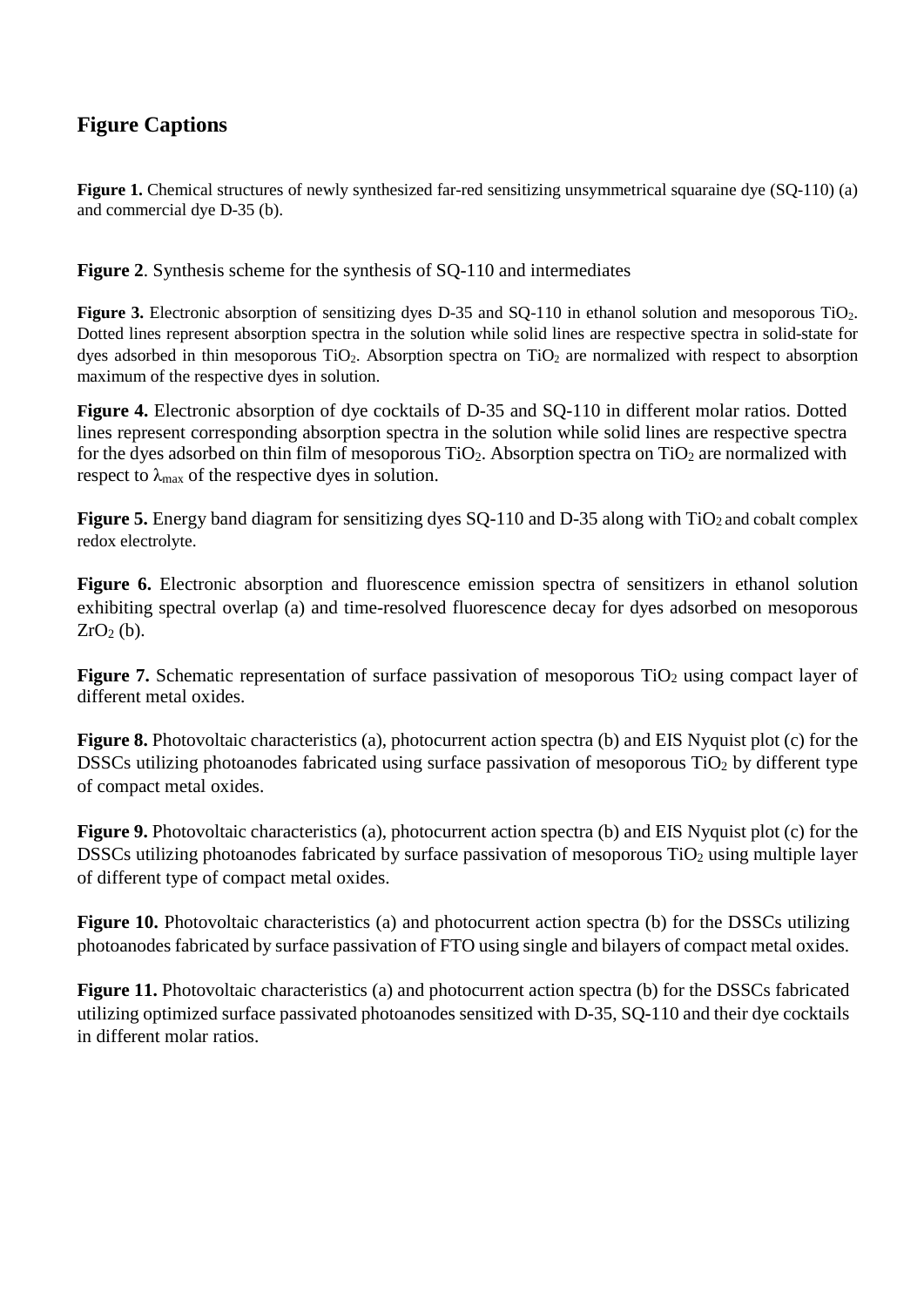

**Figure-1**



**Figure-2**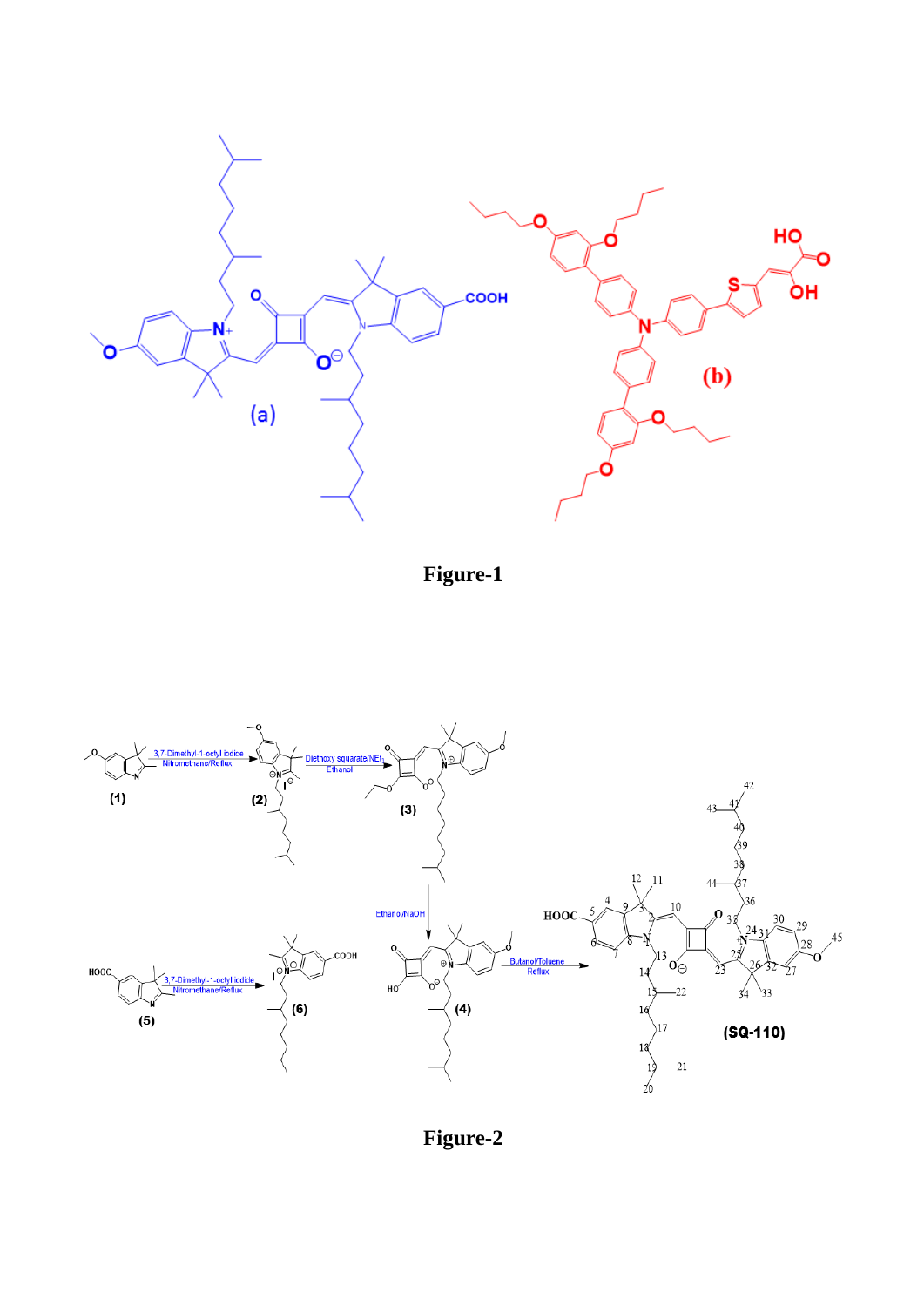

**Figure-3**



**Figure-4**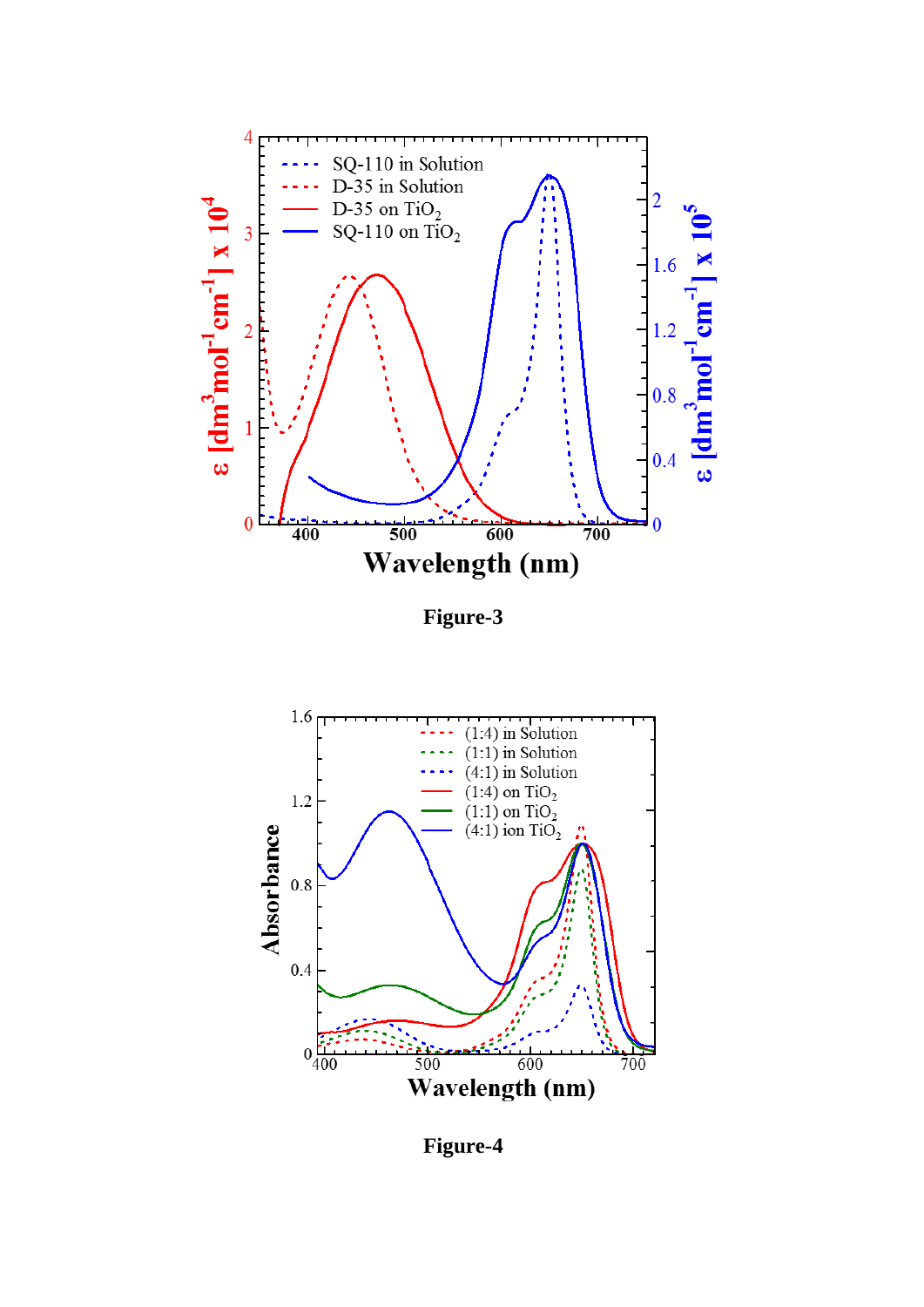





**Figure-6**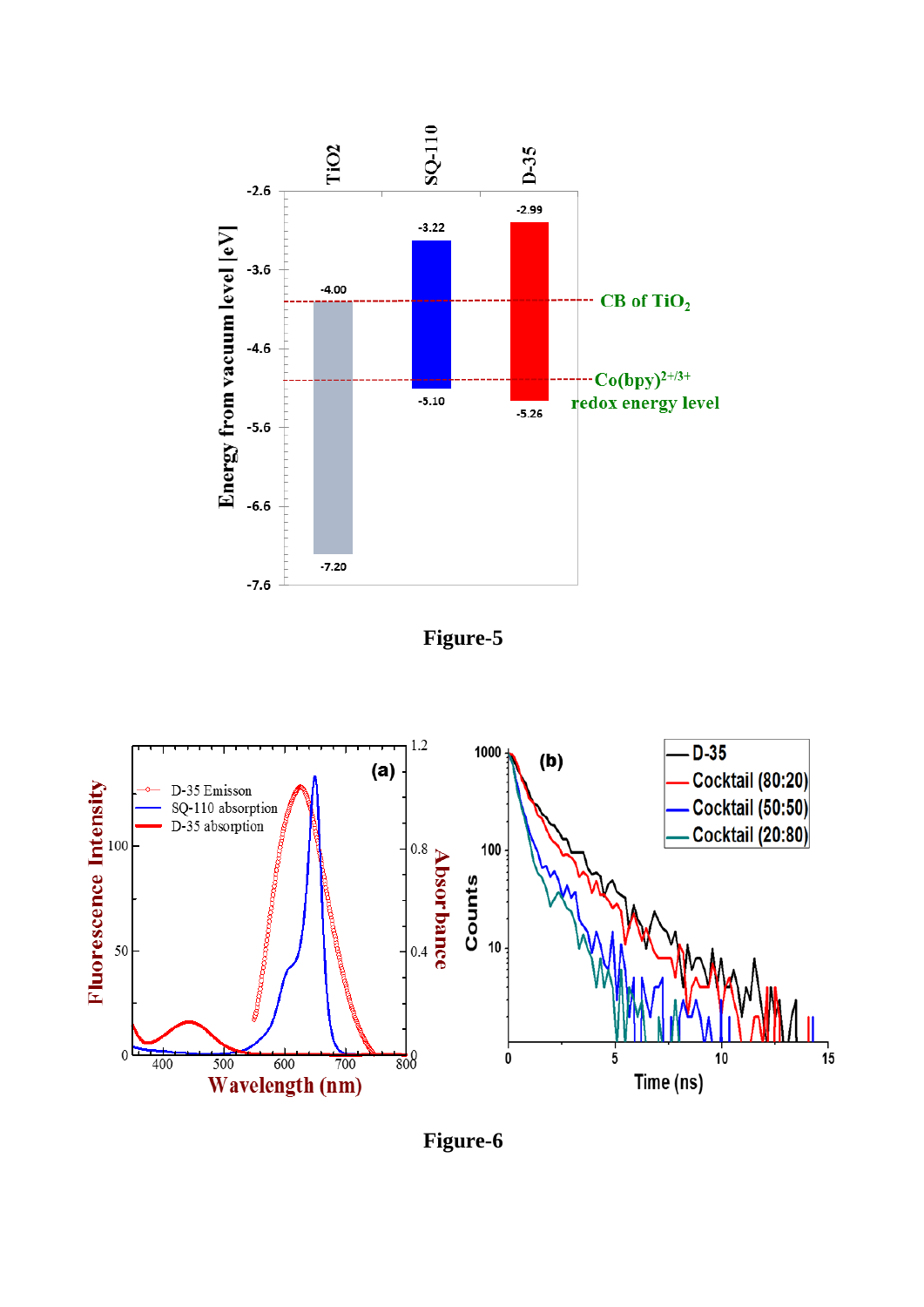

**Figure-7**



**Figure-8**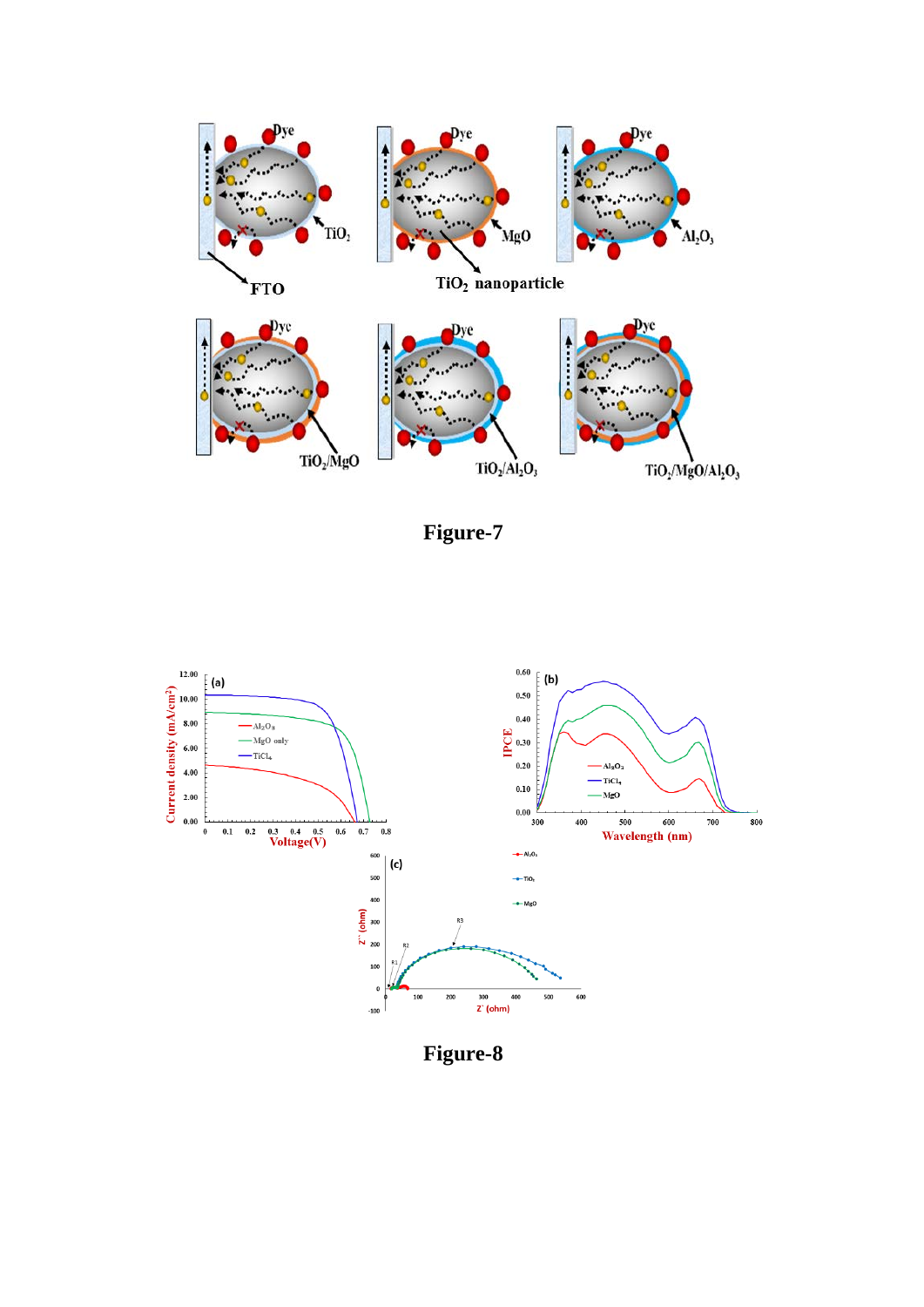





**Figure-10**